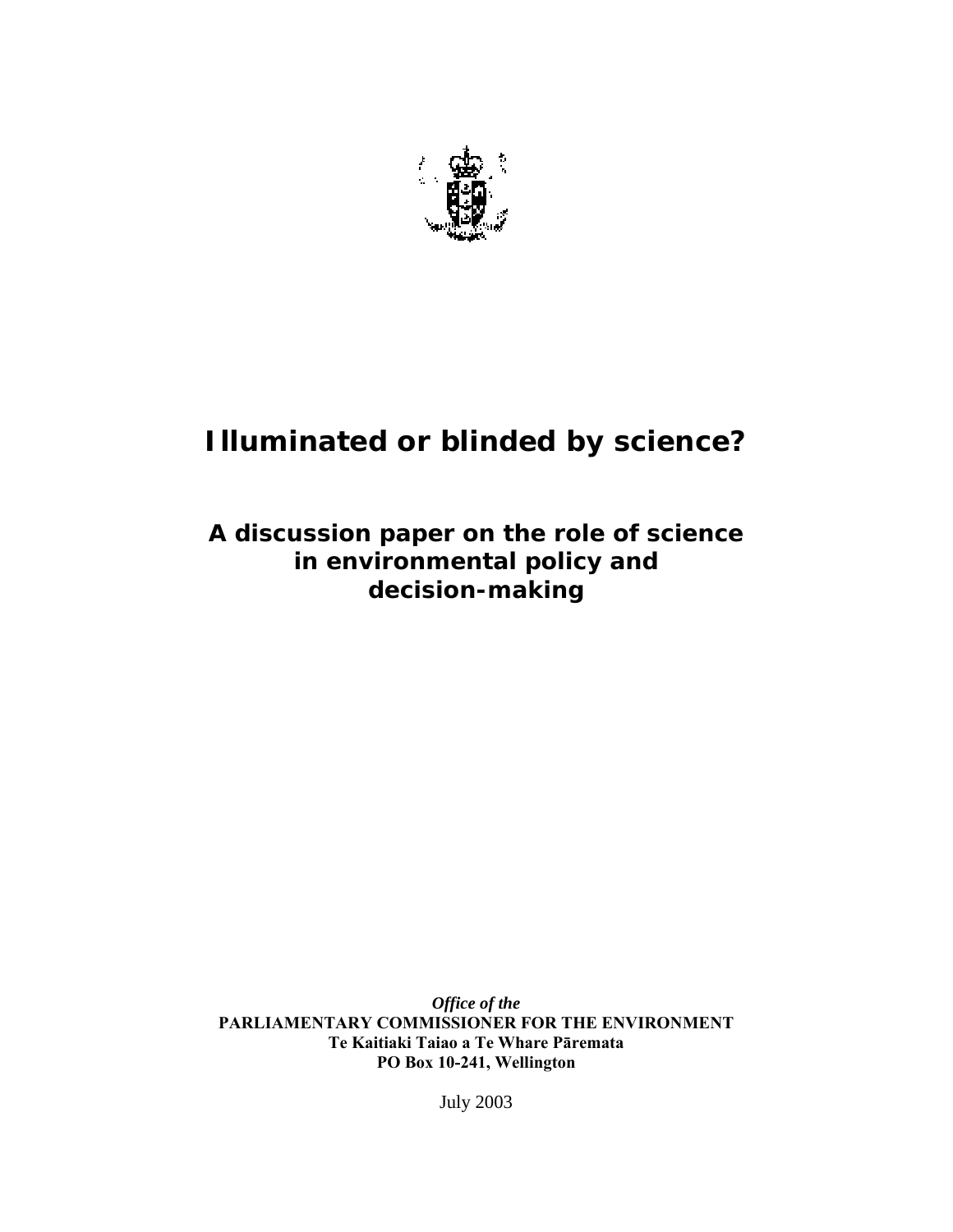#### **Investigation Team**

Bruce Taylor, MPP (project leader) Wren Green, PhD Ronda Cooper, BA (Hons), MA

#### **With assistance from**

Helen Beaumont, BSc (Hons) Kathryn Botherway, BSc (Hons)

#### **External reviewers**

Dr Scott Crawford, Environmental Information Manager, Environment Southland Dr Val Orchard, Strategic Manager, Science and Research, Institute of Environmental Science and Research Ltd Dr Juliet Roper, Associate Professor, Department of Management Communication, University of Waikato Dr Gerald Rys, Senior Scientist, Sustainable Resource Use Policy, MAF Policy, Ministry of Agriculture and Forestry Dr Vivienne Smith, Portfolio Manager, Water, Waste, Hazardous Substances & Contaminated Sites, Environment Canterbury Dr Willie Smith, Director, School of Geography and Environmental Science, University of Auckland

#### **Editor**

Pauline Laugesen, Write to Print, Auckland

### **Layout**

Megan Chisholm

#### **Cover design**

Christine Prebble, Mosaic Consultants Ltd, Wellington

#### **Acknowledgments**

The Parliamentary Commissioner for the Environment and his investigation team would like to thank all those people who were interviewed and contributed ideas and research material during the scoping phase of this discussion paper. The comments of those who reviewed an early draft of this discussion paper is also appreciated.

*This document may be copied provided the source is acknowledged.* 

ISBN 1-877274-09-7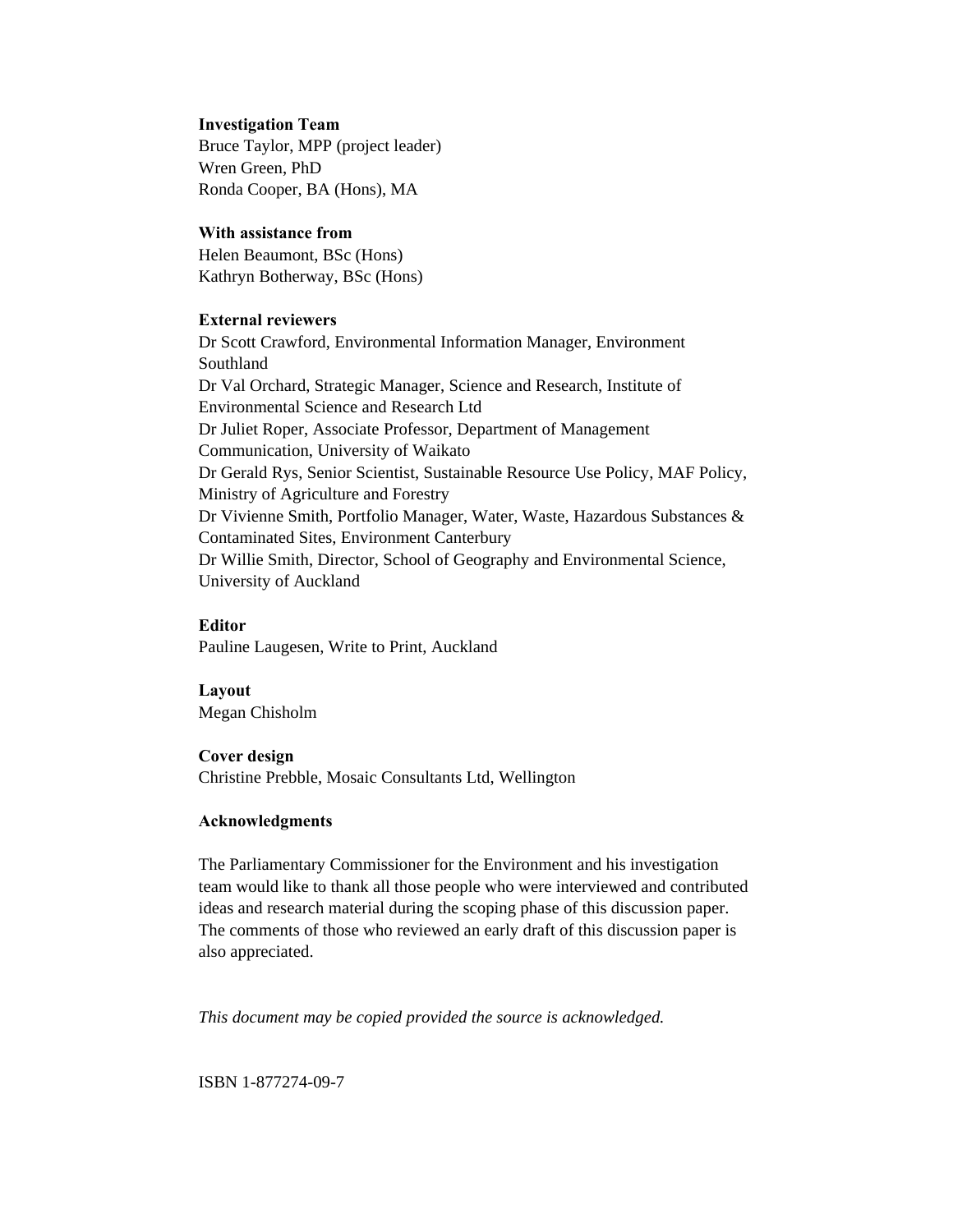# **Contents**

| 1    | Purpose, origin, problem definition and scope 7                                                     |  |  |
|------|-----------------------------------------------------------------------------------------------------|--|--|
| 1.1  |                                                                                                     |  |  |
| 1.2  |                                                                                                     |  |  |
| 1.3  |                                                                                                     |  |  |
| 1.4  |                                                                                                     |  |  |
| 2    | Context and underlying assumptions 13                                                               |  |  |
| 2.1  |                                                                                                     |  |  |
| 2.2  |                                                                                                     |  |  |
| 2.3  | What makes an effective environmental policy and decision maker?19                                  |  |  |
| 2.4  |                                                                                                     |  |  |
| 2.5  | How does the Environment Court deal with scientific evidence? 21                                    |  |  |
| 3    | The interface between science and environmental policy                                              |  |  |
| 3.1  |                                                                                                     |  |  |
| 3.2  | 'Narrow' and 'broad' approaches to environmental sciences26                                         |  |  |
| 3.3  | The role of science in environmental policy and decision-making 28                                  |  |  |
| 3.4  | Issues associated with the use of science in environmental policy and                               |  |  |
| 3.5  | Examples of processes for incorporating science in environmental policy                             |  |  |
| 3.6  |                                                                                                     |  |  |
| 3.7  |                                                                                                     |  |  |
| 3.8  |                                                                                                     |  |  |
| 3.9  | Quality assurance in the provision of scientific advice42                                           |  |  |
| 3.10 |                                                                                                     |  |  |
| 3.11 |                                                                                                     |  |  |
| 4    | The interface between non-scientific information and<br>environmental policy and decision-making 49 |  |  |
| 4.1  |                                                                                                     |  |  |
| 4.2  |                                                                                                     |  |  |
| 4.3  |                                                                                                     |  |  |
| 4.4  | Incorporating other knowledges and science in environmental policy and                              |  |  |
| 5    |                                                                                                     |  |  |
| 5.1  | Gaps and weaknesses identified in previous reports on science in policy                             |  |  |
| 5.2  | In-house and external sources of scientific advice59                                                |  |  |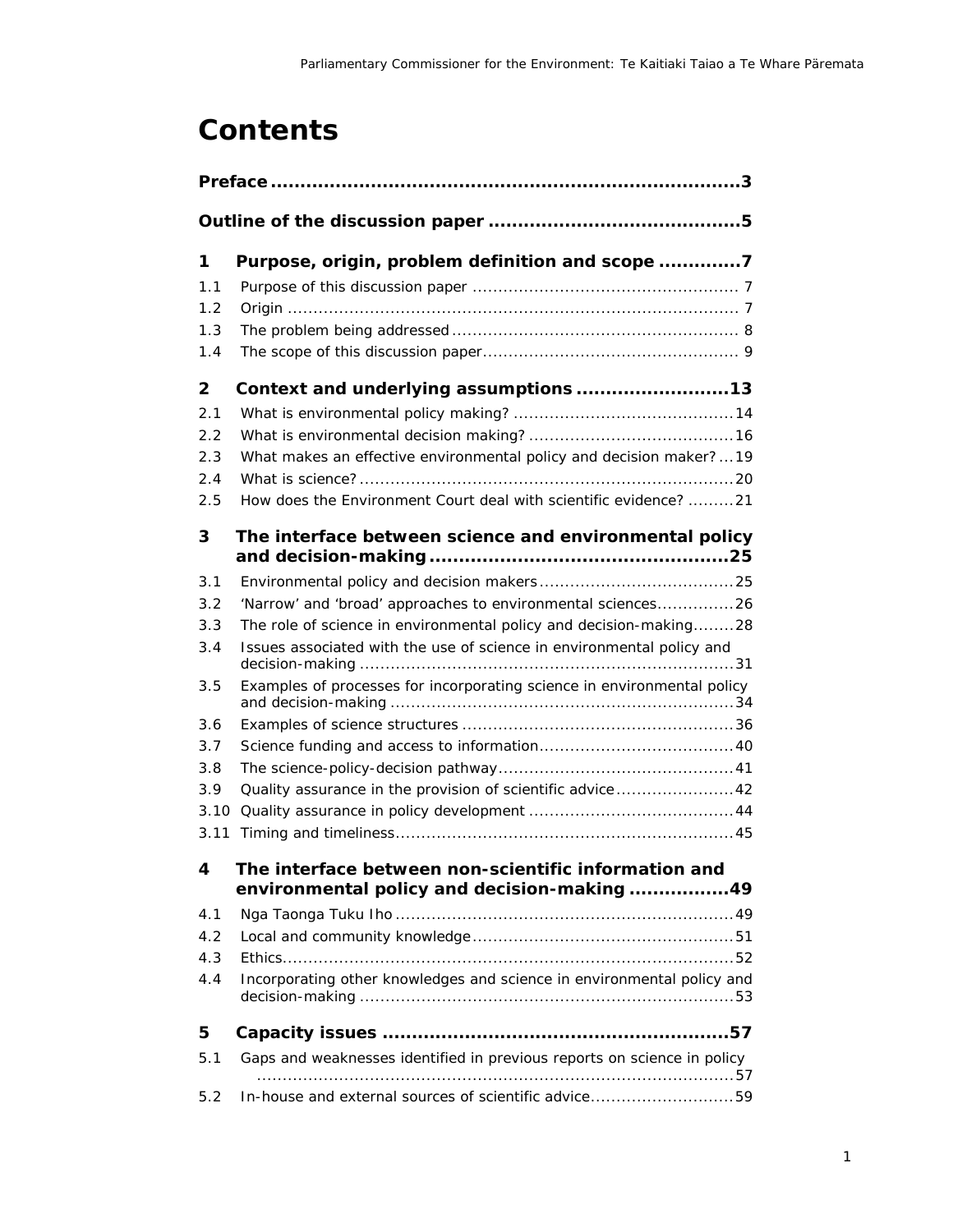| 5.3 | Communicating and understanding_scientific and other sources of |                                                                                                      |  |  |
|-----|-----------------------------------------------------------------|------------------------------------------------------------------------------------------------------|--|--|
| 5.4 |                                                                 |                                                                                                      |  |  |
| 6   |                                                                 |                                                                                                      |  |  |
|     | <b>Appendix 1:</b>                                              | Science in environmental policy and decision-                                                        |  |  |
|     | <b>Appendix 2:</b>                                              | Examples of sources of funding for research and<br>other activities relevant to environmental policy |  |  |
|     |                                                                 |                                                                                                      |  |  |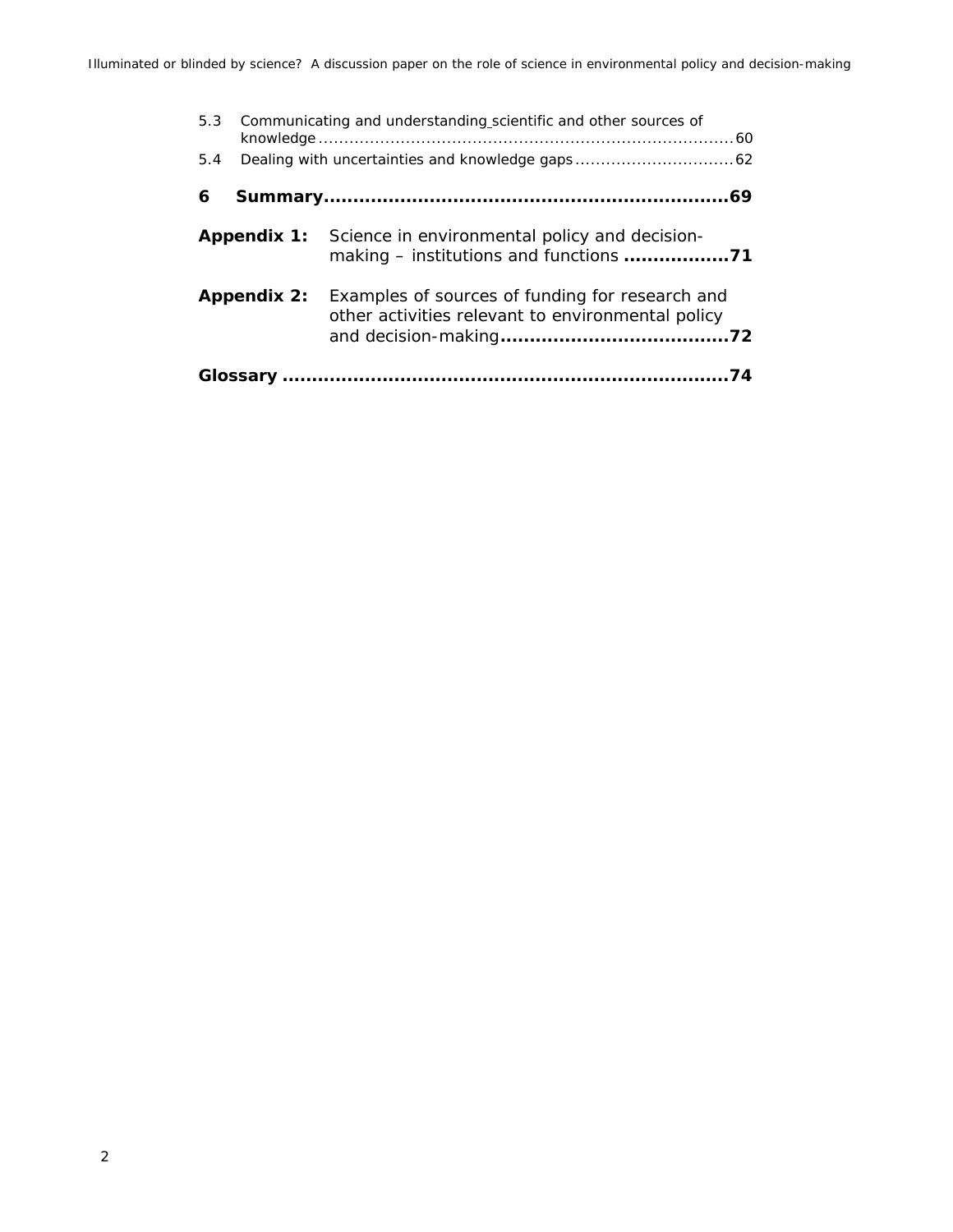# **Preface**

New Zealand has a long tradition of using science-derived knowledge to help meet our society's needs and wants and manage our physical resources. Throughout most of the  $20<sup>th</sup>$  century we developed scientific institutions, many of which were an integral part of government agencies with policy formulation roles in environmental management and other important areas.

Since the mid-1980s, state sector, local government and science organisational reforms have changed the relationships, capacities, and accountabilities within and between these sectors. This has led to concerns about the contribution that science (the knowledge) and scientific thinking (the approach) is making to environmental policy and decision-making. Is the contribution as extensive and appropriate as desired? Is New Zealand getting the best value from its investment in science and research? Do we have the capacity to manage the crucial science-society interface? These are only some of the questions that have prompted the development of this discussion paper.

The purpose of the paper is to explore ways in which environmental policy and decision-making can be effectively supported by science and research to achieve effective environmental management and good outcomes. It lays out the many elements of science, policy and decision-making processes and poses some questions. These are not meant, in any way, to confine discussion either on issues of concern or potential ways forward. They are simply a starting point.

My team and I look forward to your insights and will endeavour to distil them into a cohesive picture of opportunities for improvements with some recommendations for action. Thank you in advance for your input. If you wish to discuss any aspect before responding, please do not hesitate to telephone or email us.

Worgen Williams

**Dr J Morgan Williams Parliamentary Commissioner for the Environment**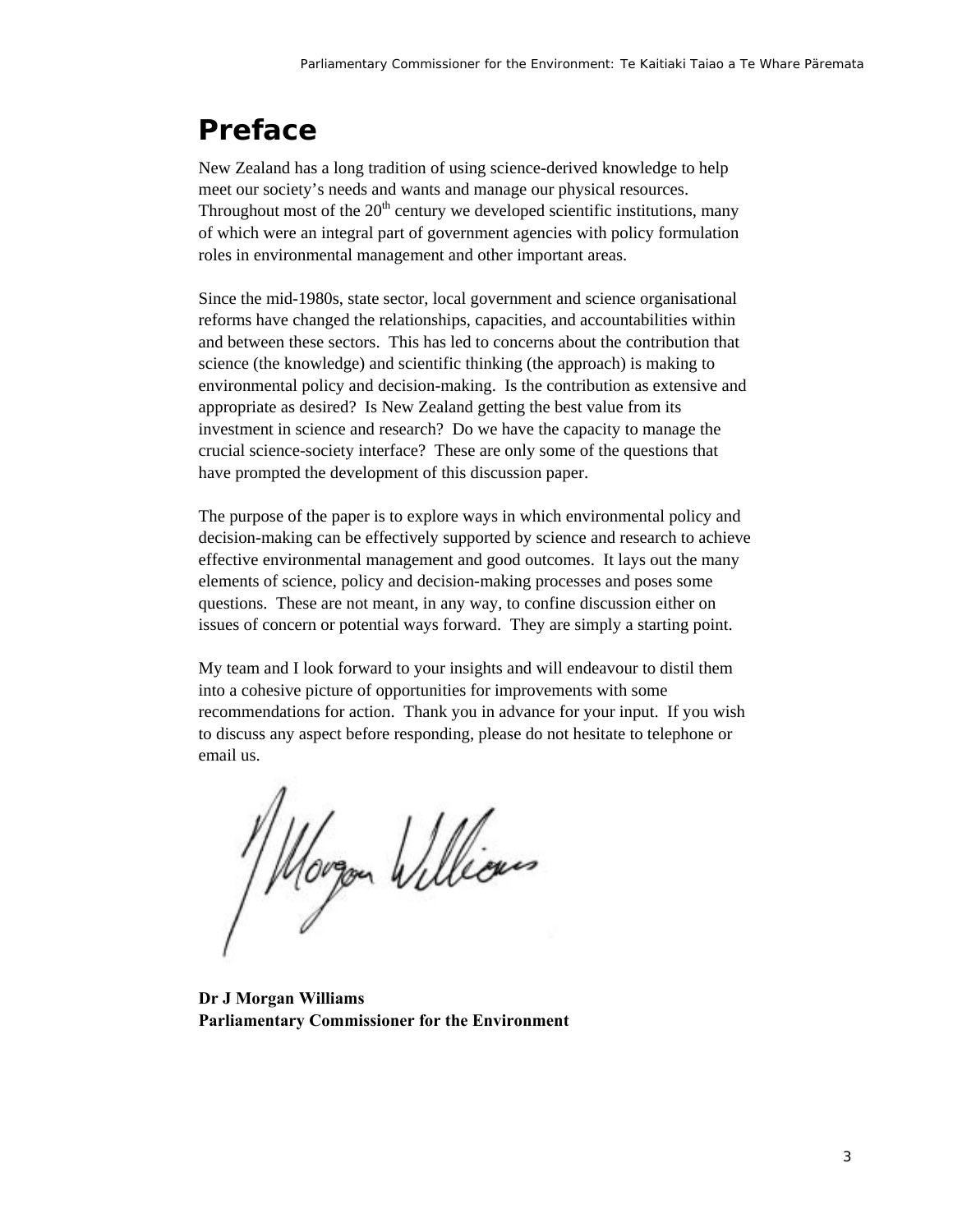Illuminated or blinded by science? A discussion paper on the role of science in environmental policy and decision-making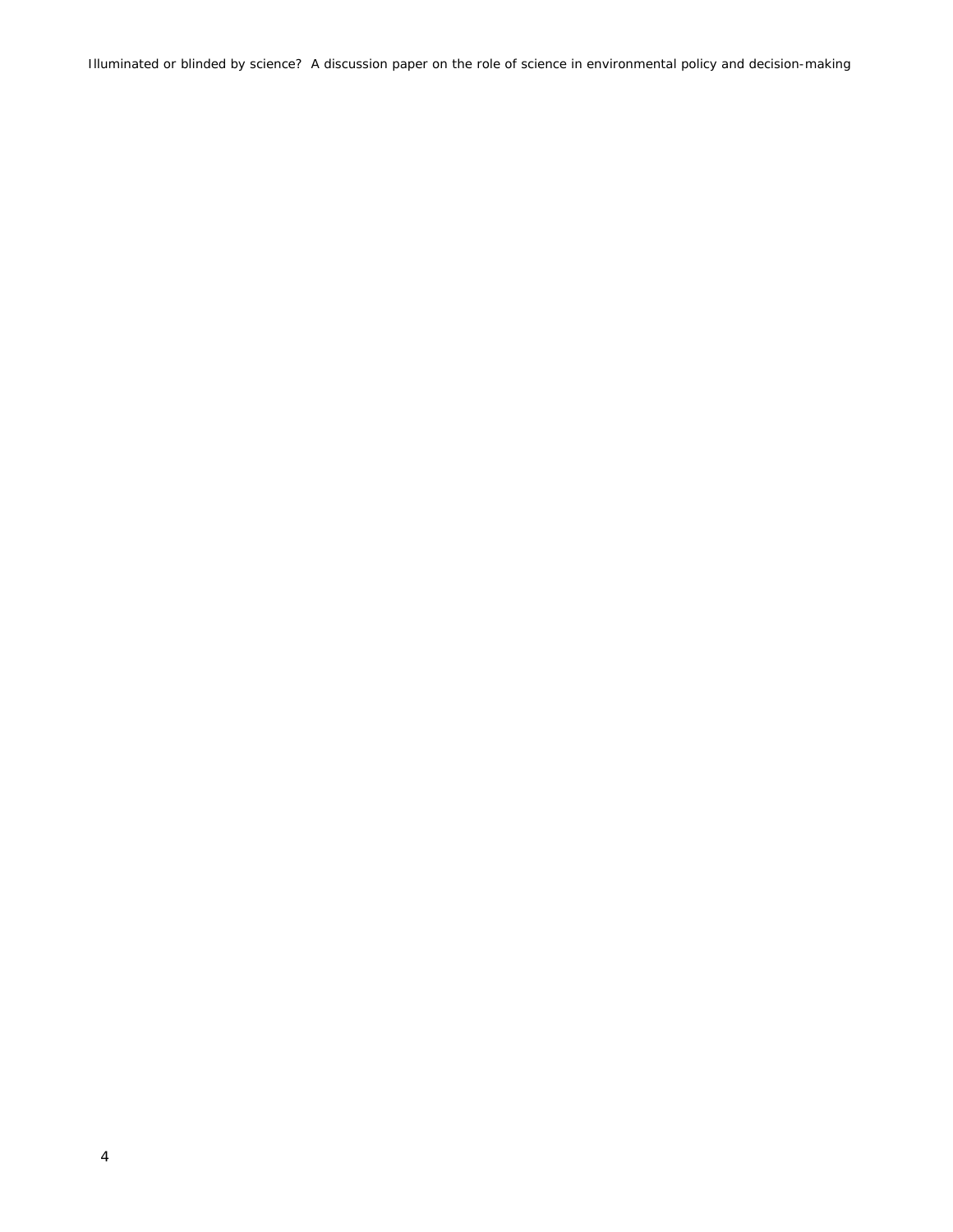# **Outline of the discussion paper**

**Section 1** introduces the reasons for undertaking this project. It explains the purpose of first producing this discussion paper – to canvass a wide range of views on the topic – and the subsequent process and timeframe for analysing submissions and preparing a final report.

**Section 2** provides the context for the discussion paper and some of the underlying assumptions about what policy-making, decision-making and science entails, particularly in relation to environmental management.

**Section 3** discusses features of the interface between science and environmental policy and decision-making, exploring some of the issues that determine the need for, and contribution from, science in policy and decisionmaking.

**Section 4** discusses features of the interface between non-scientific information and environmental policy and decision-making, exploring other sources of information that policy and decision makers need to consider in addition to scientific advice.

**Section 5** deals with capacity and communication issues, and the pressures that environmental policy and decision makers face in fulfilling their roles, particularly with regard to dealing with uncertainty and knowledge gaps.

**Section 6** is a brief summary of the key issues.

Questions of a general nature are included at the end of sections 2, 3, 4 and 5. Responses are invited to these questions. Comments are also welcome on any other aspects of science in environmental policy and decision-making whether or not they have been included in this discussion paper.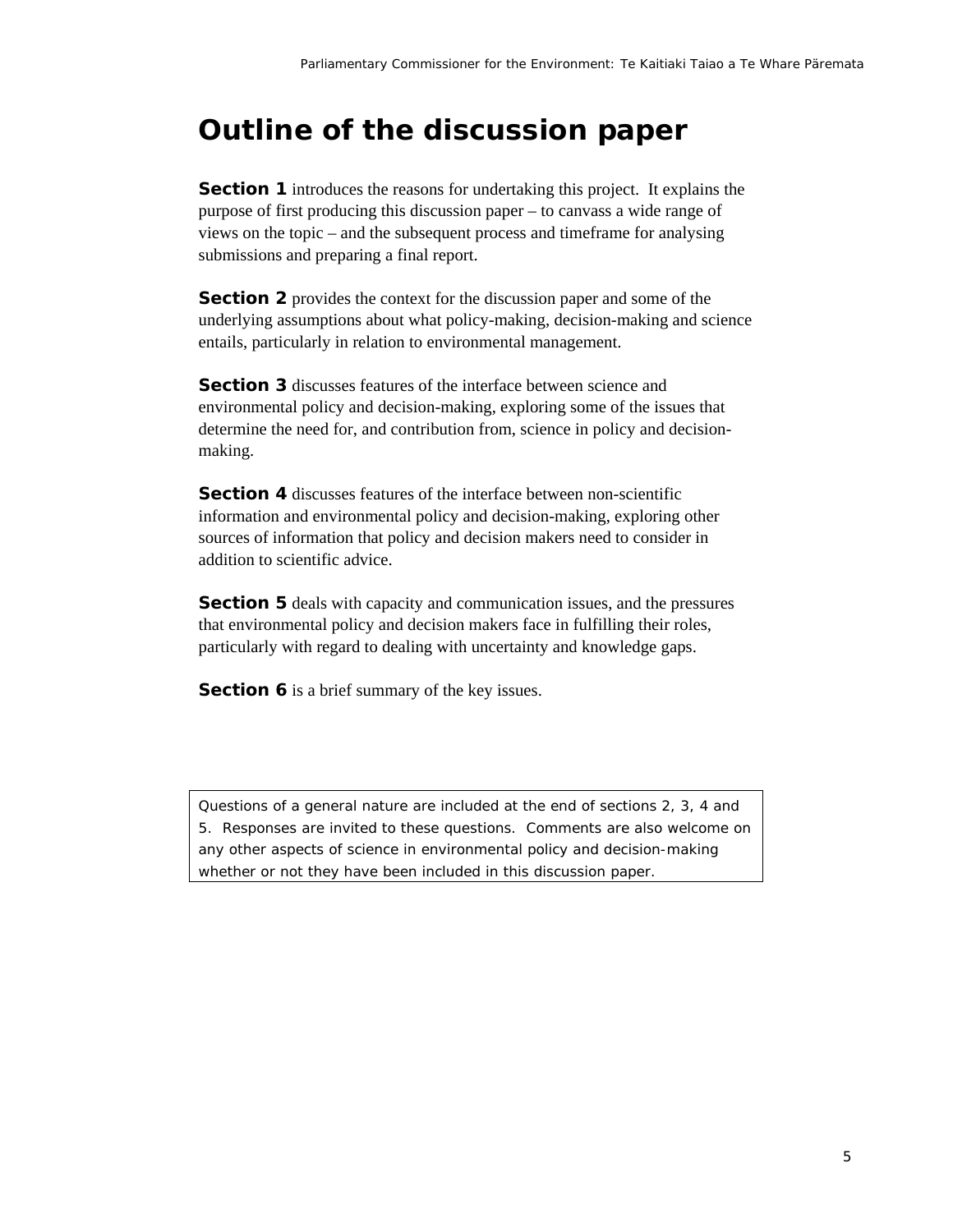Illuminated or blinded by science? A discussion paper on the role of science in environmental policy and decision-making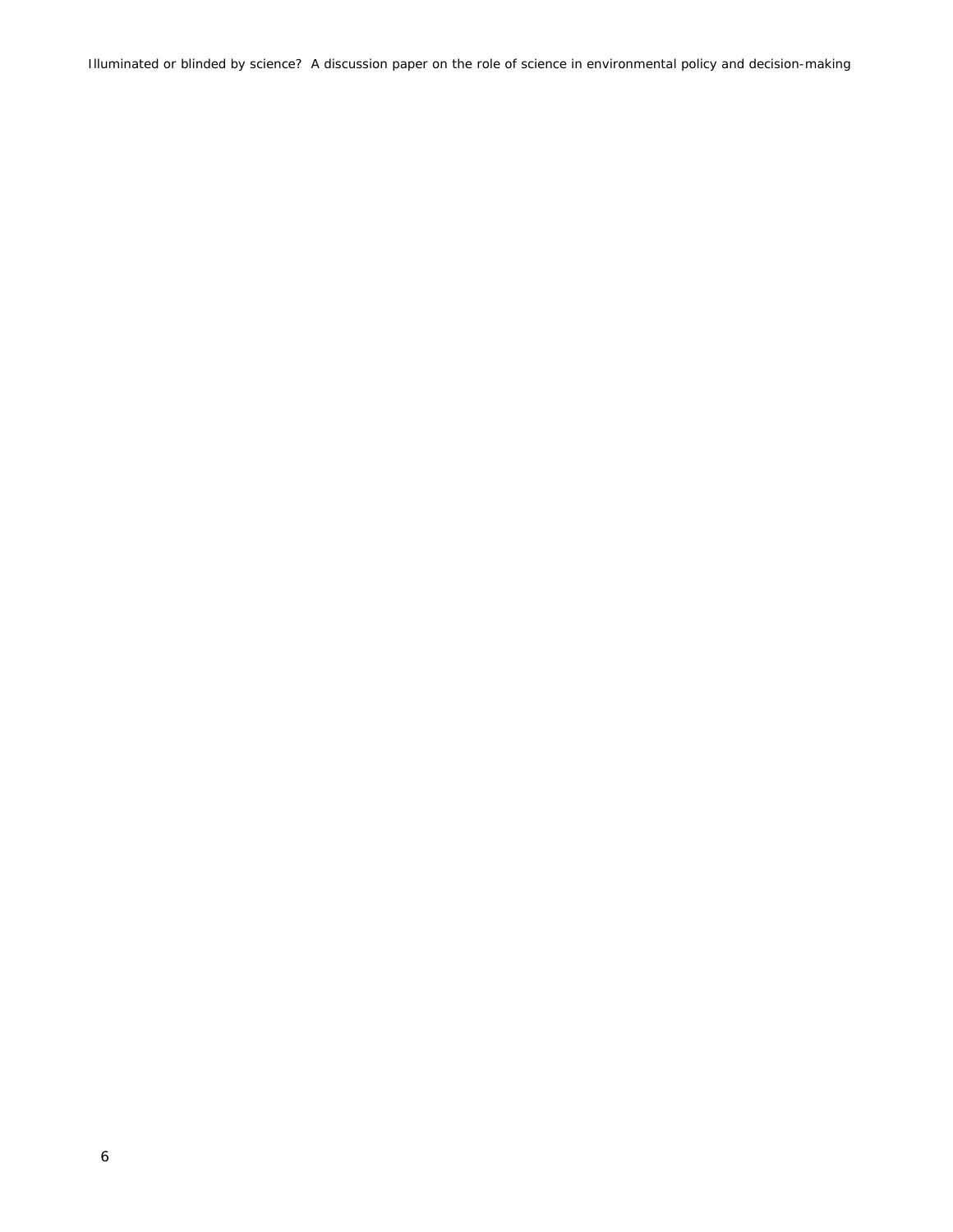# **1 Purpose, origin, problem definition and scope**

## **1.1 Purpose of this discussion paper**

The overall purpose of this entire project is to explore ways in which environmental policy and decision-making can be effectively supported by science and research to encourage good environmental management and achieve environmentally sustainable outcomes. This discussion paper is the first step in the project. It aims to stimulate comments on a range of issues that present barriers and opportunities to improving the quality of policies and decisions. It highlights some of the challenges that environmental policy and decision makers face when dealing with issues that involve a mix of scientific and non-scientific arguments, perceptions and opinions.

# **1.2 Origin**

 $\overline{a}$ 

Activities that have the potential to give rise to undesirable environmental effects, whether they are of global, national or local significance, often need scientific advice to identify, prioritise and guide decisions on managing such effects. Examples include impacts of climate change, ozone depletion, pollution, new technologies (for example, in transport, energy and biotechnology), biosecurity threats to biodiversity, and resource use and depletion.

Similarly, policies intended to encourage environmental sustainability<sup>1</sup> often need a sound scientific basis to justify their adoption and ensure their success. Examples include managing the marine environment, controlling possums and managing biosecurity risks to the environment. The role and adequacy of a wide range of science and research contributions to sustainable environmental policy and decision-making have been key themes emerging in a number of recent investigations<sup>2</sup> by the Parliamentary Commissioner for the Environment.

<sup>1</sup> Four specific criteria that can define environmental sustainability are: *regeneration* – using renewable resources efficiently and not permitting their use to exceed their long-term rates of natural regeneration; *substitutability* – using non-renewable resources efficiently and limiting their use to levels that can be offset by substitution by renewable resources or other forms of capital; *assimilation* – not allowing releases of hazardous or polluting substances to the environment to exceed the environment's assimilative capacity*; irreversibility* – avoiding irreversible impacts of human activities on ecosystems (OECD Environmental Strategy for the First Decade of the 21st Century: adopted by OECD Environment Ministers 16 May 2001. Paris: OECD) 2

Examples include*: Long-Term Management of the Environmental Effects of Tailings Dams* (1997); *The Rabbit Calicivirus Disease (RCD) Saga: a biosecurity/bio-control fiasco* (1998); *Setting Course for a Sustainable Future: the management of New Zealand's marine environment* (1999); *Caught in the Headlights: New Zealanders' reflections on possums, control options and genetic engineering* (2000); *New Zealand Under Siege: a review of the management of biosecurity risks to the environment* (2000); *Key Lessons from the History of Science and Technology:*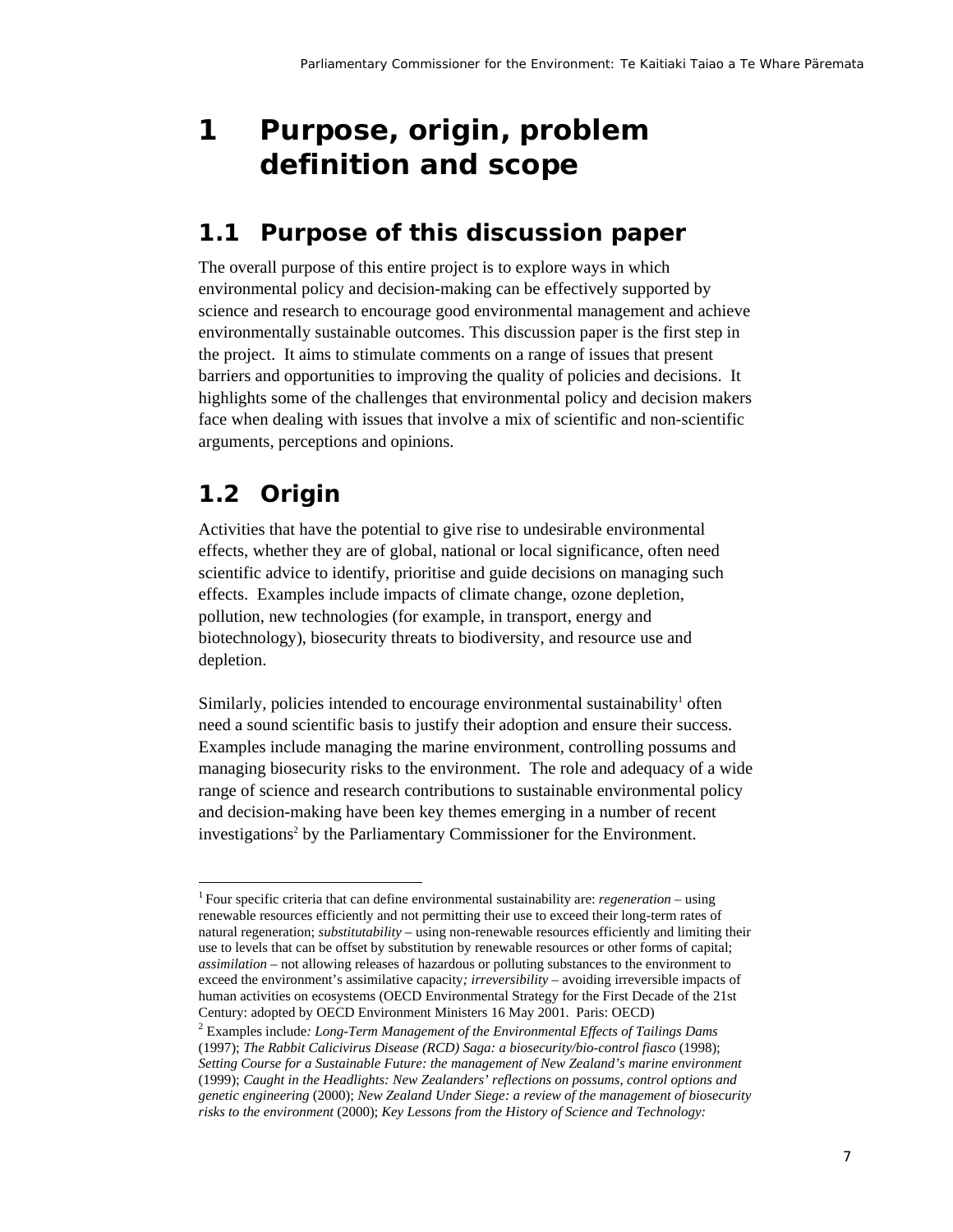## **1.3 The problem being addressed**

Environmental policy and decision-making often involves dealing with complex scientific issues as well as values, ethics and other forms of knowledge and concerns. Controversy over field trials or release of genetically engineered organisms is a good example of such a situation. Effective policies and decisions need reliable information, and for this reason decision makers depend on authoritative sources of advice.

The reality for policy and decision makers is that decisions have to be made even though the state of knowledge about effects may be incomplete or uncertain at the time when decisions have to be made. Added to this, policy and decision makers and their advisers will be operating under time constraints (for example, the time available to deliver policies and decisions). They will be operating on time scales that differ from those required to undertake scientific research. They will be faced with the demands and assertions of various interested parties, statutory requirements, and other pressures and constraints. Their decisions can have long-lasting effects and potentially irreversible consequences, so environmental policy and decision makers carry a heavy burden of responsibility for managing the environment in a sustainable manner.

These matters and their overall effects on environmental management are raised in this discussion paper to explore and seek feedback on how science contributes to environmental policy and decision-making and environmental outcomes, and how this can be maintained and, where necessary, improved. In doing so, it also examines other factors that influence policies and decisions.

In summary, this discussion paper raises issues associated with environmental policy and decision-making in situations complicated by:

- *uncertainty* (for example, uncertainty about cause and effect relationships, and outcomes)
- *dispute* (for example, conflicting opinions, beliefs, interests, values, and paradigms)
- distrust (for example, lack of trust in science, decision-making processes, and decision makers)
- *poor communication* (for example, leading to a lack of awareness of the issues).

*knowns and unknowns, breakthroughs and cautions* (2001); *Creating Our Future: sustainable development for New Zealand* (2002).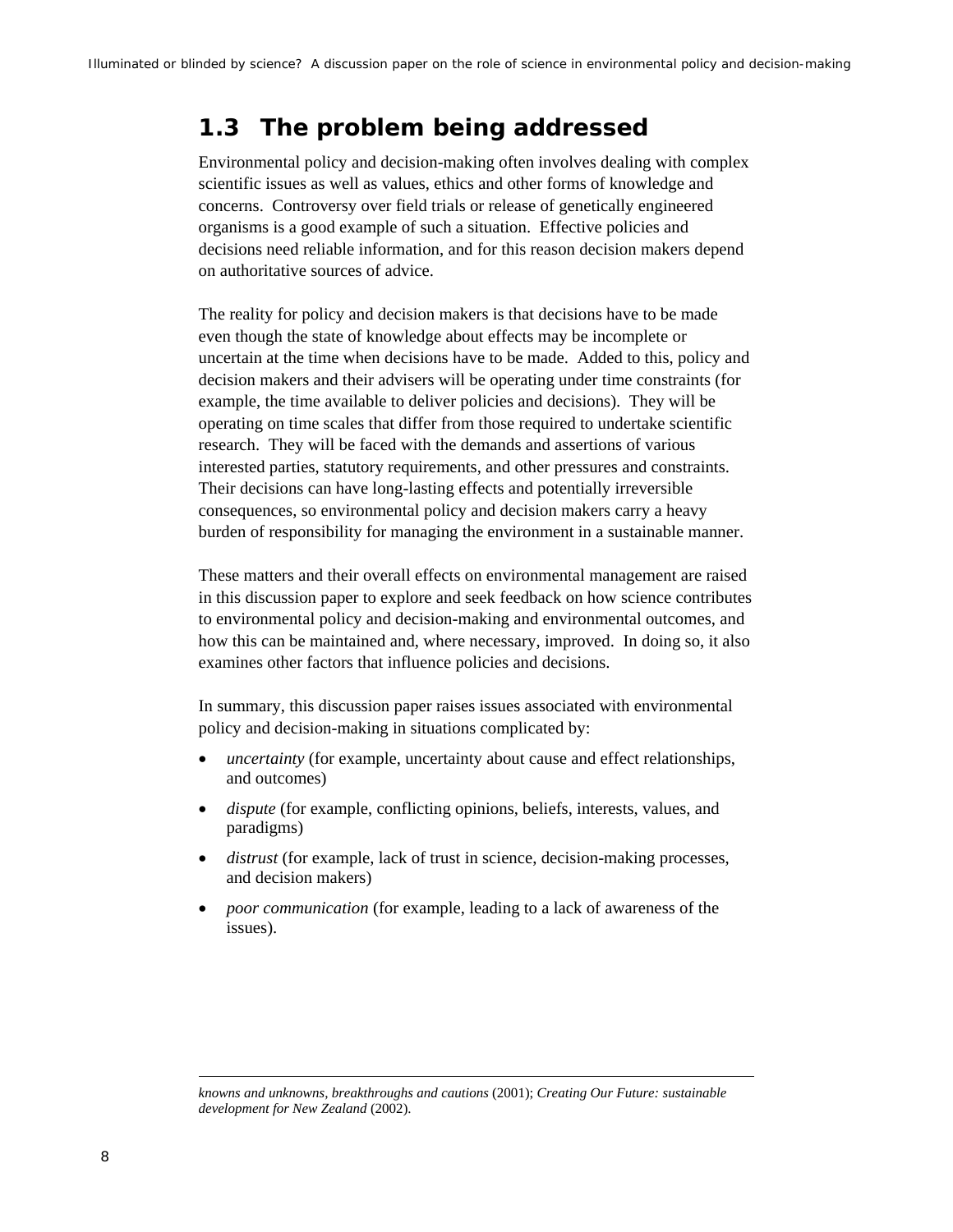### **1.4 The scope of this discussion paper**

Undertaking this project is consistent with the functions of the Parliamentary Commissioner for the Environment under the Environment Act 1986, section  $16(1)(a)$  and (b):

*'With the objective of maintaining and improving the quality of the environment, to review from time to time the system of agencies and processes established by the Government to manage the allocation, use, and preservation of natural and physical resources, and to report the results of any such review to the House of Representatives and to such other bodies or persons as the Commissioner thinks appropriate.* 

*Where the Commissioner considers it necessary, to investigate the effectiveness of environmental planning and environmental management*  carried out by public authorities<sup>3</sup>, and to advise them on any remedial *action the Commissioner considers desirable.'* 

When the Commissioner decided to embark on this project, he considered it essential to first canvass as wide a range of views as possible among interested parties. This is because of the number and type of decision makers involved and the wide range of interests that need to be considered (for example, local through to international interests). There is also the potential for some significant policy and decision-making process changes to be made depending on the findings of the project. Therefore, it was decided to first prepare a discussion paper to seek comment on issues about the relationship between science, environmental policy and decision-making, and sustainable environmental management.

This discussion paper is not a position statement by the Commissioner. It contains no recommendations, nor does it address the key role that economic analysis plays in policy and decision-making. It is, however, an opportunity to focus attention on the role that science and research plays in policy and decisionmaking at all levels of government. It enables interested parties to contribute their ideas on how science (and other sources of knowledge) should contribute to effective policies and decisions, and environmental management in general.

A number of questions are raised at the end of sections 2, 3, 4 and 5. Responses to these questions will help us focus on issues that need to be further investigated and addressed in the Commissioner's final report. But responses to this paper need not be restricted only to those specific issues and questions it raises. It is simply a starting point for further analysis of the topic.

 $3$  'Public authority', as defined in section 2 of the Environment Act 1986, means a Minister of the Crown, a Government department, any instrument of the Executive Government of New Zealand, and any local authority.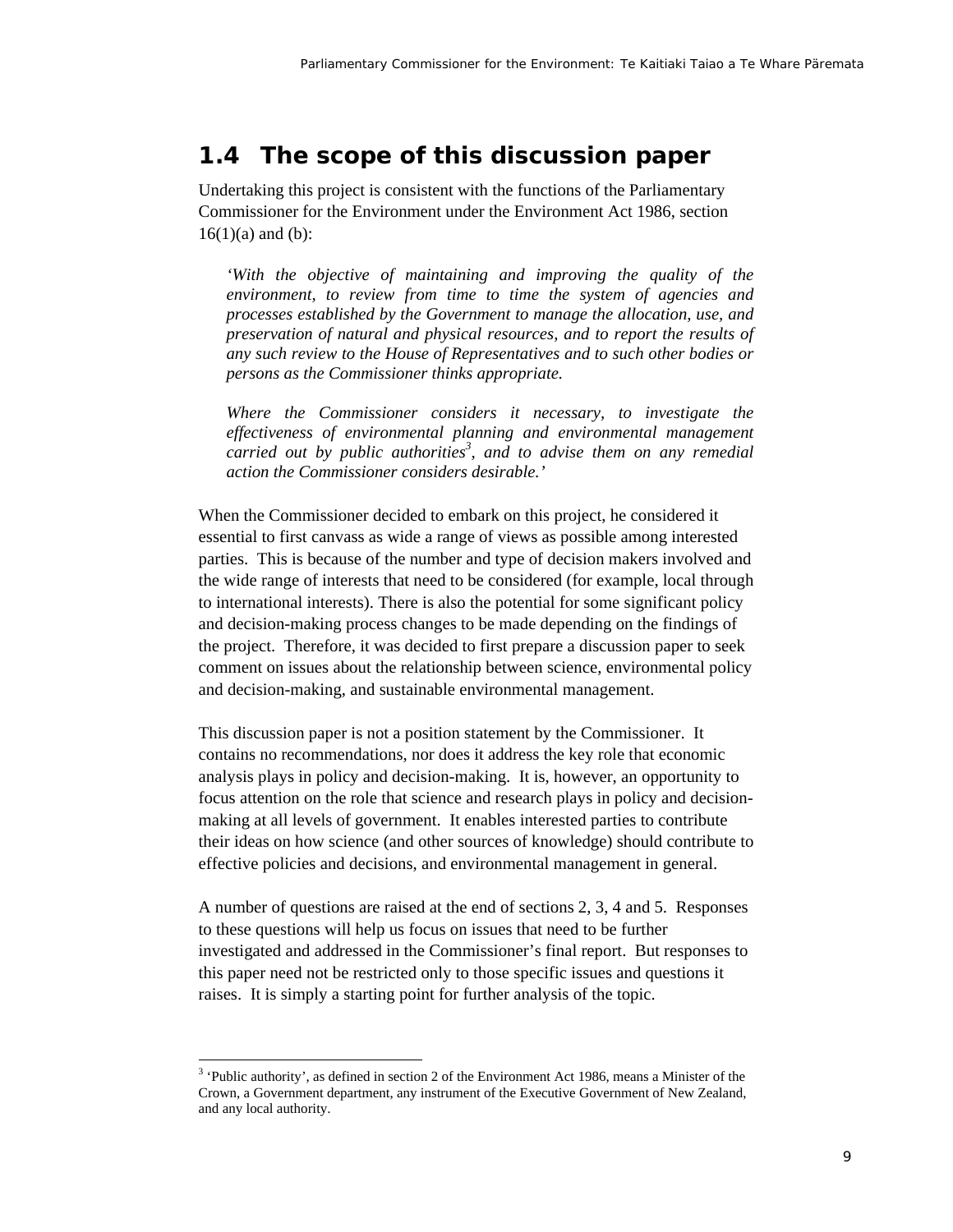The 'target audience' for this discussion paper is a wide range of organisations, groups and individuals that:

- have statutory responsibilities for environmental policy and/or decisionmaking (for example, elected representatives at both central and local government, the Environment Court, and appointed environmental decisionmaking boards such as the Environmental Risk Management Authority)
- manage environmental science and research funding
- undertake research that is relevant to environmental policy and decisionmaking
- provide scientific advice to environmental policy and decision makers and their advisers
- evaluate, translate and interpret scientific information, and communicate it to decision makers, their advisers, and members of the public
- provide policy advice to environmental policy and decision makers
- participate in environmental policy and decision-making processes
- as tangata whenua, are consulted prior to and during environmental policy and decision-making
- monitor, assess and report on the effectiveness of policies and decisions, and progress towards achieving environmental outcomes.

However, the Commissioner welcomes comments from anyone who has an interest in enhancing the interface between science and policy/decision-making.

Submissions are invited up to **Monday 15 September 2003**. Please forward any comments by mail or fax to:

```
Parliamentary Commissioner for the Environment 
(attention: Bruce Taylor) 
P O Box 10241 
Wellington 
Fax: (04) 495 8350 
Telephone: (04) 471 1669
```
Submissions can also be sent by email to: sip@pce.govt.nz.

Depending on demand and the range of issues raised in submissions, the Commissioner may hold workshops on the topic during October 2003. An analysis of all submissions, including matters raised in any workshops, will be completed by the end of December 2003.

The final report will include the findings and recommendations of the Commissioner, drawing on the analysis of responses he receives and on further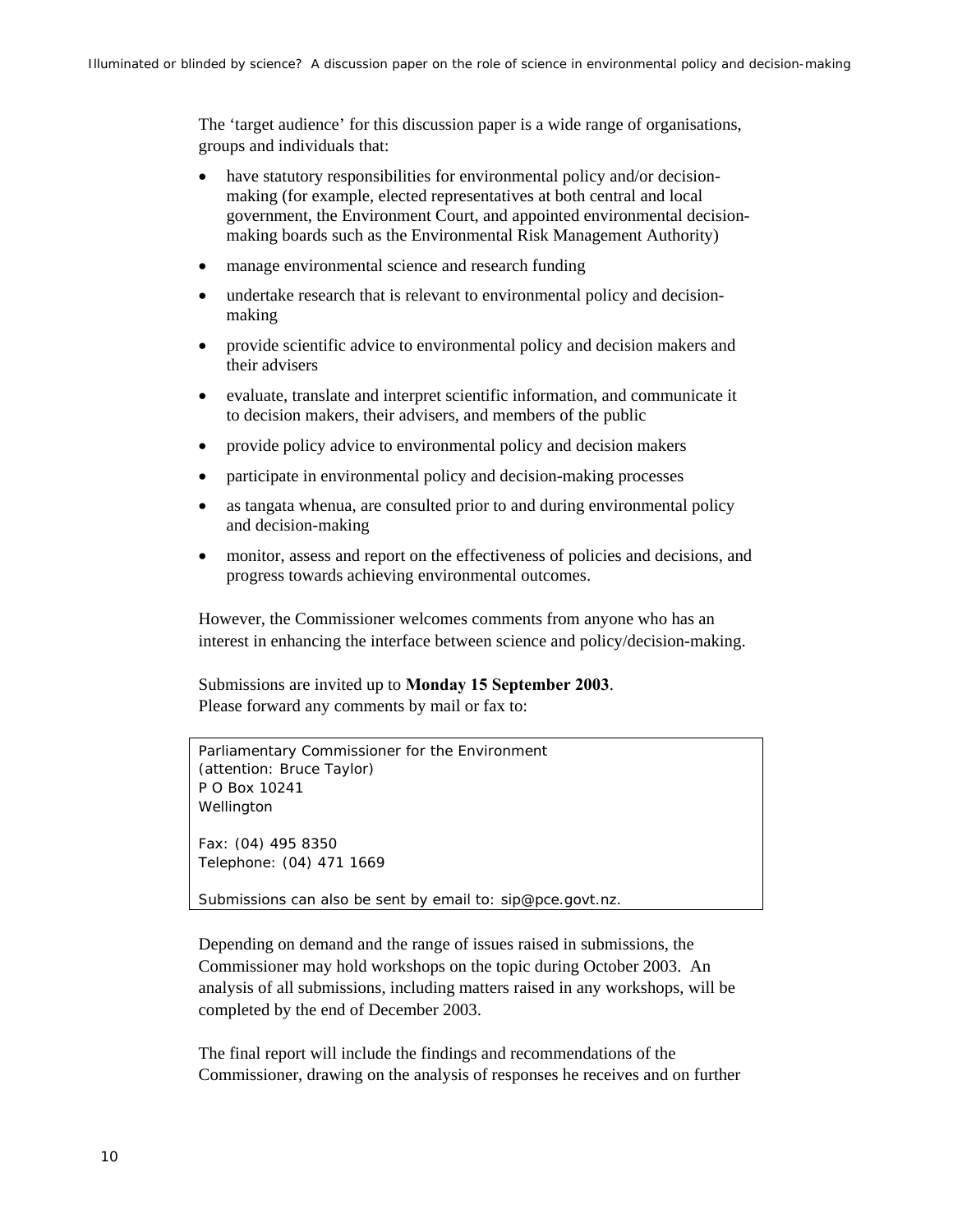analysis of the issues raised in this discussion paper. The final report will be completed during the first half of 2004.

All material, including this discussion paper, analysis of submissions, the final report and relevant background papers, will eventually be posted on the Commissioner's web site (www.pce.govt.nz).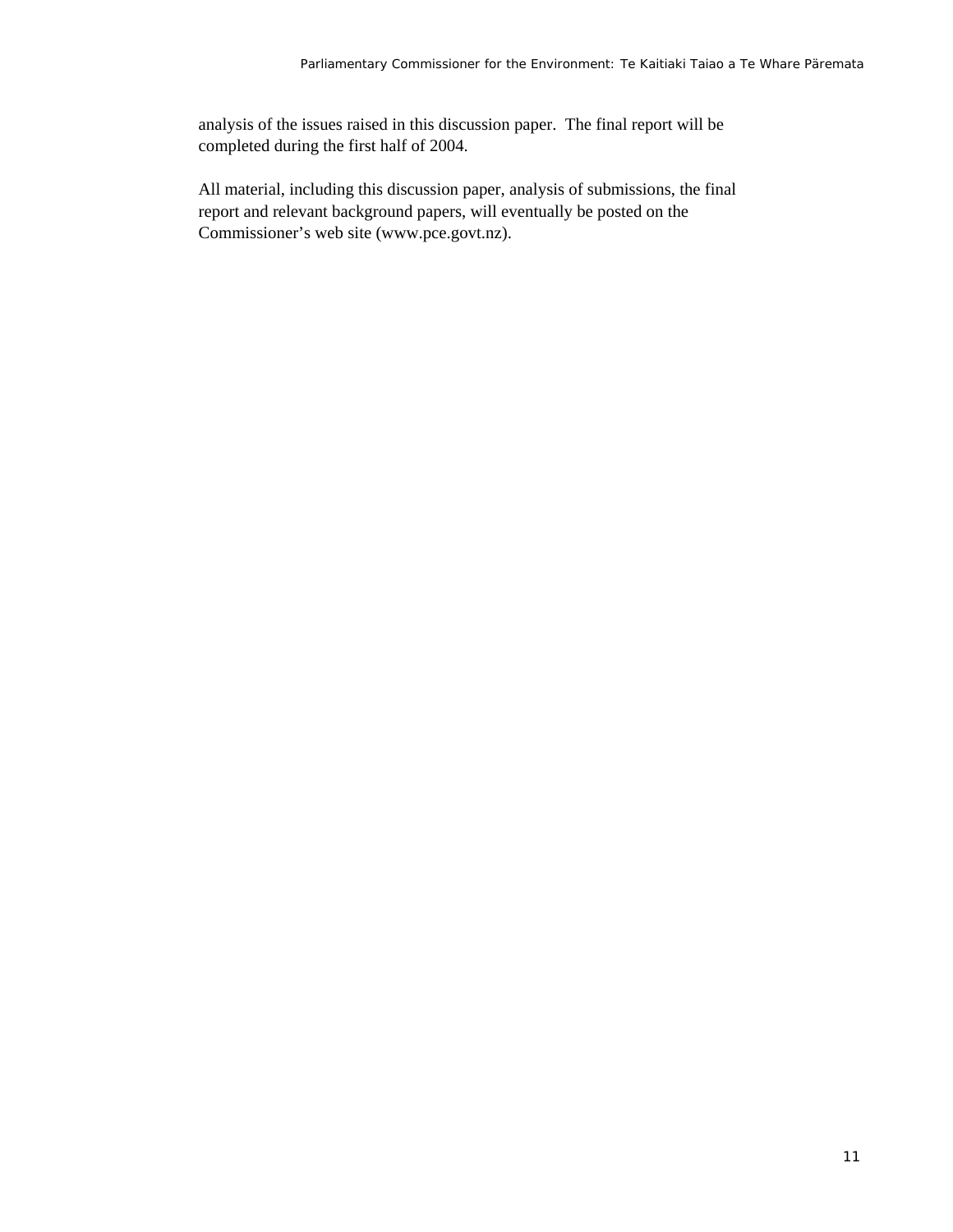Illuminated or blinded by science? A discussion paper on the role of science in environmental policy and decision-making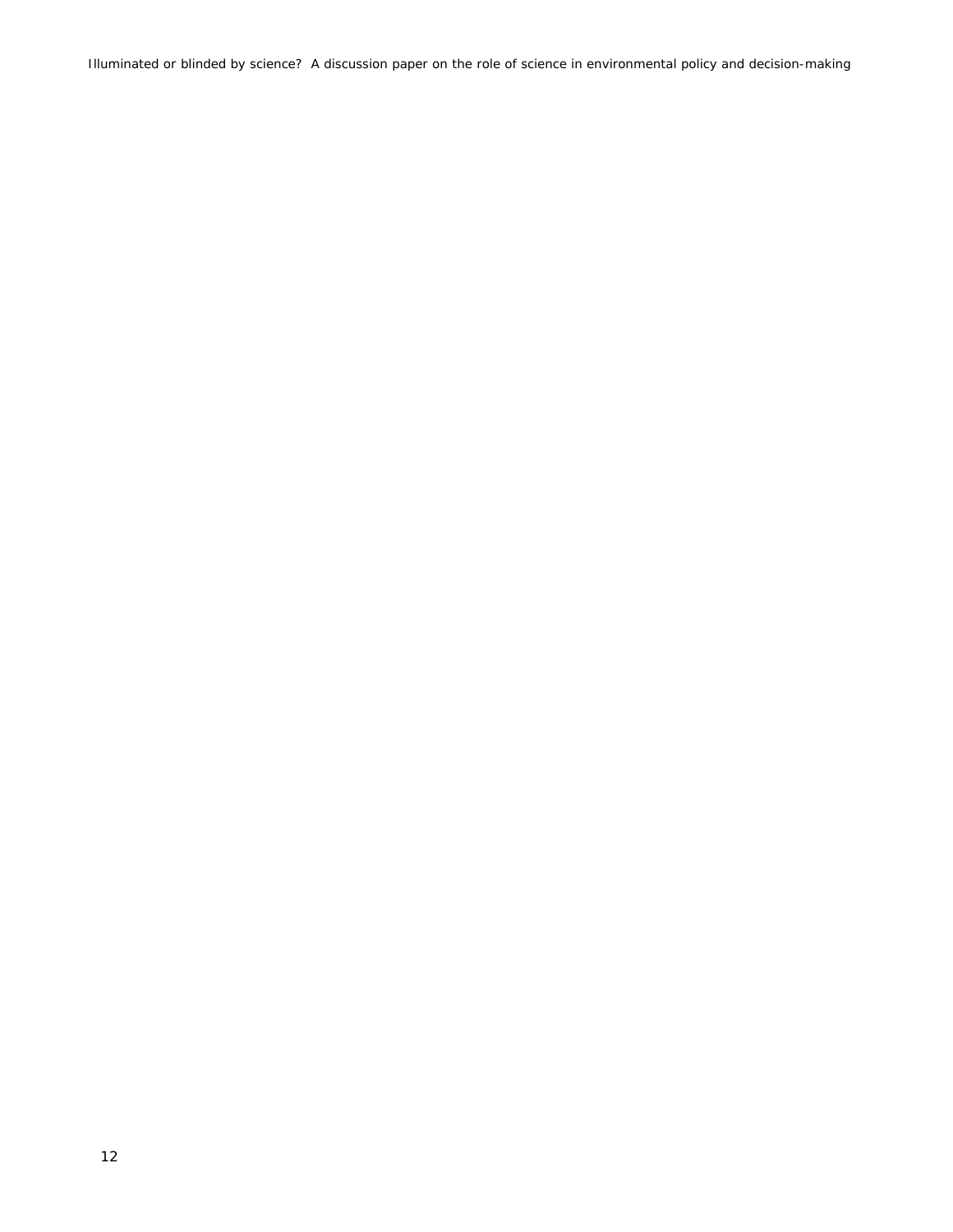# **2 Context and underlying assumptions**

Science plays an important role in environmental policy and decision-making. This is whether it involves providing the evidence needed or, in the absence of sufficient evidence, a scientific opinion on the likely environmental impacts of a public policy or decision. Scientific advice can be the most significant factor when attempting to identify, quantify, understand and manage risks to people and the environment, and to evaluate potential environmental benefits and opportunities. Depending on the state of scientific knowledge, the application of science as a basis for policy and decision-making can influence decision makers' expectations about the certainty of environmental outcomes.

However, it is widely acknowledged that there are limits to scientific knowledge, especially of complex ecological systems. If too much reliance is placed on the 'scientific view' other important matters, such as social and cultural values, could be undermined. Equally, selective scientific arguments in adversarial situations can lead to poor decisions that fail to take account of other, sometimes contradictory evidence. So scientific evidence and opinion need to be considered alongside other points of view, particularly in situations where there is a great deal of uncertainty about the environmental outcomes.

The challenge for environmental policy and decision makers is to assess all the available and relevant information presented to them, while focusing on their responsibilities for environmental outcomes, when making their decisions. In many cases decisions will be made within a broader strategic context, such as sustainable development. This may include considering the environmental, social, cultural, ethical and economic implications. Decisions also have to comply with any statutory requirements and constraints, and take into account obligations under the Treaty of Waitangi, and international treaties and protocols.

For the purposes of providing background and clarification for the terms used, a distinction is made in sections 2.1 and 2.2 between environmental policy making and environmental decision-making. Although policy-making is essentially a form of decision-making, not all environmental management decision makers have a policy-making role. Two examples are the Environment Court<sup>4</sup> and the Environmental Risk Management Authority. The remainder of the discussion paper combines the two terms into one – environmental policy and decision-

<sup>&</sup>lt;sup>4</sup> From a constitutional perspective, courts do not make public policy. This is a function of government. However, in the absence of clear policy direction reflected in legislation, court decisions may become *de facto* policy or may influence the initiation and development of government policy.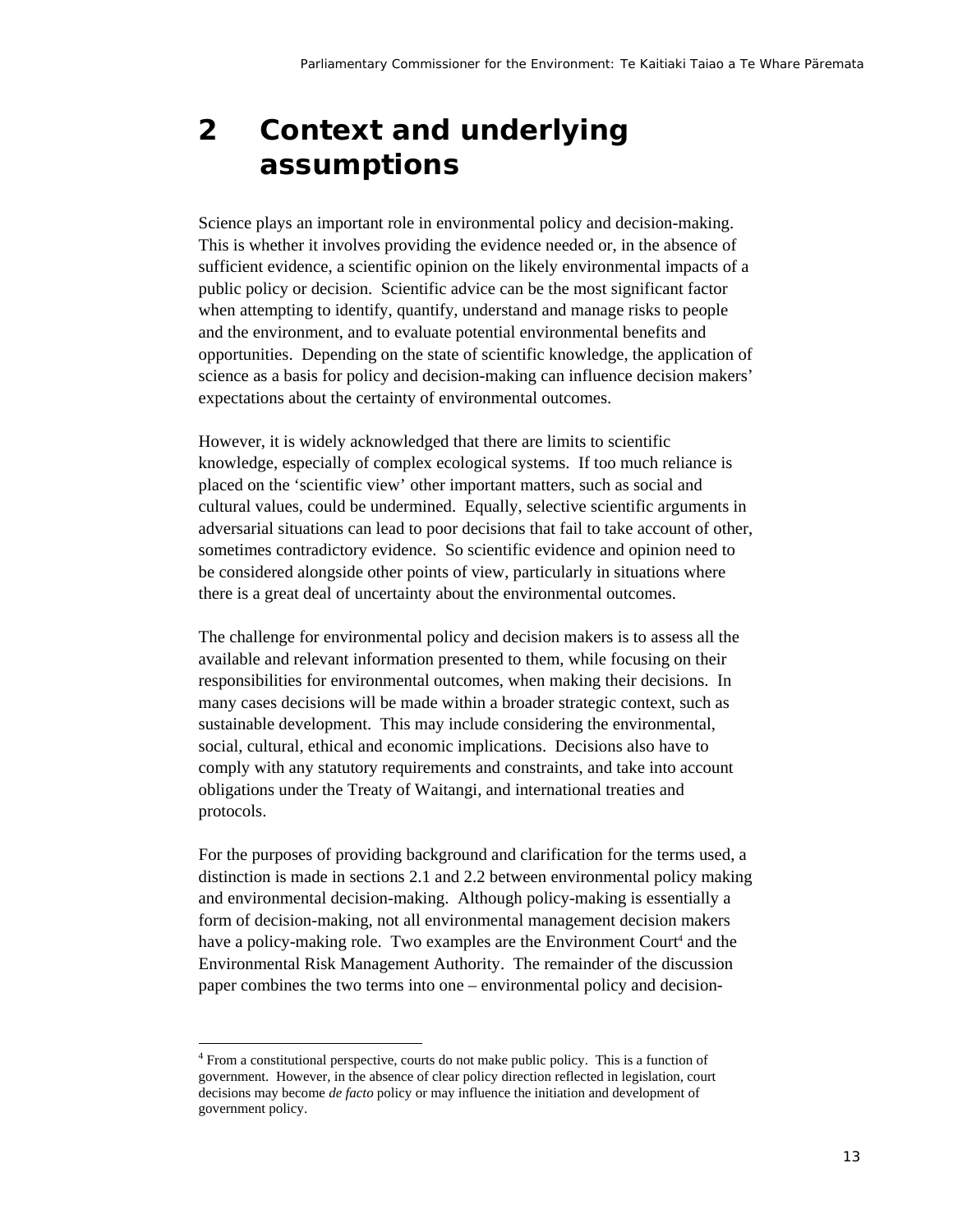making – on the assumption that the science needs of both policy and decision makers will essentially be the same.

Sections 2.3, 2.4, and 2.5 briefly outline:

- some of the key attributes and skills regarded as important for environmental policy and decision makers
- an explanation of the term 'science'
- a summary of how the Environment Court regards science and scientific evidence, which may have relevance to environmental policy and decisionmaking in general.

## **2.1 What is environmental policy making?**

Public policy typically involves public authorities (for example, Ministers and local authorities) setting directions or making choices on behalf of society or a community on issues in which there is a strong element of public good.<sup>5</sup> Policy on climate change is a good example. It is also an example of an issue in which scientific uncertainty has been at the forefront of the public policy debate within international, national and local forums.<sup>6</sup>

The manner in which a public policy issue is framed strongly determines the population of interested stakeholders, the range of relevant inputs needed (for example, supportive evidence), future courses of action, and the prospects of achieving desired and desirable outcomes.<sup>7</sup> The problem may be a systemic one, requiring better integration of policies and interests, as in the case of the Government's commitment to an oceans policy.<sup>8</sup> Addressing policy issues may require a strategic approach, as in the case of biodiversity<sup>9</sup> and biosecurity<sup>10</sup>, or a more specifically defined plan of action, as in the case of the Government's approach to sustainable development.<sup>11</sup> This highlights the need to tailor the policy response, and the associated policy advice (where necessary, supported by scientific research) to suit the nature of the problem.

<sup>&</sup>lt;sup>5</sup> Generally these are issues that are of interest to or affect society as a whole rather than each individual.

<sup>6</sup> For an outline of some of the issues see: Collins, E. and Roper, J. (University of Waikato). *From National Policy to Regional Implementation: local government's utilisation of climate science in New Zealand*. Unpublished paper presented at the Berlin conference on the human dimensions of global environmental change, Berlin, December 2002.

<sup>7</sup> Keystone Center and the Center for Science, Policy, and Outcomes, 2000. *New Roles for Science in Environmental Decision-making: discussion paper*.

<sup>(</sup>http://www.cspo.org/products/reports/keystone.html) 8

<sup>&</sup>lt;sup>8</sup> See:  $\frac{http://www.oceans.gov.nz/}{http://www.oceans.gov.nz/}$  for more details.<br><sup>9</sup> See:  $\frac{http://www.biodiversity.gov.nz/}{http://www.biodiversity.gov.nz/}$  for more details.

<sup>&</sup>lt;sup>10</sup> See: http://www.biostrategy.govt.nz/ for more details. <sup>11</sup> Department of the Prime Minister and Cabinet (DPMC). 2003. *Sustainable Development for New Zealand: programme of action*. Wellington: DPMC.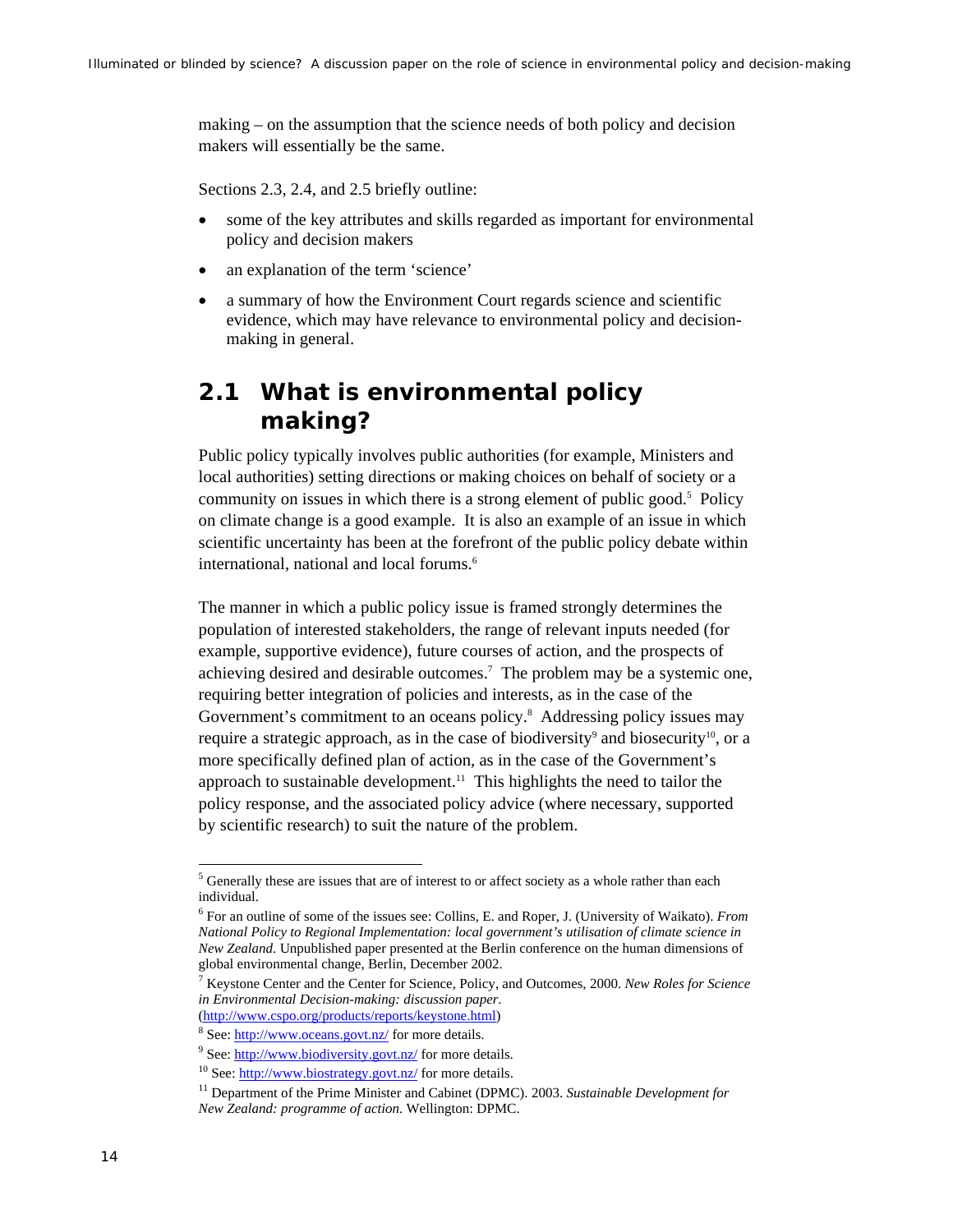Boston et al  $(1996)^{12}$  distinguish between three main types of policy advice: *strategic*, *substantive* and *operational*. Strategic advice has a broad, intersectoral and longer-term focus, and is concerned with the outcomes a government wants to achieve. Substantive advice is described as being narrower and more sector-specific, dealing in more detail with discrete policy issues. Both strategic and substantive policy advice include an analysis of policy options and provide recommendations on the preferred course of action. On the other hand, operational advice focuses on the more technical or practical issues relating to the implementation of a policy or programme. The practical measures needed to fulfil obligations under the Kyoto Protocol are an example of operational advice.

In practice all three types of advice frequently overlap, so they may be regarded as a continuum. Where necessary, the level of scientific input to support each type of advice will vary according to scale, significance and the level of detail required – from the broad-based and general for strategic advice to the narrow and specific in the case of operational advice.

As mentioned above, environmental policy making at the macro level has recently led to the development and implementation of a number of government strategies. A common feature of these strategies is the extensive background scientific information needed to develop them. In addition, they also identify further needs for future research efforts. The frameworks established by these strategies play an important role in shaping future environmental policy issues. Taken collectively, these strategies are potentially an important component in New Zealand's progress towards sustainable development.<sup>13</sup>

Some of the characteristics that distinguish scientific inquiry from public policy development are as follows:

- Evidentiary standards typical of research science may not be a primary consideration during public debate on policy issues. For example, ethical or cultural issues may be the main concern.
- In science, peer review, standards of evidence and research practices all protect against false positives to avoid mistakenly adding to the stock of scientific knowledge and misguiding future research. In public policy, rigorous debate on a wide range of issues that cut across traditional disciplinary and advisory structures is important, both for the development of new and the review of existing policies.
- Democratic processes, including public participation, are fundamental to policy making. Scientific advice in the policy process relies to a large extent

<sup>12</sup> Boston, J., Martin, J., Pallot, J. and Walsh, P. 1996. *Public Management: the New Zealand model*. Oxford: Oxford University Press, p 122.<br><sup>13</sup> Parliamentary Commissioner for the Environment (PCE). 2002. *Creating Our Future*.

*sustainable development for New Zealand.* Wellington: PCE.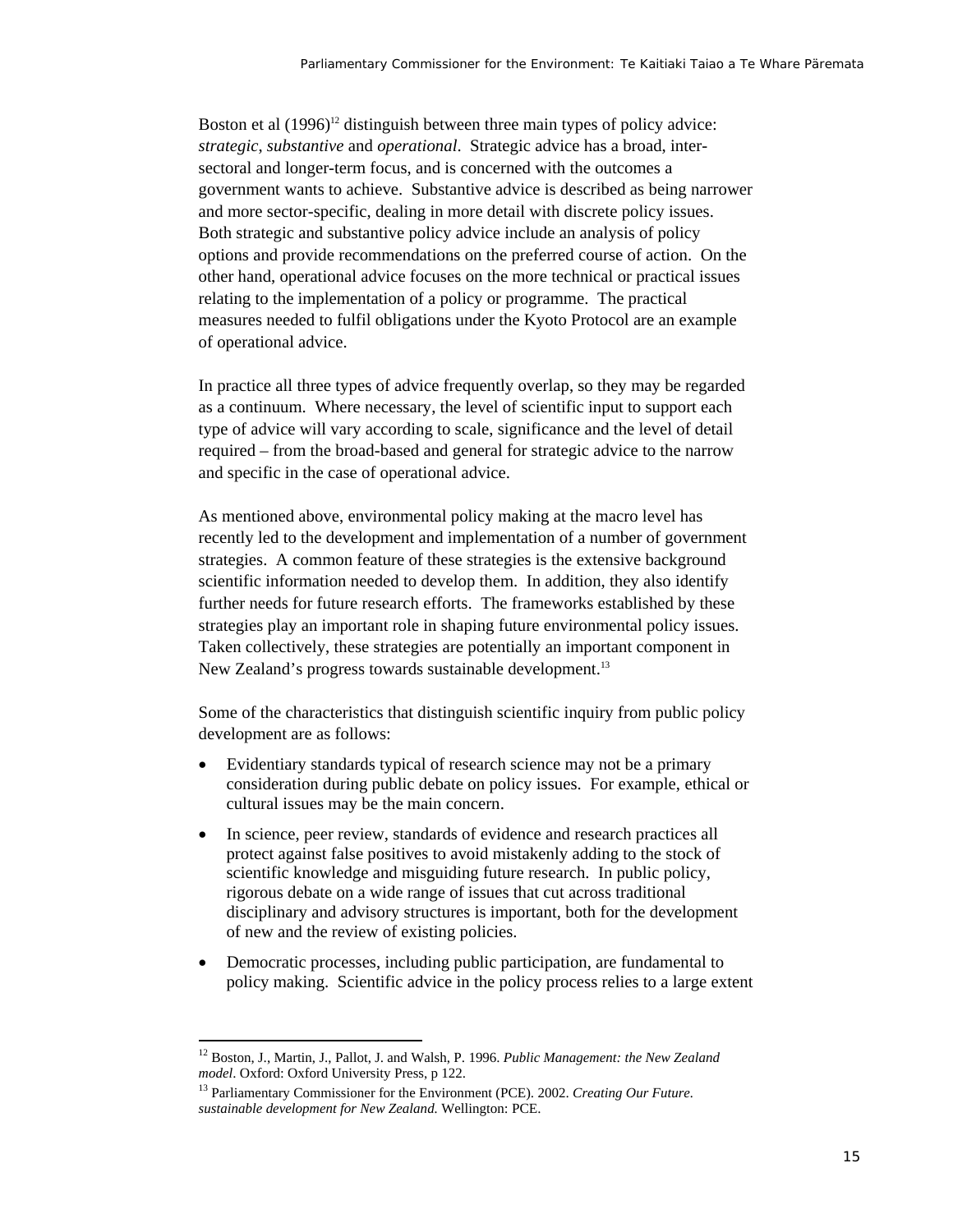on the existence of *scientific consensus*. *<sup>14</sup>* Scientific consensus is not a democratic process and can have its limitations<sup>15</sup>, but it represents the general agreement at a given time by most scientists specialised in a given field. It is valuable because it means that an argument is so clear and logical that it has swayed a majority of experts.

- Policies, whether or not they have a scientific contribution, will always contain some degree of uncertainty, simply because it is impossible to predict all possible outcomes. Science endeavours to reduce uncertainties, but there can be no absolute guarantees, particularly in environmental management where complex systems and interactions among ecosystems are not entirely understood.
- Scientific inquiry or research may be 'open-ended' in the sense that it is pursuing a scientific objective rather than a public policy purpose.

## **2.2 What is environmental decision making?**

A decision may be regarded as a response to actual or potential problems or opportunities. In the context of environmental management, decisions generally relate to the allocation of resources within legal frameworks, and the avoidance or reduction of adverse environmental effects. The decision maker is one who has authority over the resources being allocated, and whose aim is to achieve some specified objective by allocating the resources.<sup>16</sup> Three main aspects of a decision-making situation are:

- the decision to be made and the information available to assist the decision maker
- the chance and unknown events that can affect the outcome
- the outcome itself.

 $\overline{a}$ 

Many of the core difficulties in environmental decision-making are not encountered in other types of decision-making. Some of these are listed below:

- The need for scientific input may be great, but the available scientific knowledge may be incomplete, complex and not well understood.
- A wide range of stakeholders with a variety of interests may be involved.
- The issues may straddle local, regional and even national boundaries.

 $14$  Scientific consensus differs from policy consensus. The former is usually based on what is provable, reproducible or quantifiable. The latter is generally based on agreement on what is 'acceptable'.

<sup>&</sup>lt;sup>15</sup> Lessons from the history of scientific consensus is mixed. For example, it was once a scientific consensus that the earth was flat. Furthermore, many great scientific theories started out as minority opinions, and often had to fight the consensus before they became widely accepted. 16 Decision Analysis Society. 1997. *A Lexicon of Decision-making.*

<sup>(</sup>http://faculty.fuqua.duke.edu/daweb/lexicon.htm).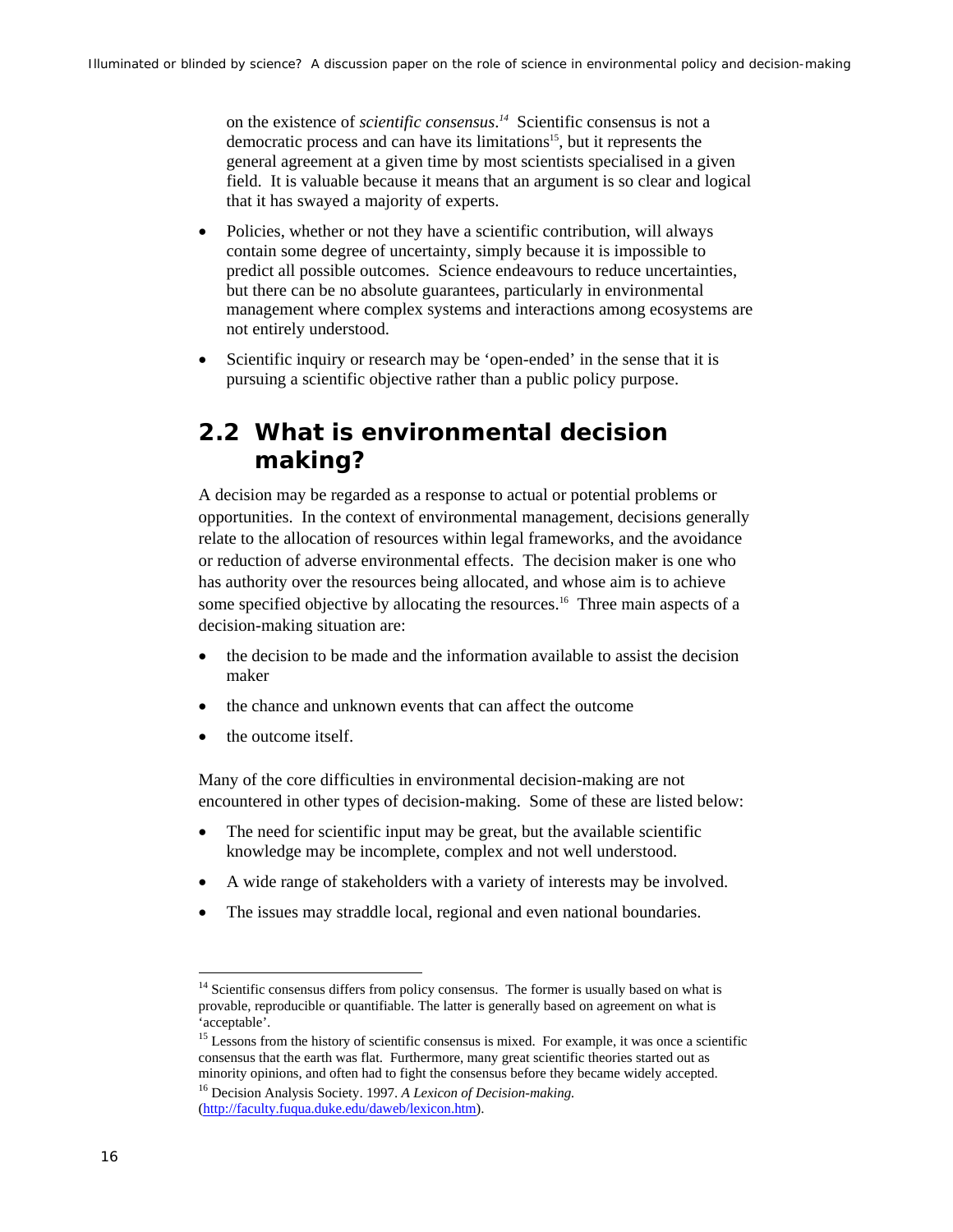- The distribution of risks, costs and benefits may be unfair, as when those who face the risks and costs receive none of the benefits (and vice versa).
- Monetary and non-monetary costs and benefits, and the valuation of environmental assets, may be inaccurate due, for example, to incorrect assumptions.
- The issues may involve a great deal of uncertainty and lead to irreversible consequences.
- The issues and the solutions may challenge traditional approaches to problem solving and ethics.
- The issues may involve a clash of cultural values and/or social and economic interests.

Whether a decision is regarded as 'good', 'fair' or 'reasonable' may be assessed on the basis of the process involved, the content of the decision, and the outcome resulting from the decision:

- The *process* is important to ensure that opportunities exist for all relevant information and views to be given due consideration prior to the decision.
- It is important that the *content* of the decision reflects a thorough analysis of the issues, that the decision is effective as a solution to the problem, and is able to be implemented, ethical and optimal.
- The *outcome* is the final determinant of the effectiveness of a decision, but may be influenced by other factors beyond the scope of the original decision.

Environmental decision-making often involves evaluating not only the scientific information available but also other knowledge and views expressed in public submissions. Both scientific and non-scientific considerations are important, but are assessed in different ways.

Scientific evidence can be challenged or defended on methodological grounds. On the other hand, non-scientific considerations may reflect strongly held ethical, cultural and moral values that are usually more subjective in nature and challenged or defended through debate rather than by using a standard assessment procedure or criteria. Where there are multiple but conflicting values, decisions become even more difficult to make and the outcomes more uncertain. This is because they may eventually involve trade-offs, compromises, or adherence to arbitrary rules.

A common feature of both scientific knowledge and expressions of community values is the fact that both aspects change over time. Advances in science provide us with new information on which to make decisions, and changes in societal values determine the acceptability of those decisions. It is important, therefore, that where issues involve mixed scientific and values arguments, all such arguments are given due consideration, and are properly assessed. It is also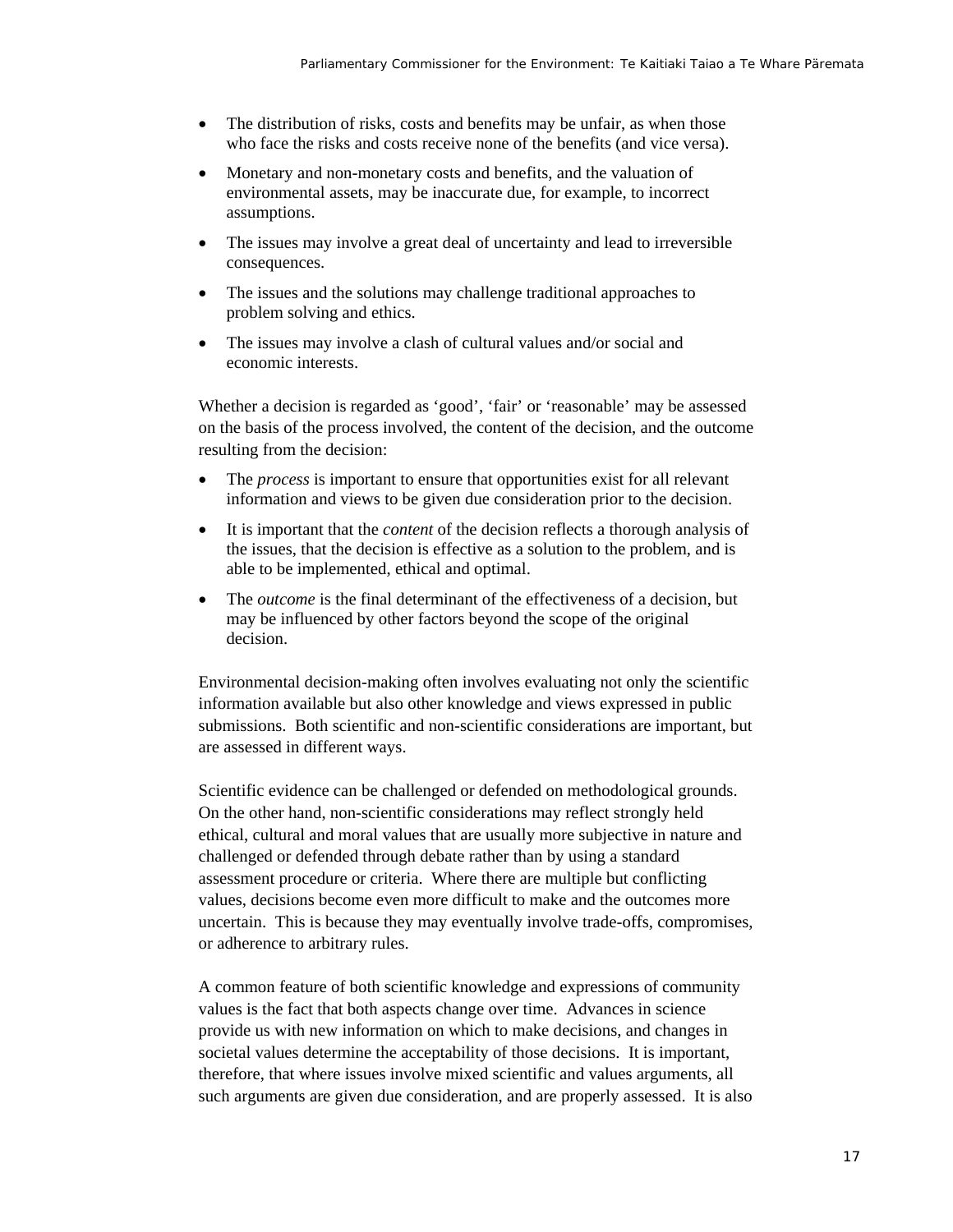important that the grounds on which decisions are based are explicitly stated. Later reviews of environmental decisions, where the law provides for this, may reveal the need to revise decisions because of changing circumstances (for example, improved knowledge and/or changes in values).

### **2.2.1 Why environmental decision-making can sometimes fail**

Not all decisions will produce the outcomes intended. Understanding the reasons for decision failures can help to identify how decision-making can be improved.

Some of the reasons why decisions by agencies acting on behalf of society or local communities can sometimes fail to address an issue or produce the outcomes expected have been described as:

- failing to correctly anticipate a problem before it actually arrives
- failing to recognise a problem that has actually arrived
- failing to try and resolve the problem after the problem is recognised
- trying to resolve the problem but failing to do so.  $17$

Failing to resolve a problem may occur when there are flaws in the decisionmaking process, including poor judgement, failure to seek or understand advice, or because of political expediency. Decision makers may be focused on shortterm local solutions for issues that are long-term, strategic and have widespread consequences. They may be presented with problems they have had no information on or no prior experience of, or their prior experience may have been forgotten or is outdated. When faced with unfamiliar situations, decision makers may resort to reasoning by false analogy.18 Limited capacity within agencies and limited powers to act may give rise to efforts that are too little too late. Sometimes trade-offs to accommodate competing interests compromise the outcomes being sought.

Decision makers need to recognise these factors and others that may affect good environmental decision-making and sustainable outcomes.

<sup>17</sup> Diamond, J. 2003. *Why Some Societies Make Disastrous Decisions?* Lewis Thomas Prize Lecture, Rockefeller Institute, New York City.

<sup>(</sup>http://www.edge.org/documents/archive/edge114.html). 18 This may arise when decision makers fall back on reasoning by analogy with old familiar situations. This is fine if the old an new situations are truly analogous, but may give rise to problems if the old and new situations are only superficially similar.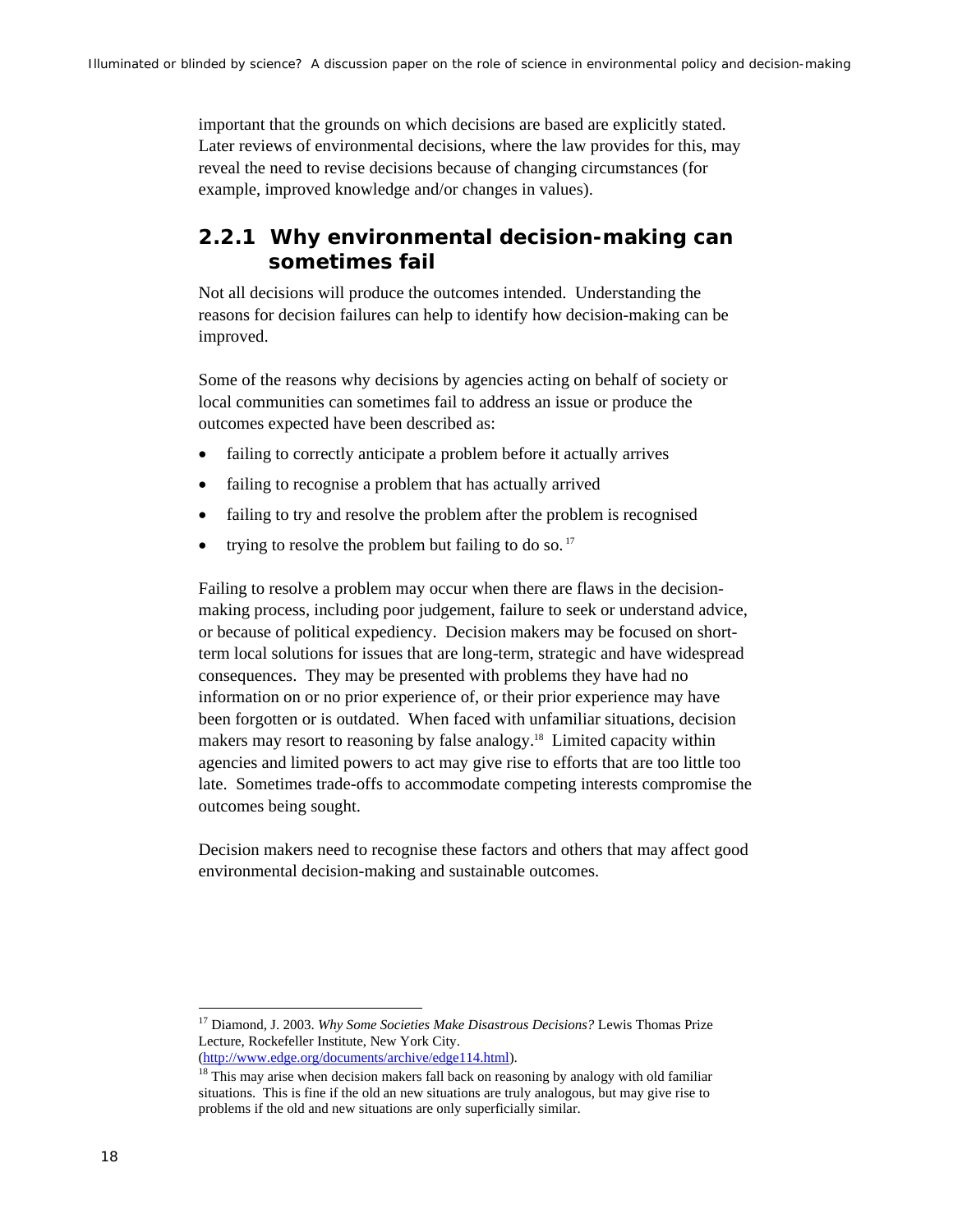## **2.3 What makes an effective environmental policy and decision maker?**

As discussed in section 3.1 there is a range of institutions that have statutory responsibilities for environmental policy and decision-making and associated outcomes. To a greater or lesser extent each of the public authorities involved needs the following attributes and skills to fulfil those responsibilities:

#### *Attributes*

Qualities that enable them to:

- demonstrate good judgement supported by sound advice, processes and systems
- maintain or have access to the skills and experience needed to function effectively
- maintain a high level of trust among all stakeholders and the public
- function in a transparent manner, particularly in cases of uncertainty
- encourage and engage stakeholders and the public in decision-making
- meet the information needs of the public
- take account of public values and concerns
- fulfil obligations under the Treaty of Waitangi
- substantiate and communicate rationale for decisions
- place high value on evidence-based policy and decision-making
- facilitate processes that foster the above attributes.

#### *Skills*

The ability to:

- identify and handle strategic, substantive and operational risks and opportunities
- critically assess the quality and reliability of the information provided for decision-making
- undertake horizon scanning (i.e. identify emerging issues)
- understand complex environmental interactions and linkages to social, cultural and economic needs and aspirations (i.e. a 'sustainable systems' perspective)
- respond to issues in an appropriate and timely manner
- manage environmental risks
- cope with crises and disputes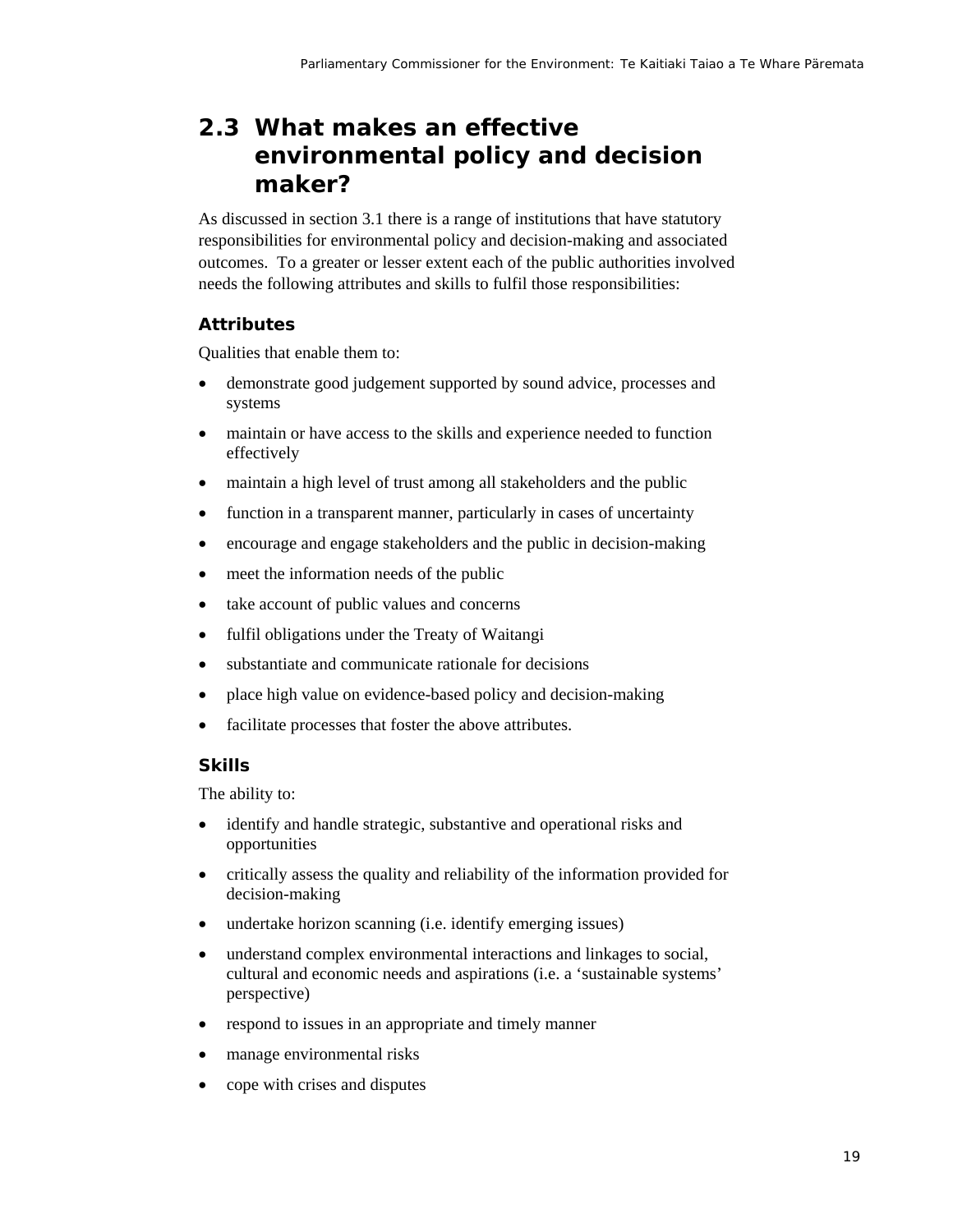- identify gaps in knowledge or information, and seek advice from appropriate sources
- intervene to avoid, reduce or reverse adverse effects on the environment
- acknowledge and quickly address mistakes
- deal with the unexpected
- monitor environmental effects and outcomes
- reassess policies and decisions in the light of new information.

Capacity issues – the capacity of institutions to fulfil their responsibilities – are discussed in section 5.

## **2.4 What is science?**

Put very simply, 'science' is a system of knowledge and a method of inquiry, organised in a particular way. Science seeks to understand things such as natural phenomena, their causes and effects. It does so through a process of putting forward a supposition (hypothesis) for how something works, then gathering evidence (via experiments) that seeks to falsify the hypothesis.

*'I have steadily endeavoured to keep my mind free, so as to give up any hypothesis, however much beloved (and I cannot resist forming one on every subject), as soon as facts are shown to be opposed to it.'* 

*Charles Darwin (1809-1882)* 

The usual sequence of scientific inquiry, or research is as follows:

- observations lead to an hypothesis
- predictions are formulated based on the hypothesis
- the predictions are tested through a series of experiments
- predictions that are not falsified through repeated testing increase the power of the hypothesis and, over time, may lead to the belief that the hypothesis is probably 'true'. Well known examples include Darwin's theory of natural selection and Einstein's theory of general relativity.

In short, science endeavours to be a rigorous process of 'trial and error' in pursuit of understanding. It tries to eliminate as much as possible the subjectivity and bias that scientists bring to their work from other experiences. It strives for objectivity relying on measurement, by the openness of the inquiry process, transparency of the methodology, and exposure of results to peer review, re-testing and scrutiny. Scientists use statistical theory for both sampling purposes and for the analysis of results to estimate the 'significance' of the findings. Nonetheless, science remains a distinctly human undertaking, subject to occasional controversy, dispute and hubris.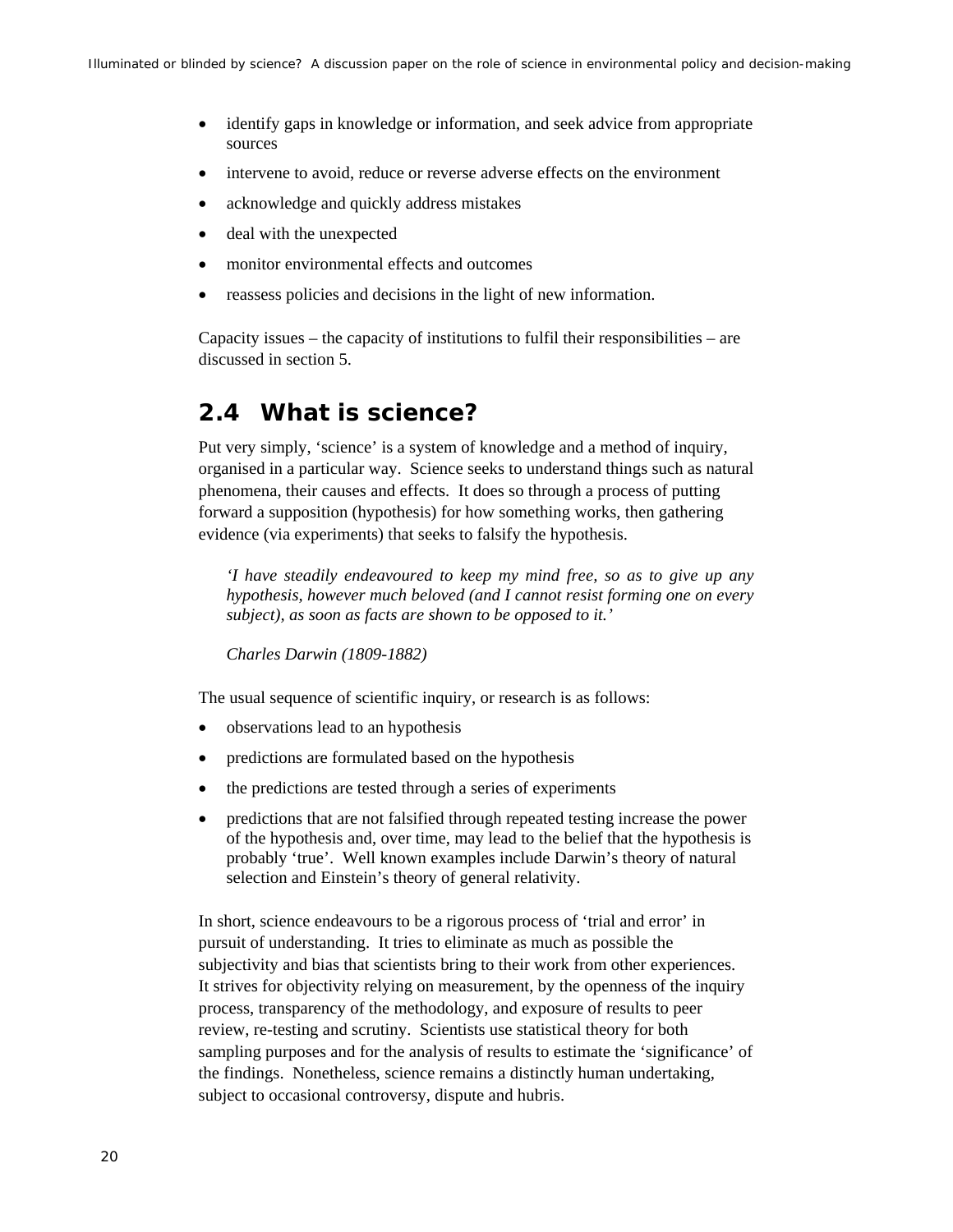Scientific knowledge is the outcome of social processes that certify it as legitimate. The socially constructed nature of scientific reality, along with the way that facts and values intermingle in scientific disputes, in peer review, and in the behaviour and decisions of regulatory committees, are all becoming better understood.19

The questioning nature of science and scientists can be frustrating for decision makers. Scientists have a tendency to answer one question by posing several more hypotheses, and a preference for talking in levels of probability rather than certainty. This can be frustrating for decision makers who prefer certainty, unconditional explanations and precise estimates of risk.

Often science cannot, or should not, attempt to provide certainty when unknowns and uncertainties are dominant characteristics of the system under consideration. This is particularly the case with environmental sciences. In this context, systems are extremely complex, cause and effect can be difficult to determine, and outcomes can vary according to history and circumstances. This makes for exciting scientific challenges. However, environmental complexity and the associated difficulties of communicating and understanding such complexity can frustrate environmental policy and decision makers.

Another significant and related frustration for *all* parties engaged in sciencepolicy dialogues can be the basic difficulties of communicating effectively between the parties. Policy jargon can obscure the basic objectives; scientific jargon can inhibit understanding. In the absence of what might be termed 'science and policy translators', the parties can fail to engage. These issues affect environmental policy and decision-making and are further discussed in section 5.3.

## **2.5 How does the Environment Court deal with scientific evidence?**

The role of science in legal proceedings is a major topic on its own which goes beyond the scope of this discussion paper. However, it is useful to briefly highlight some of the key features of the expectations and admissibility of scientific evidence in proceedings of the Environment Court in particular. There are lessons to be learned from the evolution of the role of science and the expert witness in court proceedings that may be relevant to environmental decisionmaking generally. The following commentary draws mostly from a comprehensive article on the topic of scientific evidence and environmental litigation by Forret  $(1998)^{20}$ 

<sup>19</sup> Jasanoff, S. 1990. *The Fifth Branch: science advisers as policymakers*. Cambridge, Massachusetts: Harvard University Press.

<sup>20</sup> Forret, J. 1998. Scientific Evidence and Environmental Litigation in New Zealand. *New Zealand Journal of Environmental Law*. Vol 2: 39-62.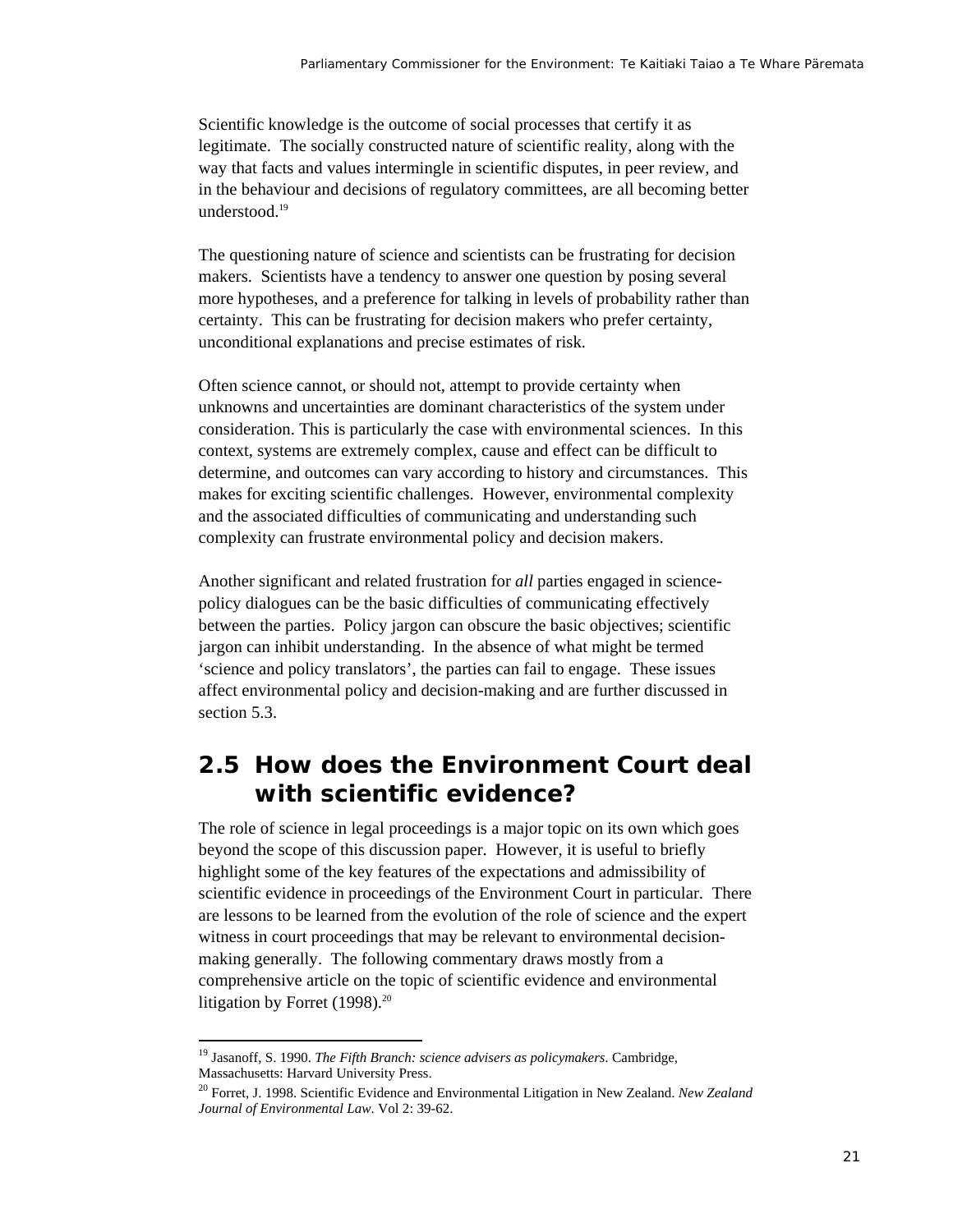Science and scientists are integral components of legal decision-making, particularly in the environmental arena. Evidence may be based on either accepted or unproven scientific theories. This can lead to situations where the courts are not only involved in making decisions on the merits of the case before them, but they also become a public forum for scientific debate.

### **2.5.1 The role of the expert witness, and rules of evidence**

Features of the role of the expert witness include the following:

- expert witnesses are the only types of witness entitled to give opinions in evidence
- opinions of experts are likely to be relied on because they necessarily concern issues that are outside the ordinary knowledge of the court
- courts have to be careful to identify the role of expert witnesses and to distinguish that role from the decision-making function of the court.

The Environment Court is not bound by the rules of evidence. It has adopted a pragmatic approach that enables decisions to be made and those decisions to be founded on a firm base of judicial authority. Five common law rules of evidence have evolved in order to control the content and boundaries of expert testimony:

- 1. Witnesses must have a proven level of knowledge and experience to ensure that they are qualified to help the court in an expert capacity (the 'expert rule').
- 2. The area of expertise is one that has credible theoretical foundations and methodology (the 'area of expertise rule').
- 3. The substance of expert testimony should be outside the common knowledge of the court (the 'common knowledge rule').
- 4. Any expert opinion evidence that effectively supplants the courts' decisionmaking function tends to be inadmissible (the 'ultimate issue rule').
- 5. Expert opinion evidence is restricted to those matters that are directly within the expert's experience and observations (the 'basis rule').

Scientific evidence relies on a set of assumptions and choices that are influenced by a number of factors including:

- the individual standpoint of the researcher derived from his or her values and experiences of life and learning
- political and economic pressure from funding agencies and research institutions
- the politics that accompany decisions about selection of and inclusion of articles and research data in reputable journals
- the politics and economics that determine the reputable journals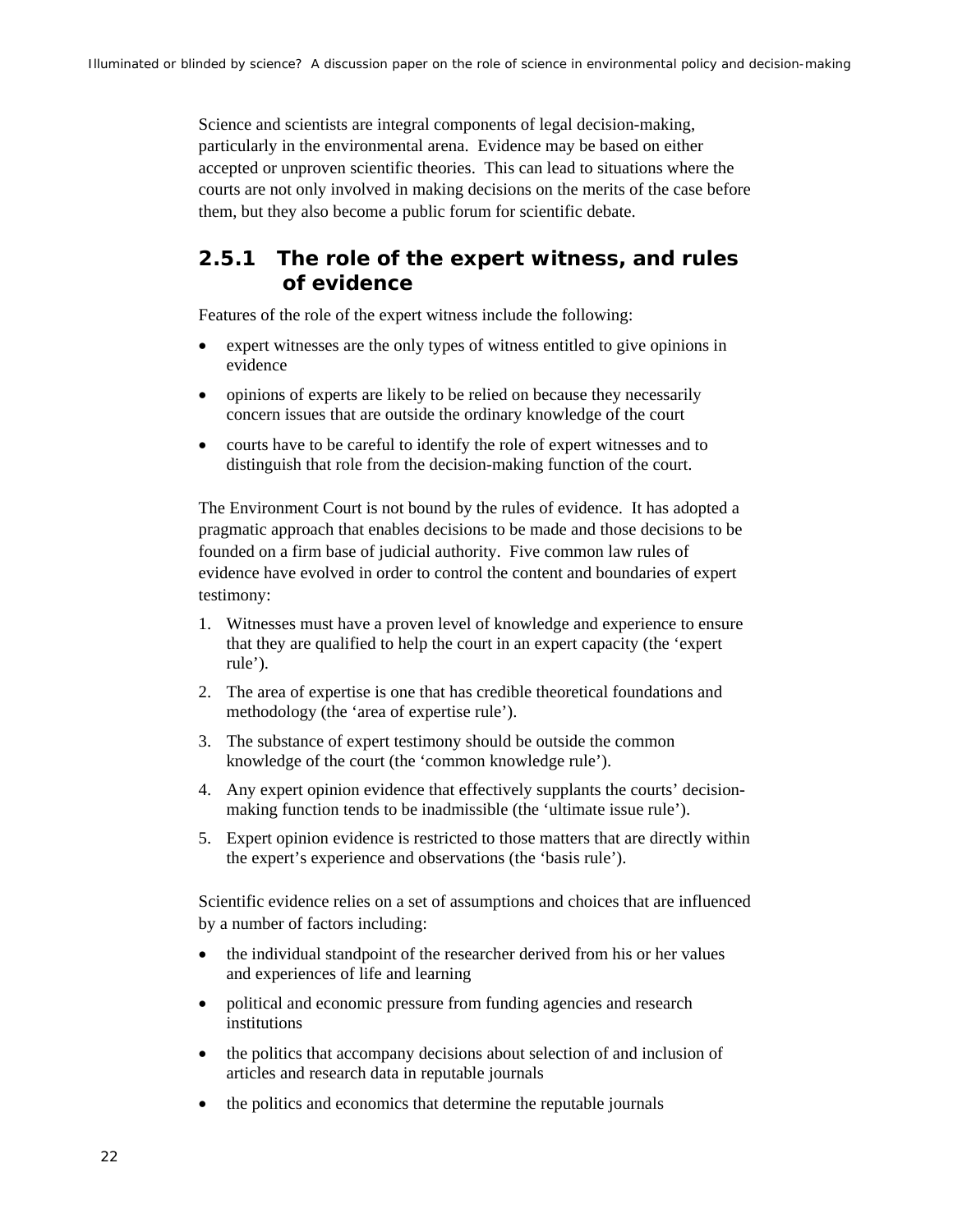• an individual researcher's desires for academic and economic advancement.

Four factors that are now commonly used as a guide to assist courts in assessing admissibility of scientific evidence are as follows:

- the degree of testing to which the theory or technique has undergone
- the extent of peer review and the publication of the theory or technique
- the known or potential margin of error for a particular technique together with its methodological reliability
- the level of general acceptance within the relevant scientific community.<sup>21</sup>

The overall effect of these factors is to focus issues about admissibility of scientific evidence on basic principles of relevance and probative value.

Although not bound by the rules of evidence, the Environment Court nevertheless uses the criteria for admissibility of scientific evidence as a type of evidentiary sieve. The Court also generally applies the 'expert rule' to determine whether a particular witness qualifies as an expert. The Court expects expert scientific testimony to be both helpful and relevant to the decisions that it has to make. Decisions of the Environment Court have emphasised its judicial role, which requires it to make findings on the evidence of the balance of probabilities rather than as scientists seeking to find absolute truth or imposing a standard of proof beyond reasonable doubt.<sup>22</sup>

- 1. What important attributes and skills (see section 2.3) are needed for effective policy-making and decision-making? Are the right processes in place to maximise the use and effectiveness of such attributes and skills? How can these be encouraged among public authorities with environmental management responsibilities?
- 2. What aspects of the role of scientific advice in proceedings of the Environment Court could usefully be applied to environmental policy and decision-making? How appropriate would it be to apply the principles behind the 'rules of evidence' (see section 2.5.1) in the context of environmental policy development?

<sup>21</sup> These are based on the decision in *Daubert v Merrell Dow Pharmaceuticals Inc*, supra note 52, at 483.

<sup>22</sup> For example, see *Canterbury Regional Council v Canterbury Frozen Meat Company* (1994) 3 NZPTD 368.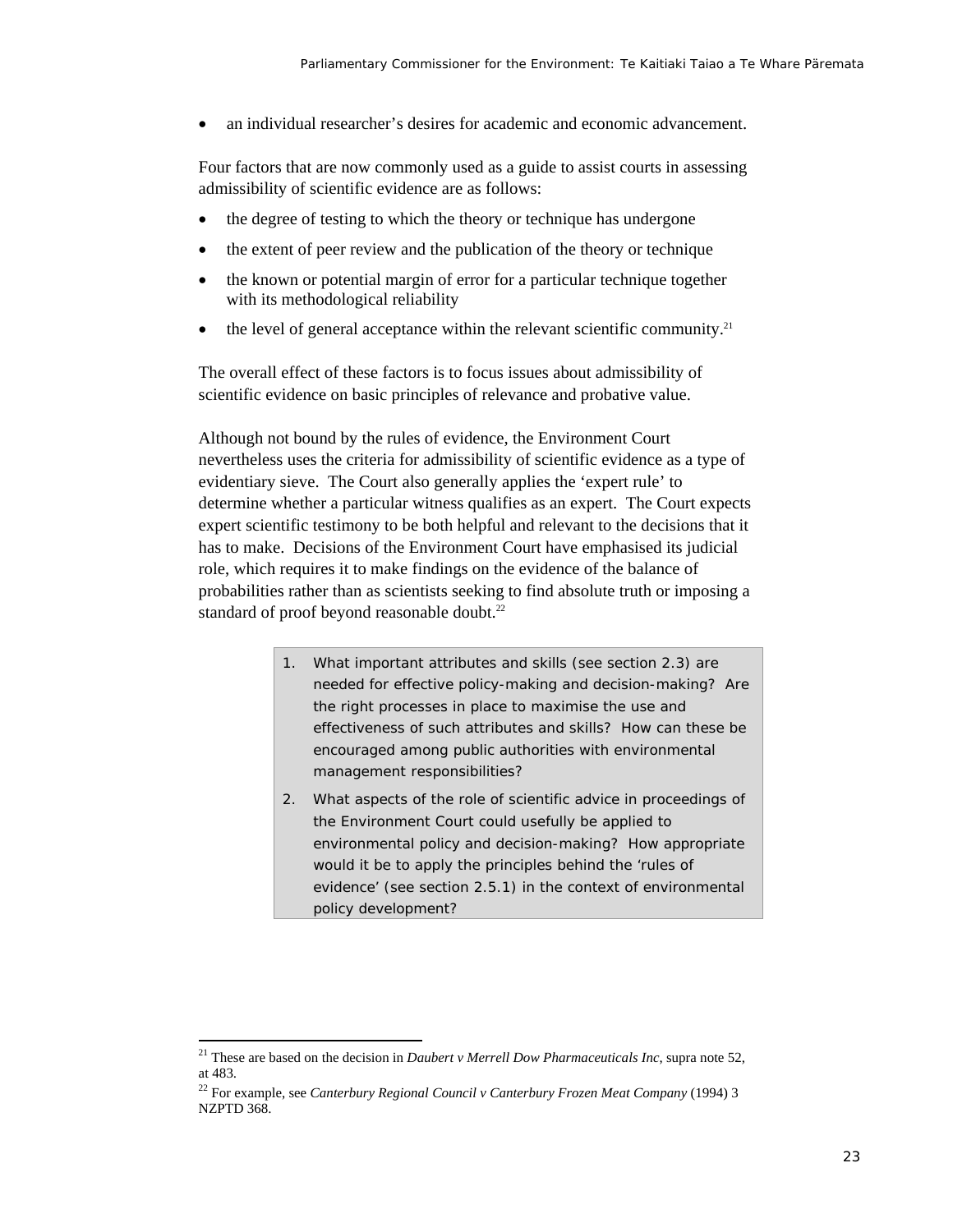Illuminated or blinded by science? A discussion paper on the role of science in environmental policy and decision-making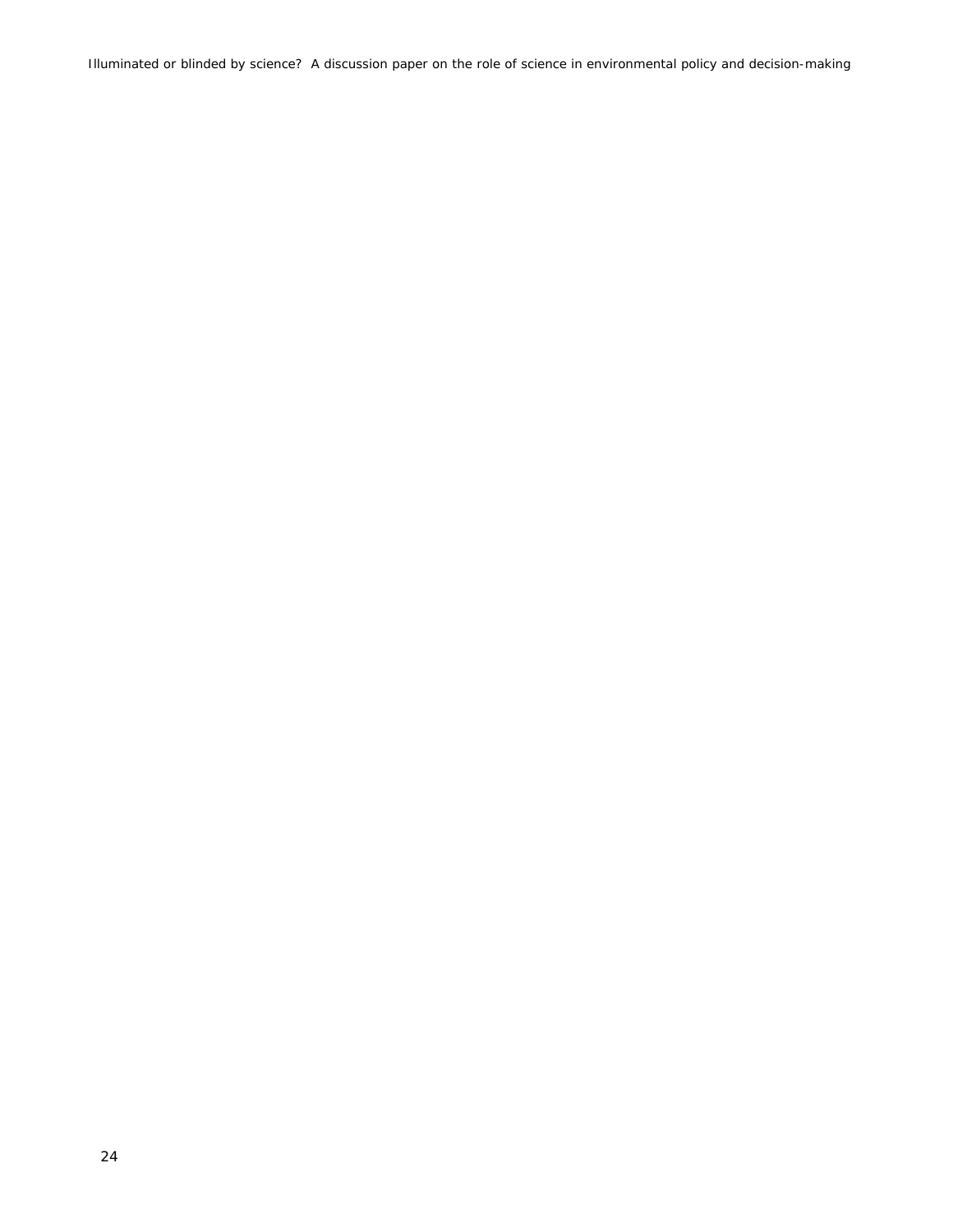# **3 The interface between science and environmental policy and decision-making**

Environmental policy and decision makers come from a wide range of backgrounds and from within diverse occupational groups. They can range from non-specialist, democratically elected representatives (for example, Cabinet and individual Ministers at the national level, and Councillors within regional councils and territorial authorities at a regional or local level), to appointed Judges and Commissioners (Environment Court), to members of a statutory authority such as the Environmental Risk Management Authority (ERMA). Among these bodies there will be a range of expertise and experience related to the decisions they have to make. All share a responsibility and duty for making decisions that will influence environmental outcomes. All rely on access to sources of information and advice, including science and research, which will enable them to make appropriate decisions.

The 'products' of environmental policy and decision-making include:

- environmental legislation
- national policies and strategies for environmental management and sustainability
- national guidelines and standards
- regional policies, plans and rules, and district plans and rules dealing with the management of natural and physical resources
- resource consent decisions
- environmental and health risk management decisions.

## **3.1 Environmental policy and decision makers**

The development of public policy generally, and environmental policy in particular, is a significant function of central and local government, usually, but not exclusively, on the advice that Ministers and Councillors receive from their respective internal science and/or policy advisers. Often government departments and councils will seek external scientific or other specialist advice to assist them in analysing both the problems being tackled and the potential solutions. Environmental policy advice assists central and local government policy makers to determine how they can achieve the results (i.e. environmental outcomes) they expect. It also involves examining the actual or potential environmental implications of policies in other areas such as trade.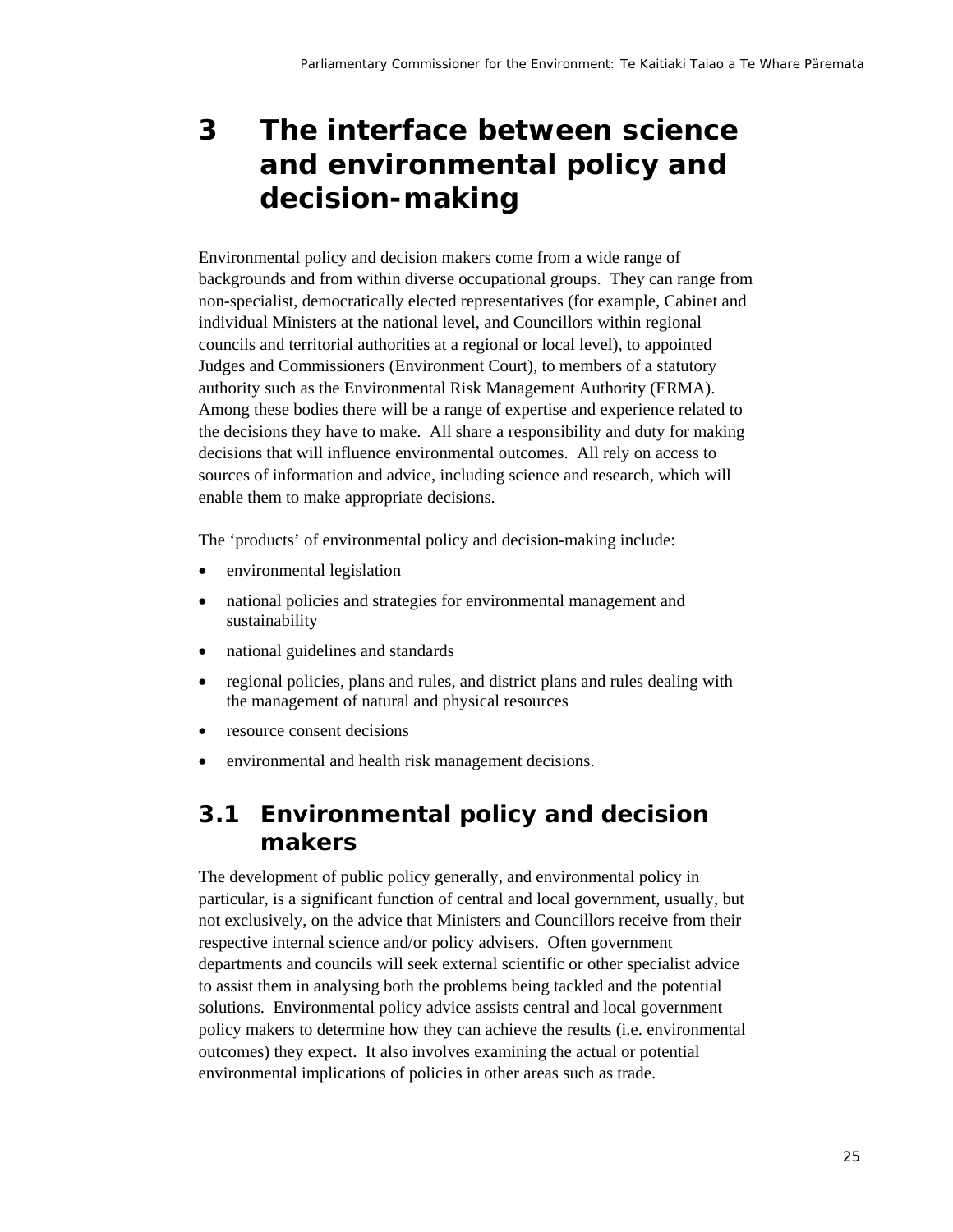Environmental decision makers, including regional councils and territorial authorities, generally react to problems or consider applications, such as consents under the Resource Management Act 1991 (RMA), to carry out activities associated with a statutory requirement. Under certain circumstances these environmental decisions can be reviewed or appealed. A consent authority may review resource consent conditions (section 128, RMA), and decisions of consent authorities may be appealed to the Environment Court (sections 120, 121 and 290, RMA). Monitoring and reviewing decisions is an important, but underrated function among environmental decision makers. Consent authorities need to monitor both for compliance with consent conditions and for effects of consented activities on the environment.<sup>23</sup>

Regional councils and territorial authorities may also be proactive in bringing about changes that will improve environmental management and avoid foreseeable problems. They may achieve this through resource management policies, plans and other tools, such as environmental education and awarenessraising. For example, each regional council is required to prepare a regional policy statement to achieve the sustainable management of natural and physical resources by providing an overview of the resource management issues of their region (section 59, RMA).

Through regional plans a regional council may have rules that prohibit, regulate or allow activities (section 68, RMA). Regional councils also undertake a significant amount of scientific research and monitoring of the natural resources within their regions, and regularly publish reports on the state of the resources they manage.

Environmental decisions makers who do not have a formal policy role, but whose role is to make decisions on a case-by-case basis include:

- the Environmental Risk Management Authority in relation to applications to introduce new hazardous substances and new organisms into New Zealand
- the Environment Court which, among other things, determines appeals on cases involving disputes over the management of resources.

## **3.2 'Narrow' and 'broad' approaches to environmental sciences**

Much of science is characterised as 'reductionist' in its approach. A reductionist approach involves the analysis of complex systems or problems by identifying and exploring the parts, or examining the effect of one variable at a time. It is frequently used in testing hypotheses. This is the more traditional approach to science and has proved to be extremely successful, such as in the classic

<sup>23</sup> Parliamentary Commissioner for the Environment (PCE). 1996. *Administration of Compliance with Resource Consents*. Wellington: PCE.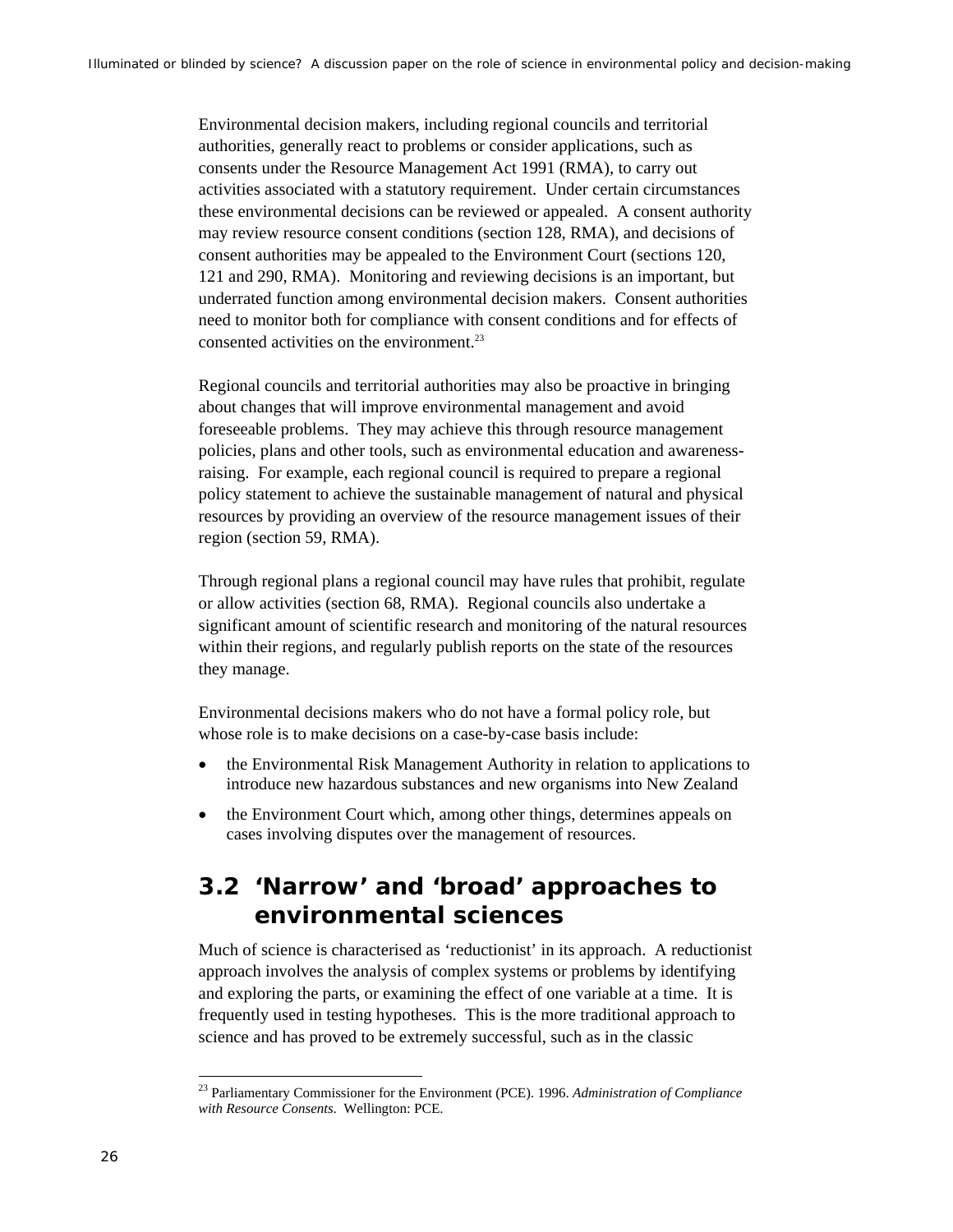disciplines of physics and chemistry and more recently in molecular biology and genetic engineering.

In contrast, ecological science is increasingly representing a very different scientific way of seeing the world. Holling (1998) describes this stream of science as integrative, broad and explorative, characterised by evolutionary biology.<sup>24</sup> It is based on the premise that: '...knowledge of the system we deal with is always incomplete. Surprise is inevitable.' Holling states that the bridge between these two streams comes with the realisation that neither is complete in itself: 'Both the science of parts and the science of the integration of parts are essential for understanding and action.' Each has the responsibility to understand the other: 'Otherwise the science of parts can fall into the trap of providing precise answers to the wrong question and the science of the integration of parts into providing useless answers to the right question.' This raises the issue of adapting questions and answers, which have been developed for a science framework, into an appropriate environmental policy framework.

The issue of how science sees the world, and how it frames and investigates problems has particular relevance to environmental sciences and, in other policy contexts, to social sciences as well. As an example, consider biosecurity. A reductionist approach considers isolated elements of the problem, such as improving border-focused screening technologies or pest control through genetic modification systems. While these are valuable 'parts' of the problem, an integrative broader approach might give priority to questions of human motivation and response, implications of changing trade patterns and flows on potential threats, influence of climate change on biosecurity risks, and the characteristics of internal pathways and the development of effective systems to monitor them.

These questions of how science approaches environmental problems and uncertainties is particularly relevant given the complexities and far-reaching nature of many of the issues now facing environmental managers.

<sup>24</sup> Holling, C.S. 1998. Two cultures of ecology. *Conservation Ecology* 2(2):4. {online} Available from: www.consecol.org/vol12/iss2/art4.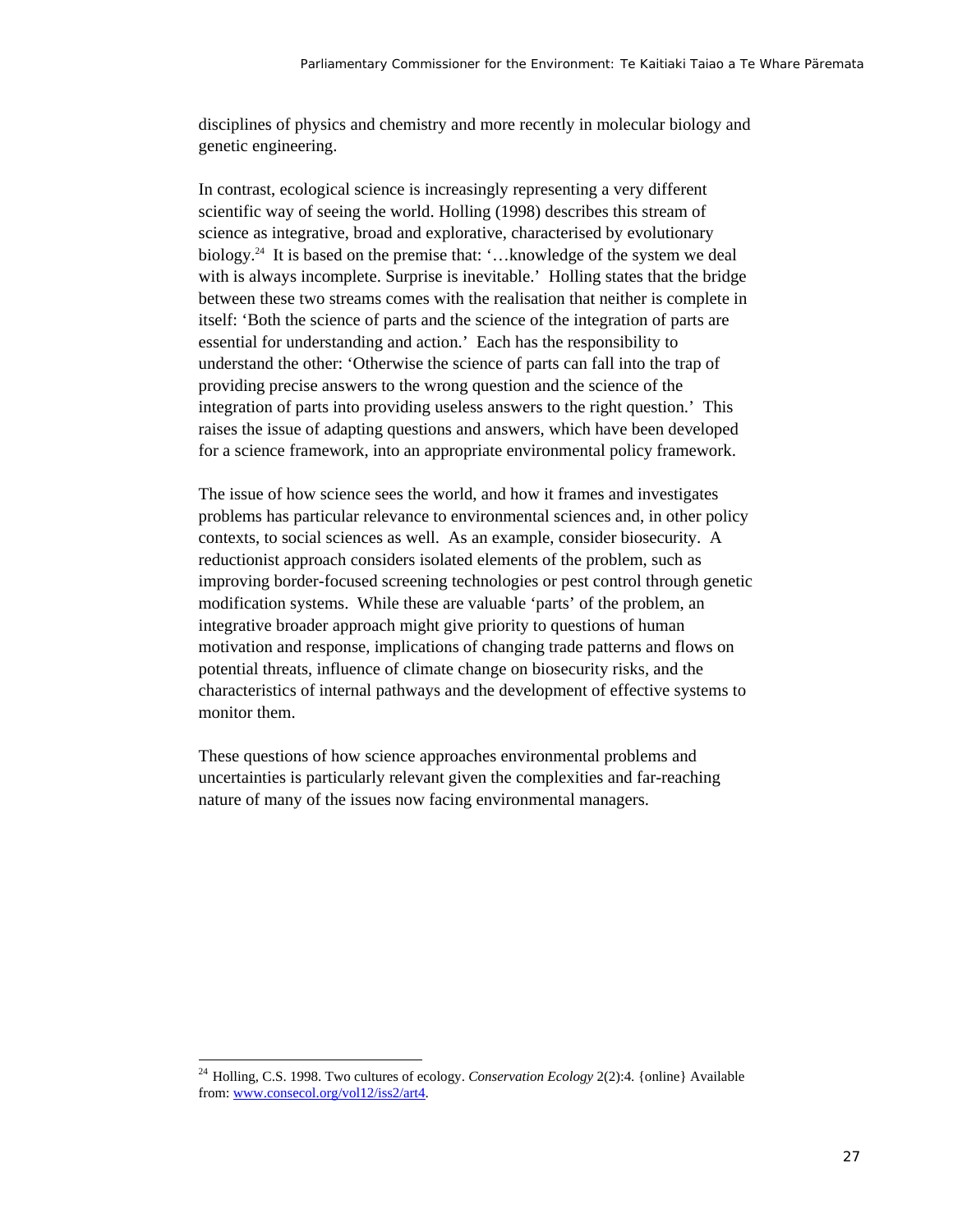#### **The challenge of doing interdisciplinary science**

Addressing today's critical environmental challenges has led to calls for more effort to work across traditional scientific disciplines if policy makers are to get the information and tools they need. This was the message in a report presented in January 2003 to the USA National Science Foundation. Titled *Complex Environmental Systems: synthesis for Earth, life and society in the 21st century*, it called for long-term funding plans to incorporate interdisciplinary approaches. The report identified three specific interrelated areas – coupled human and natural systems, coupled biological and physical systems, and people and technology.

Under 'coupled human and natural systems' the report lists four major research challenges that also have a familiar ring in a New Zealand context: land, resources and the built environment; human health and the environment; freshwater resources, estuaries and coastal environments; environmental services and valuation.<sup>25</sup>

Such calls are not new. Often so-called *interdisciplinary* research is simply *multidisciplinary*. In the latter, outcomes reflect the perspectives of separate disciplines; in the former, disciplinary boundaries can be transcended and true synthesis and new insights may emerge.

## **3.3 The role of science in environmental policy and decision-making**

Scientific information and research contributes in numerous ways to environmental policy and decision-making. It can assist at different spatial scales (local to international) and temporal scales (short-term to geologic periods). For example, Government's climate change policy benefits from the work of the Intergovernmental Panel on Climate Change (IPCC), while research by the National Institute of Water and Atmosphere Research (NIWA) into El Nino patterns helps to predict risks of drought for vulnerable farming regions. But does the role of science and the scientist stop at the point of publishing such predictions? It is important to consider in this situation whether the application of the scientific predictions leads to the adoption of effective drought-proofing measures in the agricultural sector.

<sup>&</sup>lt;sup>25</sup> For details see: http://www.nsf.gov/geo/ere/ereweb/index.cfm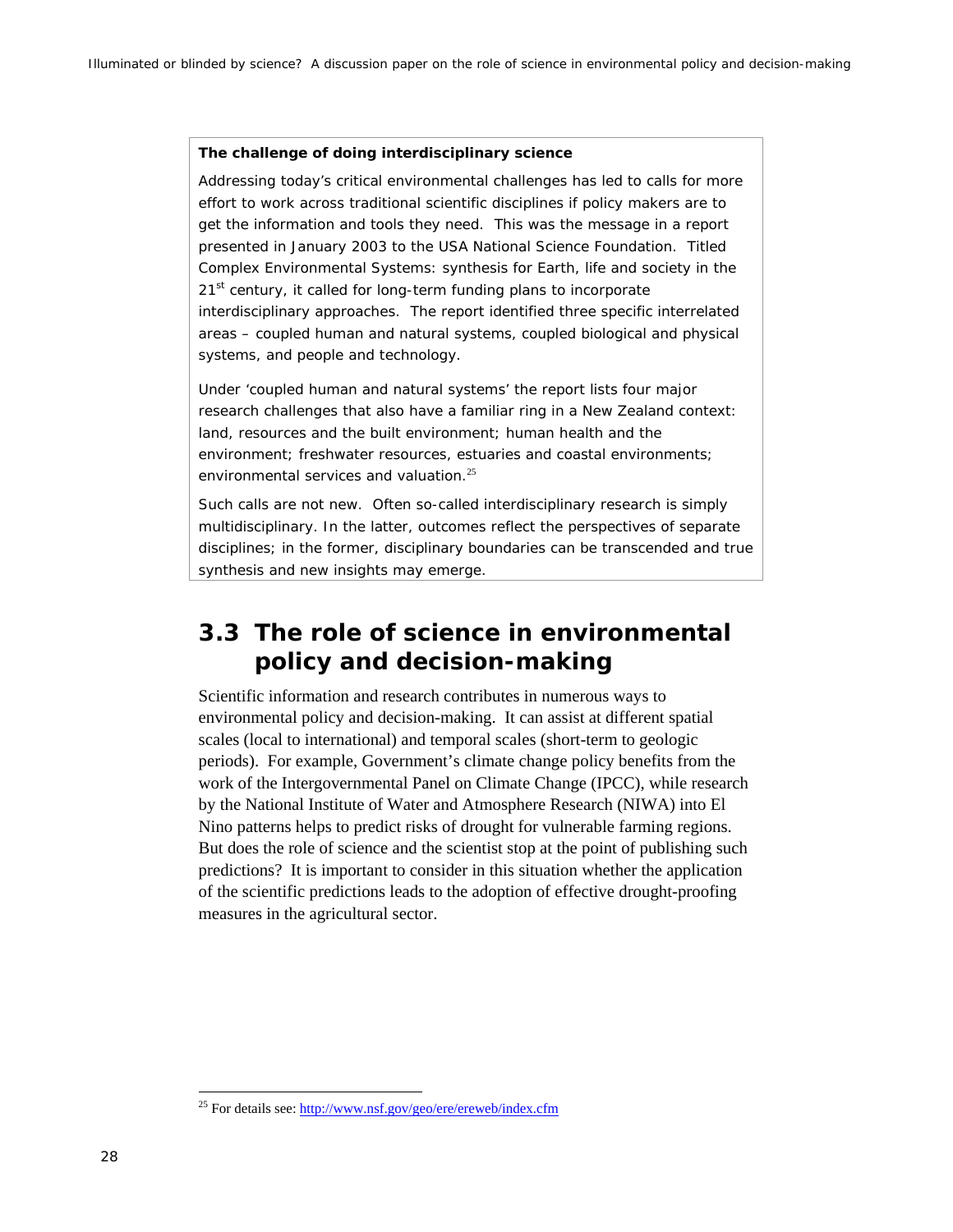### **3.3.1 The IPCC Model – integrative science for big environmental problems**

The IPCC was established in 1988 with three main tasks. These were to:

- assess available information on the science, impacts and economics of climate change
- assess options for mitigating and adapting to climate change
- provide scientific, technical and socio-economic advice to the Conference of the Parties to the United Nations (UN) Framework Convention on Climate Change (FCCC).

The IPCC is charged with providing advice that is *relevant* to policy, but the advice should not be *policy-prescriptive*. It has been instrumental in summarising the evidence of climate change for policy makers and the need for them to take action, despite the many uncertainties over the rate and magnitude of climate change and also over the adaptation strategies and mitigation targets that are needed.26 While the scientific advice has become increasingly clear on climate change, impediments to implementing that advice remain in the political area, as shown by the various arguments for and against the Kyoto Protocol.

### **3.3.2 The UN Millennium Ecosystem Assessment**

On a similarly broad scale, the UN's Millennium Ecosystem Assessment is a current four-year, \$21 million effort (launched in June 2001) involving some 1,500 scientists to provide decision makers with authoritative information on the impacts of changes to the world's ecosystems on human livelihoods and the environment.<sup>27</sup> It aims to meet the assessment needs for those states that have reporting obligations under three environmental conventions:

- the UN Convention on Biological Diversity
- the Ramsar Convention on Wetlands
- the UN Convention to Combat Desertification.

The scientific challenge will be to present the findings in ways that can be clearly understood by policy makers who will then have the task of formulating and pushing for solutions to problems.

 $26$  Pittock, A.B., 2002. What next for IPCC. *Environment* 44 (10): 20-36.

<sup>&</sup>lt;sup>27</sup> Details and updates can be viewed at: www.millenniumassessment.org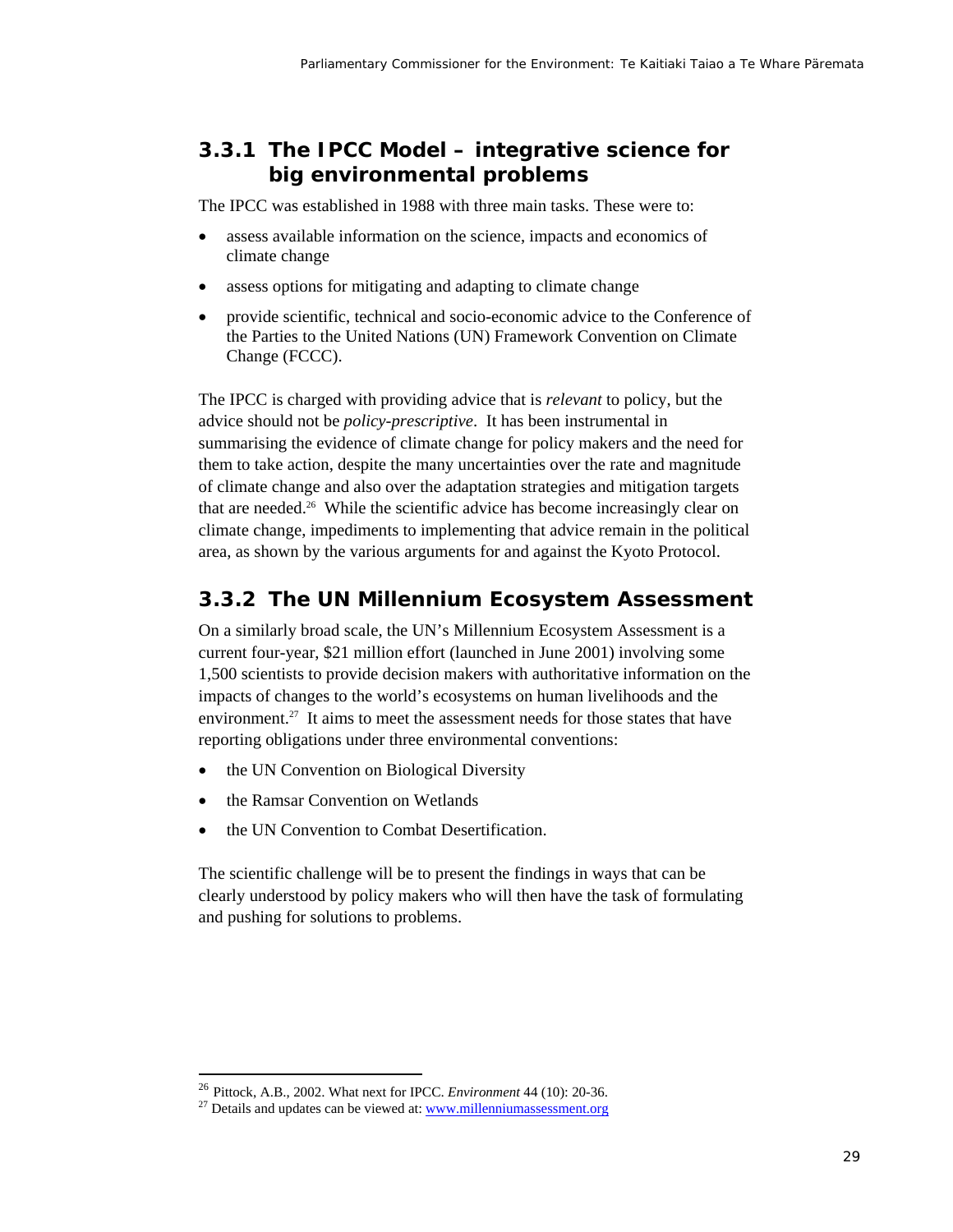#### **3.3.3 State of the environment reporting**

The 1997 report *The State of New Zealand's Environment*28 illustrates our dependence on quality scientific investigation and monitoring of environmental systems. The report concluded that:

*'New Zealand's environmental information needs considerable upgrading if the state of the nation's environment is to be accurately described and trends detected'.* 

However, it was also able to point to major problems. These included loss of biological diversity, the importance of pest control, factors affecting soil quantity and quality, the priorities for addressing issues of water and air quality, and the threats of exploitation to marine ecosystems.

The Ministry for the Environment continues to develop a comprehensive set of environmental performance indicators for New Zealand. When these are completed and implemented both management and policy agencies should have national measures against which to judge not only performance in environmental management, but also the appropriateness of environmental policies and decisions. In similar exercises, the Institute of Environmental Science and Research (ESR) is developing a set of environmental health indicators, and Statistics New Zealand is undertaking work on co-ordinating environment statistics. Such developments raise questions about the present and future needs of an audit capacity to monitor government's progress in implementing environmental strategies and policies, as well as sustainable development goals.29

#### **3.3.4 Trade issues**

Another area where science plays a significant role that may affect environmental policy and decision-making is biosecurity in the context of international trade. The Sanitary and Phytosanitary Agreement of the World Trade Organisation (WTO) provides a framework for managing biosecurity risks in imported agricultural products, under which the application of risk management measures must be justified by a scientific assessment of risks.<sup>30</sup> On the other hand, multilateral environmental agreements (MEAs), such as the Convention on Biological Diversity, are premised on the 'precautionary principle' (see section 5.4.3). Critics of trade globalisation fear that the environment could be the loser if WTO rules (including those relating to the

<sup>28</sup> Ministry for the Environment, 1997. *The State of New Zealand's Environment*. Wellington: Ministry for the Environment.

<sup>&</sup>lt;sup>29</sup> Department of the Prime Minister and Cabinet (DPMC). 2003. *Sustainable Development for New Zealand: programme of action*. Wellington: DPMC.

<sup>&</sup>lt;sup>30</sup> Pharo, H.J. 2002. *Acceptable Biosecurity Risk in New Zealand*. Unpublished research paper in partial fulfilment of the degree of Master of Public Policy, Victoria University of Wellington.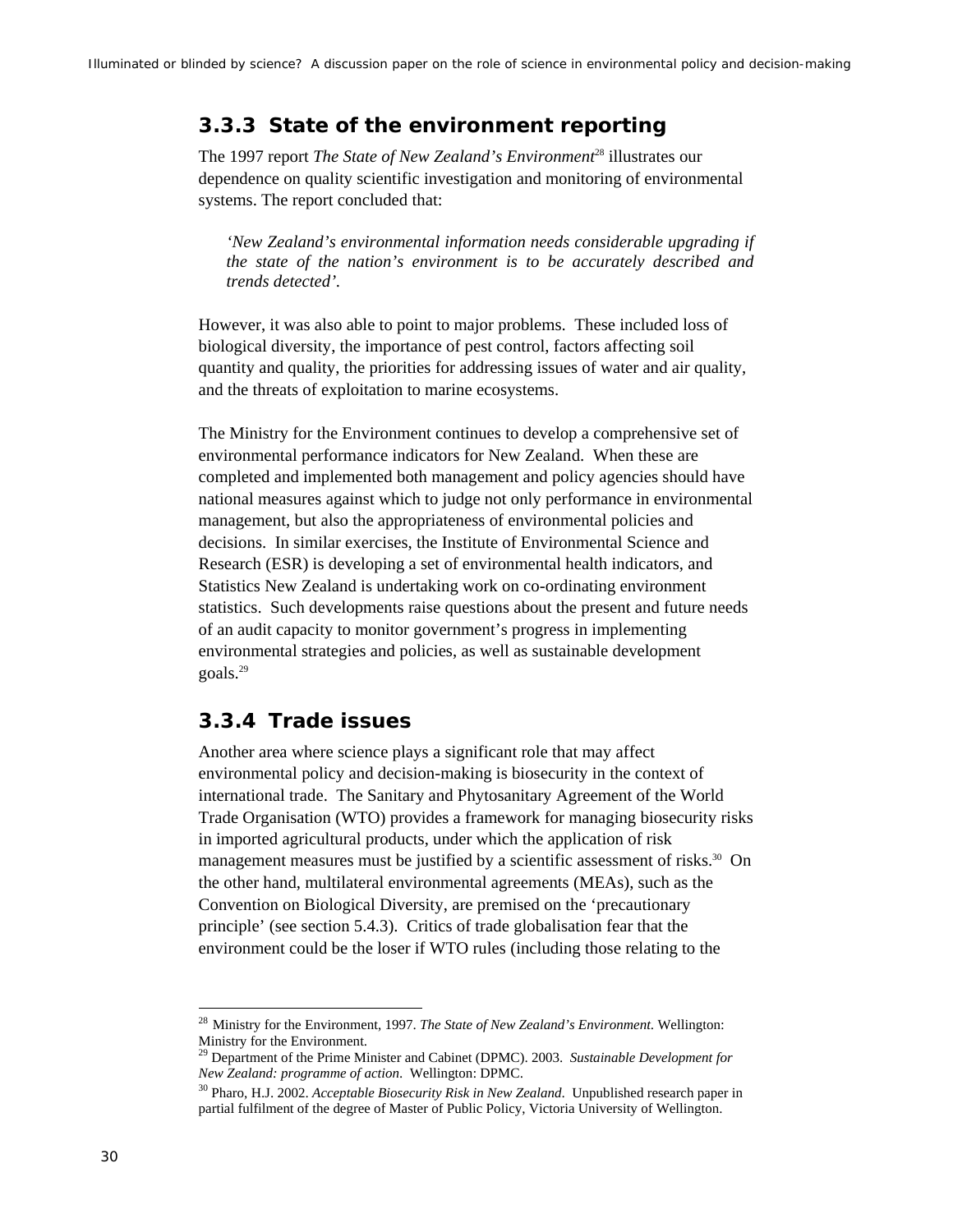need for scientific justification for trade restrictions) clash with the more cautionary approach and terms of MEAs.<sup>31</sup>

## **3.4 Issues associated with the use of science in environmental policy and decision-making**

The use of science is common in the area of environmental management. Scientific advice may be part of the overall policy advice, although the relevant scientific research involved may be operating entirely independent of it. Activities contributing to such advice may include the following:

- new or ongoing research
- operational research
- modelling and forecasting
- statistical reports and surveys
- information from routine monitoring (for example, state of the environment reporting).

Other advice that plays a major role in environmental policy making includes:

- cost benefit analysis
- regulatory analysis (for example, compliance costs and the practicalities of implementing legislation)
- economic, environmental, social and health impact assessment
- implications for Treaty of Waitangi obligations.

Some view science as a source of definitive, authoritative, 'black or white' answers that can provide a predictive foundation for action, but this may be true only to a limited extent. Implicit burdens of proof in science have been designed or have evolved to serve the aims of scientific understanding and research, not necessarily to serve public policy purposes.

Although science can help guide policy makers manage the complex interdependent systems characteristic of environmental management, this often requires a systems-level scientific understanding rather than a rigid disciplinary approach. Equally, good environmental policy making requires an understanding of the value and limitations of science, as well as a broad understanding of the larger context in which environmental policies are made, such as strategies for sustainable development.

 $\overline{a}$ 31 Parliamentary Commissioner for the Environment (PCE). 2000. *New Zealand Under Siege: a review of the management of biosecurity risks to the environment*. Wellington: PCE.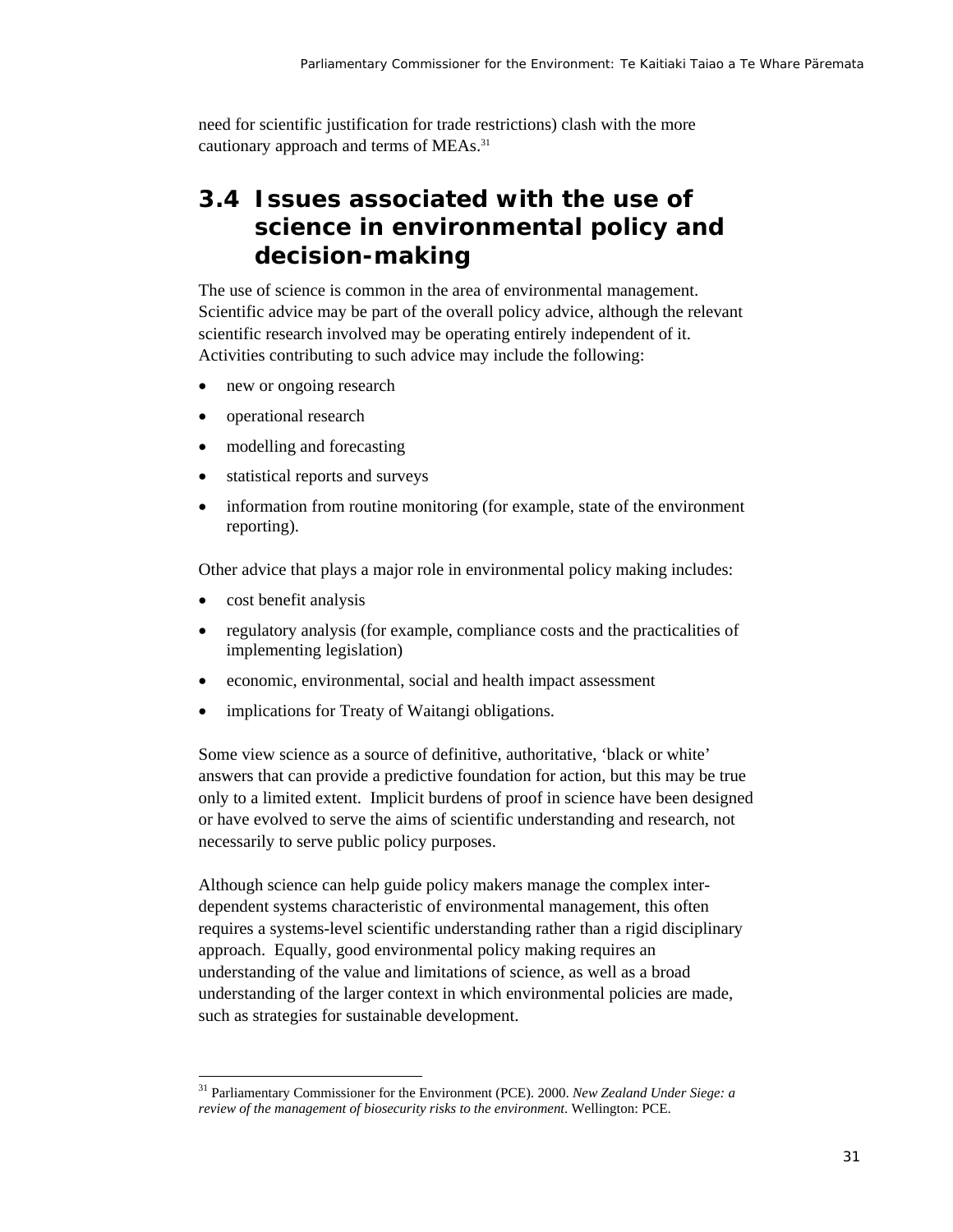A critical analysis of policy debates will be important to ascertain and understand the bases of the arguments and evidence being presented. This would address questions such as who is saying what, why are they saying it, what is at stake, and how credible are their arguments. Also of interest will be the sources of scientific expertise being used, whether they are appropriate to the issue, and the influence that the source of funding may have on the nature and content of the scientific advice offered.

The value of scientific advice in policy making depends on factors such as:

- the necessity of having scientific input to guide the development of the policy (Is scientific advice crucial to the issue? What do we need to know?)
- whether the issue is or has been the subject of scientific research (What do we know scientifically?)
- if science has addressed the issue, the extent of scientific understanding (What are the complexities and uncertainties? What do we *not* know?)
- the reliability of scientific advice in the context of the decisions to be made (What assumptions have been made in the absence of reliable data?)
- the contentious nature of the scientific advice (Are there conflicting scientific views on the issue?)
- the significance of the scientific advice relative to other considerations (for example, costs, benefits, society's values, beliefs, and so on).

In the absence of scientific evidence, or where such evidence is insufficient, unclear or inconclusive, policy choices and decisions become more difficult to make, and long-term environmental consequences harder to predict and manage.

### **3.4.1 Public confidence in science and its application to environmental policy and decision-making**

Science can become embroiled in political debate that can undermine its legitimacy, value and public confidence in its application to policy.

An example of a science/policy fiasco that created significant public mistrust in government decision-making was the handling of the BSE32 crisis in Britain. The findings of the inquiry into the handling of this crisis revealed a number of significant weaknesses in the science/policy/communication interfaces for handling hazards to both animals and humans. Among its findings, the inquiry concluded that:

• Government measures to address both hazards (i.e. to animals and humans) were not always timely nor adequately implemented and enforced.

<sup>&</sup>lt;sup>32</sup> Bovine spongiform encephalopathy. For more details about the inquiry into BSE see: http://www.bse.org.uk/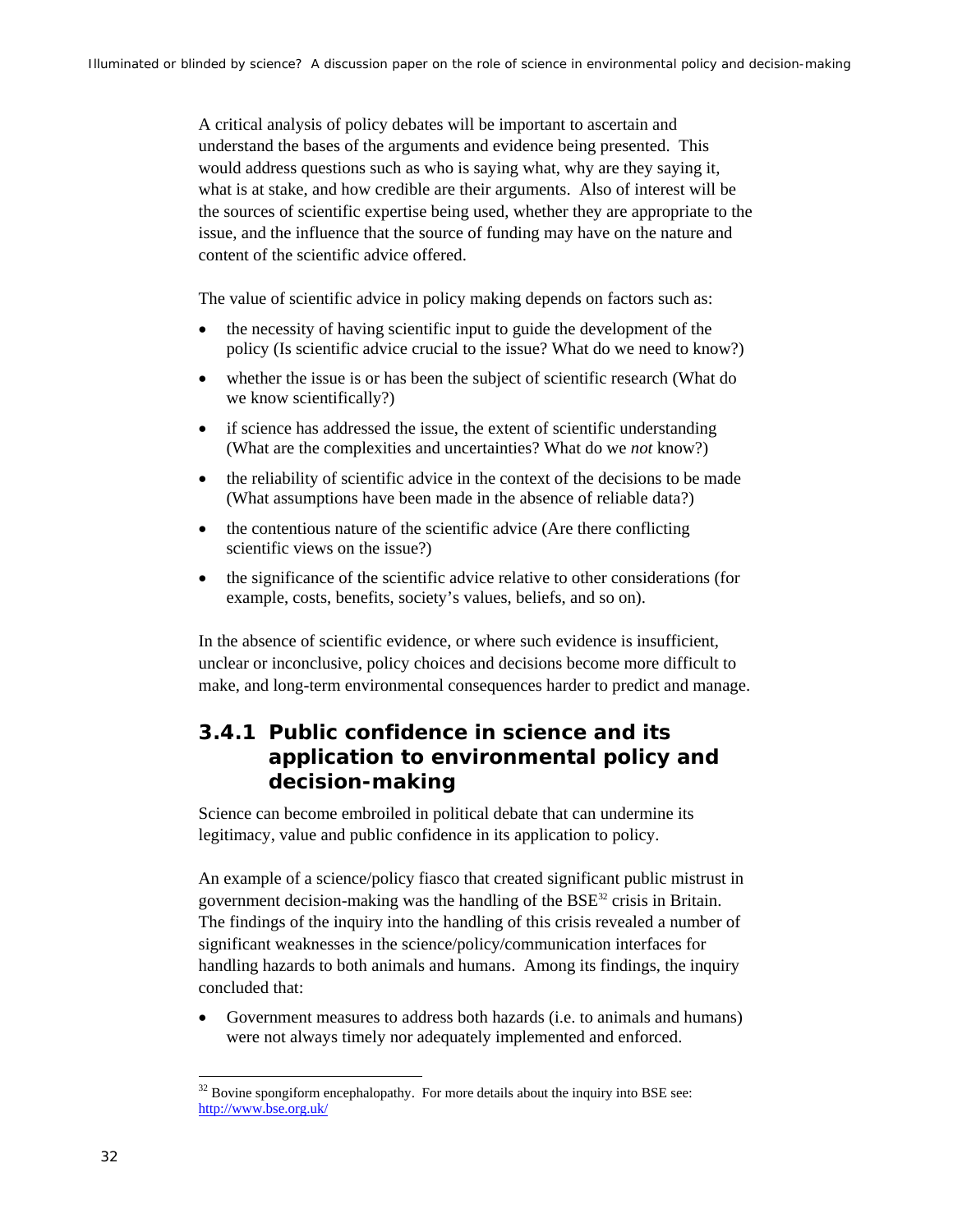- The rigour with which policy measures were implemented for the protection of human health was affected by the belief of many prior to early 1996 that BSE was not a potential threat to human life (i.e. not considered linked to variant Creutzfeldt-Jakob disease (vCJD)).
- The Government sought and followed the advice of independent scientific experts – sometimes when decisions could have been reached more swiftly and satisfactorily within Government.
- At times officials showed a lack of rigour in considering how policy should be turned into practice, to the detriment of the efficacy of the measures taken.
- At times bureaucratic processes resulted in unacceptable delay in giving effect to policy.
- The possibility of a risk to humans was not communicated to the public or to those whose job it was to implement and enforce the precautionary measures.
- While the Government did not lie to the public about BSE, it was preoccupied with preventing an alarmist over-reaction to BSE because it believed that the risk was remote.
- The public felt that they had been betrayed, and confidence in subsequent government pronouncements about risk was a further casualty of the BSE incident.

The inquiry's report documents numerous errors of science, policy formulation and political misperception of the 'public interest'. The BSE crisis dramatically demonstrates how a combination of poor science, false reassurances to the public, unnecessary delays in undertaking critical research and preventive measures, plus a lack of scientific and political openness, led to a major erosion of public confidence. This lack of confidence was not only in politicians, but also in the integrity and trustworthiness of scientists. That erosion of trust spilled over into the debate on genetically modified (GM) food in Britain.<sup>33</sup>

In many countries there is now considerable public concern over whether their governments have the ability to make good decisions based on sound scientific advice and openness. In New Zealand, MAF's aerial spraying programme to eradicate the painted apple moth from suburbs of Auckland did not receive unanimous support among the residents. Some residents continue to have concerns about the eradication method and uncertainty about the health effects of exposure to such blanket spraying. Their concerns were exacerbated by the commercial secrecy surrounding the pesticide's ingredients.

Science can bring public attention to environmental problems. However, once an issue becomes highly contentious beyond scientific issues, as in the case of

<sup>33</sup> Parliamentary Commissioner for the Environment (PCE). 2001. *Key Lessons From the History of Science: knowns and unknowns, breakthroughs and cautions*. Wellington: PCE.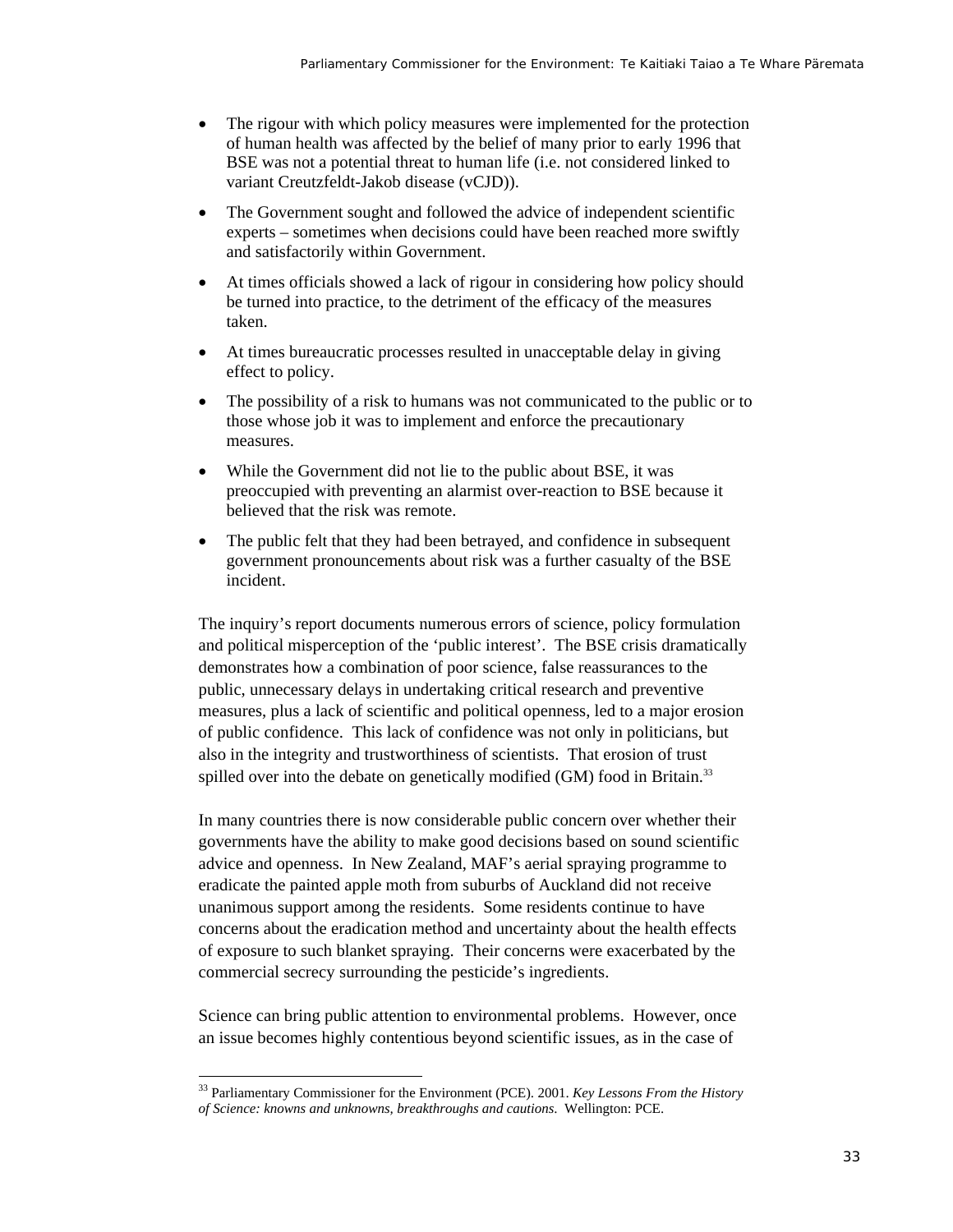the debate on genetic modification, it may be beneficial to minimise the role of science in the political process until a clear problem definition emerges. Science can continue to assist the process of identifying options, but in a more supportive rather than leading role.

One such approach with growing appeal is that of 'adaptive management' (see section 5.4.2). Adaptive management does not require scientific certainty prior to taking action – in fact, it assumes that such certainty cannot be achieved, and instead identifies the role of science as that of monitoring progress toward predefined goals. In this way, science steps in *after* the problem is well defined and after desired goals are identified through political means.

### **3.4.2 Science in its place**

The importance placed on the role of science in policy making is not without controversy. The *perceptions* of key sectors and stakeholders about science, its validity and conclusiveness are key factors that influence trust. Over-emphasis on science as a basis for making decisions may undermine other important considerations such as issues of equity, culture and traditions, and community values. Equally, under-emphasising the role of science may result in ineffective policies and uncertain outcomes because of the lack of supporting evidence and methods to measure and assess effectiveness.

While scientists have the technical expertise to advise, unless they have been elected or appointed to do so, they do not have the mandate to make moral and political judgements on behalf of society. A phrase commonly used is that scientists should be 'on tap' rather than 'on top' when it comes to environmental policy and decision-making. This suggestion could equally apply to other specialist advice in policy development.

## **3.5 Examples of processes for incorporating science in environmental policy and decisionmaking**

The use of information in environmental policy and decision-making is a critical factor affecting outcomes. The use of science in policy formulation was the subject of a report prepared for the Ministry of Research, Science and Technology.34 Among other things, the report identified constraints on scientific input to Cabinet Committee papers. These include time, limitations on paper length, Ministers' preferences, and human and financial resources. The report highlighted the difficulties of incorporating the findings from physical science

<sup>34</sup> Ministry of Research, Science and Technology (MoRST), 1998. *Science into Policy: an evaluation of the use of science in policy formulation*. A report prepared by Dr W. Smith, University of Auckland. Wellington: MoRST.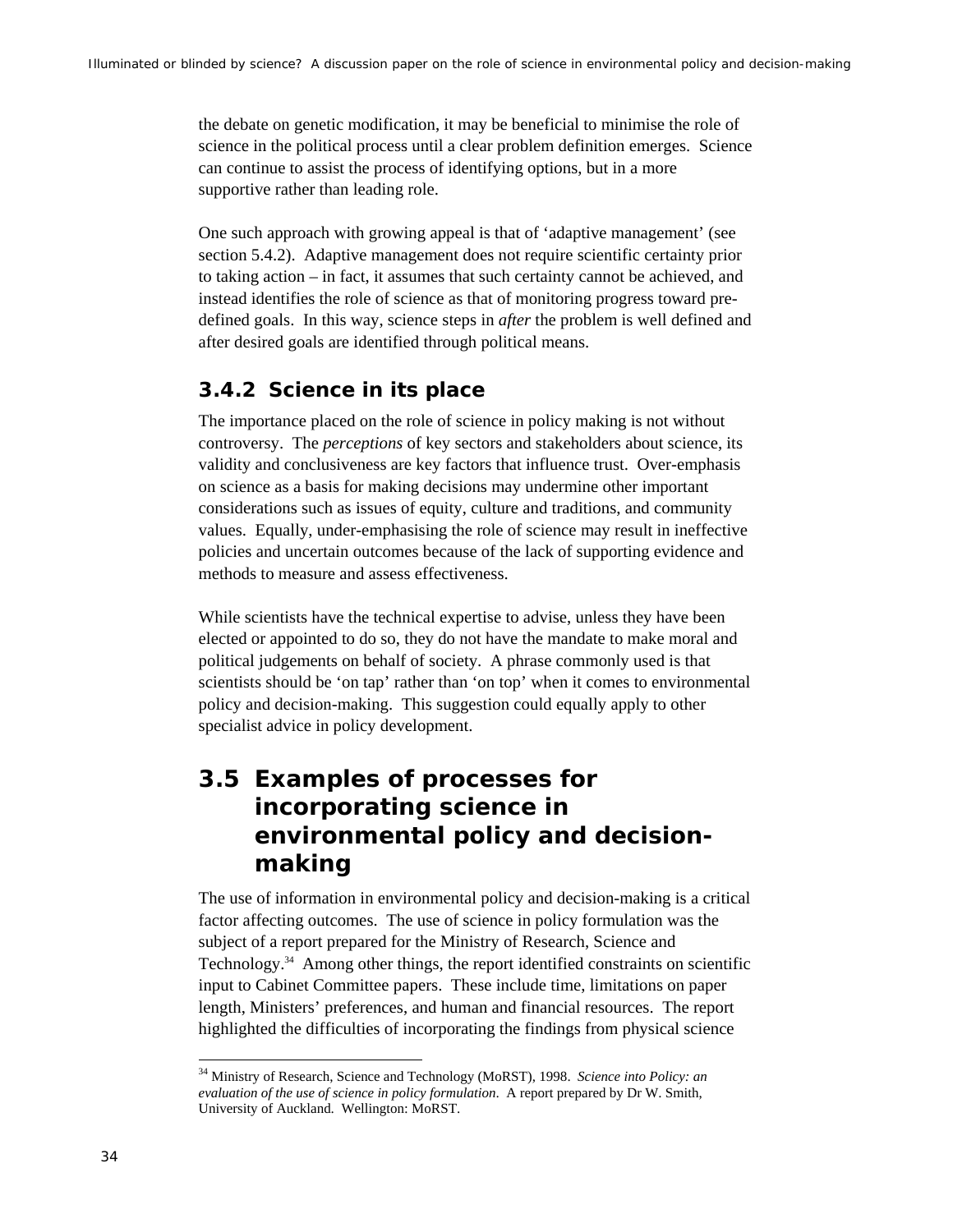research into Cabinet papers when such papers are meant to be concise, clear and no longer than 10 pages. The State Services Commission (SSC) reinforces this point by stating that: 'there is no mechanism to assure Ministers that the assertions in advice are more than informed guesswork'.35

Science in policy making is further complicated when dealing with issues in which there is no definitive scientific consensus and when the evidence must be interpreted within the context of a complex biophysical system. Other countries have addressed this by developing new ways for exploring complex issues that are a mix of science and non-science perspectives (see sections 3.6.2 and 3.6.4).

### **3.5.1 Methodologies**

While New Zealand lacks such structures as outlined in sections 3.6.2, 3.6.3 and 3.6.4, it has made an effort to be clear about how science and non-science views will be resolved, and decisions made, with respect to one particular area of environmental decision-making.

The Hazardous Substances and New Organisms (HSNO) Act 1996 is unique in that it establishes a methodology for making decisions – the Hazardous Substances and New Organisms (Methodology) Order 1998. This methodology has to be consistently applied by the Environmental Risk Management Authority (ERMA) when considering applications to introduce hazardous substances and new organisms into New Zealand.

The methodology requires, among other things that, when evaluating risks, the Authority:

*'must use recognised risk identification, assessment, evaluation, and management techniques' (clause 24);* 

*'must begin with a consideration of the scientific evidence relating to the application and take into account the degree of uncertainty attaching to that evidence' (clause 25 (1)).* 

Where evidence refers to other values:

 $\overline{a}$ 

*'including the relationship of Maori culture and traditions with their ancestral lands and taonga, the Authority must also consider the values and other matters in that evidence' (clause 25(2)).* 

Clauses 29 to 32 set out the procedure that ERMA must follow where it encounters:

*'scientific and technical uncertainty relating to the potential adverse effects of a substance or organism, or where there is disputed scientific or technical information'.* 

<sup>35</sup> State Services Commission (SSC). 1999. *Essential Ingredients: improving the quality of policy advice*. Occasional Paper No. 9. SSC: Wellington, (p.10).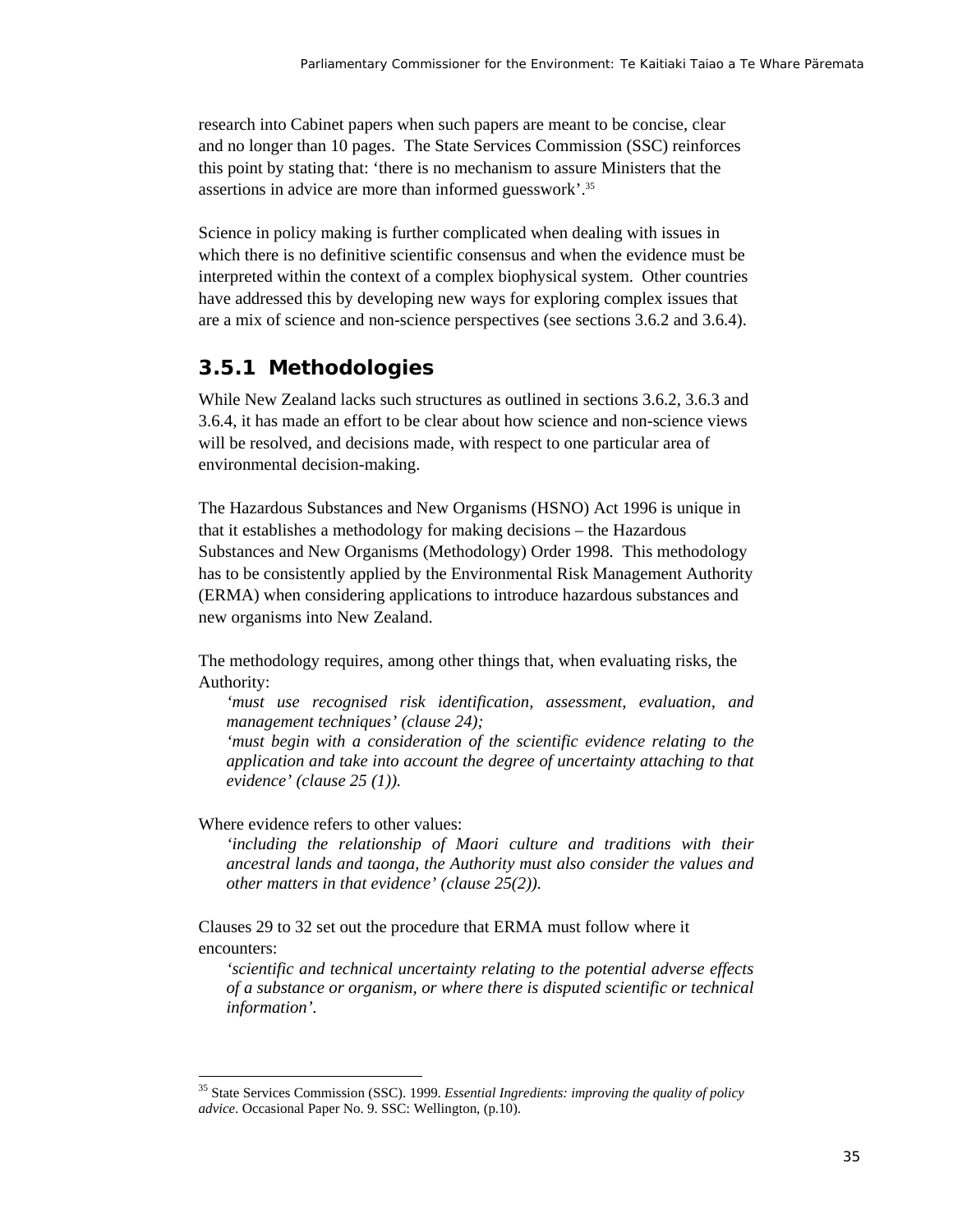This includes determining the materiality and significance to the application of the uncertainty or dispute, and endeavouring to clarify the uncertainty or dispute through facilitated discussion between the parties. Where the matter cannot be resolved, ERMA must take into account the need for caution in managing the adverse effects. The Authority may request the applicant to provide further information if the uncertainty arises from an absence of information, inconclusive or contradictory information, or information from an unreliable source.

Another example, not of a methodology but of guidance, is the Fourth Schedule of the Resource Management Act 1991 which sets out instructions on preparing an 'assessment of effects on the environment' (AEE) primarily aimed at resource consent applicants. If properly done, an AEE will assist in the decision-making process.

# **3.6 Examples of science structures**

Only the Ministry of Research, Science and Technology (MoRST) is recognised as providing formal science policy advice to government (see Appendix 1). MoRST sees its primary role as promoting the development of policy that is based on sound science. It encourages other departments to take responsibility for research that is needed to underpin their statutory or operational functions. The Ministry's limited capacity to meet all of the Government's science needs has meant that its attention has been focused on those areas that:

- impact on New Zealand's innovation capability
- cut across the interests of a number of portfolios where a large number of agencies have responsibilities for different components, as is the case in the development of an oceans policy
- are of widespread public concern, such as genetic modification
- involve global issues and obligations, such as biodiversity which links to the Convention on Biological Diversity
- provide an opportunity to catalyse the development of scientific and technical capability within other government departments, such as climate change
- are new and significant issues that might affect New Zealand science, economic wellbeing or the environment, such as biosecurity.<sup>36</sup>

The following section (3.6.1) outlines the position of Crown Research Institutes (CRIs) in New Zealand with respect to scientific advice for policy development. While other institutions, such as universities and private researchers, may be contracted from time to time to carry out specific policy-relevant or operational research, attention is focused on CRIs because of their unique statutory functions

<sup>&</sup>lt;sup>36</sup> Lesley Middleton, Ministry of Research, Science and Technology, pers. comm., 10 June 2003.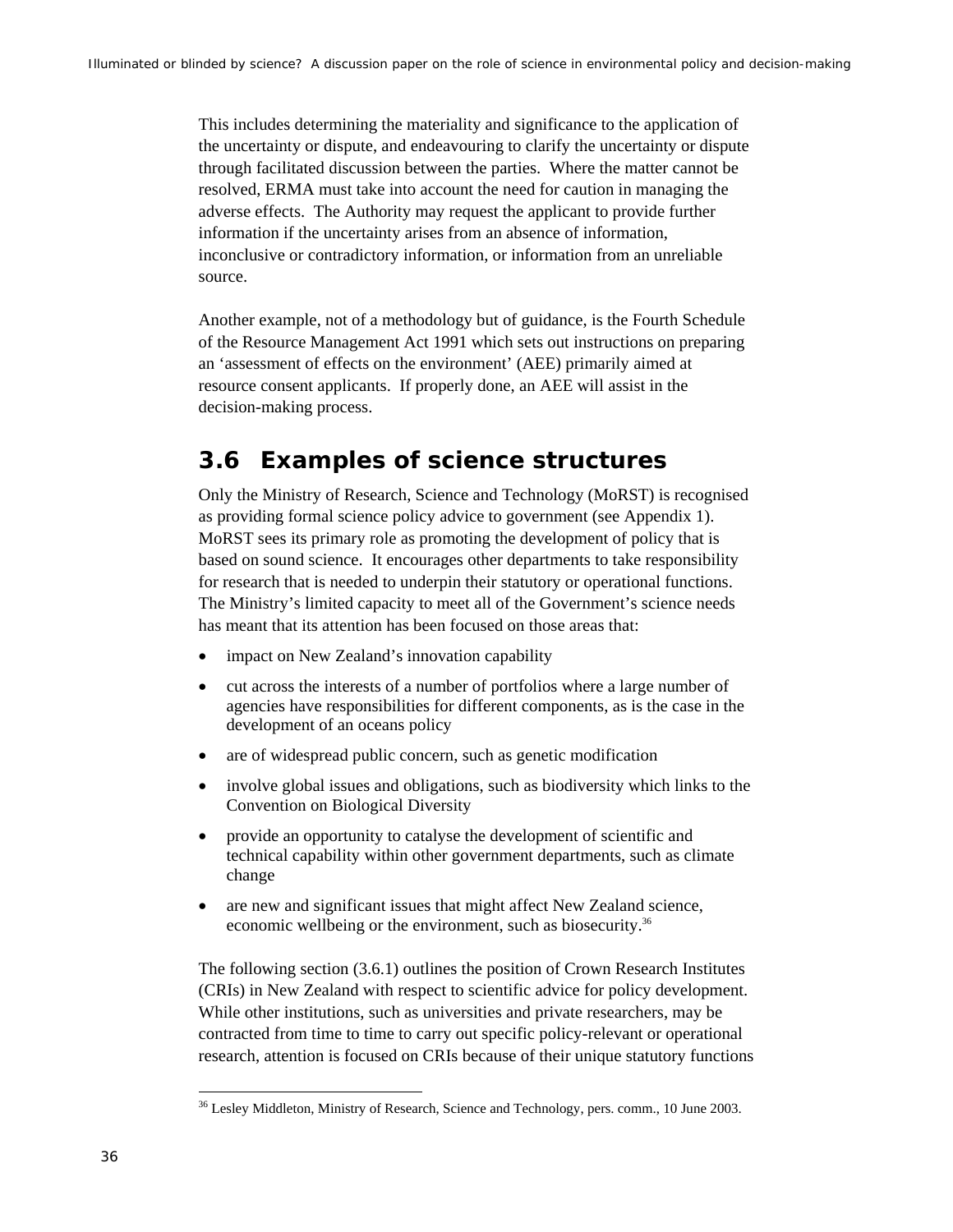and responsibilities, and history of involvement in scientific research for public policy purposes. Sections 3.6.2, 3.6.3 and 3.6.4 describe other structures that have been used overseas to link science to the policy process.

### **3.6.1 Crown Research Institutes**

When CRIs were established in 1992 they were expected to be commercially viable companies and compete for public and private sector research contracts. However, unlike most commercial companies, CRIs are specifically directed by the Crown Research Institutes Act 1992 to exhibit a sense of social responsibility and to undertake research for the benefit of New Zealand, amongst other operating principles.

The CRIs, on average, receive about 50% of their revenue from Vote: Research Science and Technology research contracts. The balance comes from government departments' operational research contracts and other nongovernment national and international contracts. This provides a significant tension between their dual roles as providers of research for the benefit of New Zealand and for commercially focused enterprises. $37$  The appraisal (footnoted below) that noted this tension also identified that:

*'In their public good capacity CRIs may have a key role in informing Government policy'.* 

One aspect of this tension relates to questions about what happens when the results of commercially sensitive and privately funded research conflicts with the results of research carried out on behalf of the public sector, and how this might influence the nature of any subsequent policy advice. A further tension is provided by the experience of some CRIs indicating that government departments can be reluctant to purchase advice at the user-pay, full cost funding rates that apply to all other clients.

Prior to the science sector restructuring in 1992, the Department of Scientific and Industrial Research (DSIR) had funding to support public policy and decision-making. Many DSIR scientists were members of advisory committees and officials groups directly advising government on policy matters. This made the provision of consolidated scientific advice more straightforward. The funding now provided by Cabinet for MoRST to carry out some of these activities:

*'*…*only identified the cost of those direct DSIR head office activities attributed to supporting science for policy advice. No account was taken of the actual costs attributed to the scientists in carrying out their research to* 

<sup>37</sup> Ministry of Research, Science and Technology (MoRST). 2002. *An Appraisal of Crown Research Institutes 1992 - 2002*. A report prepared by MoRST with assistance from the Crown Company Monitoring Advisory Unit. Wellington: MoRST.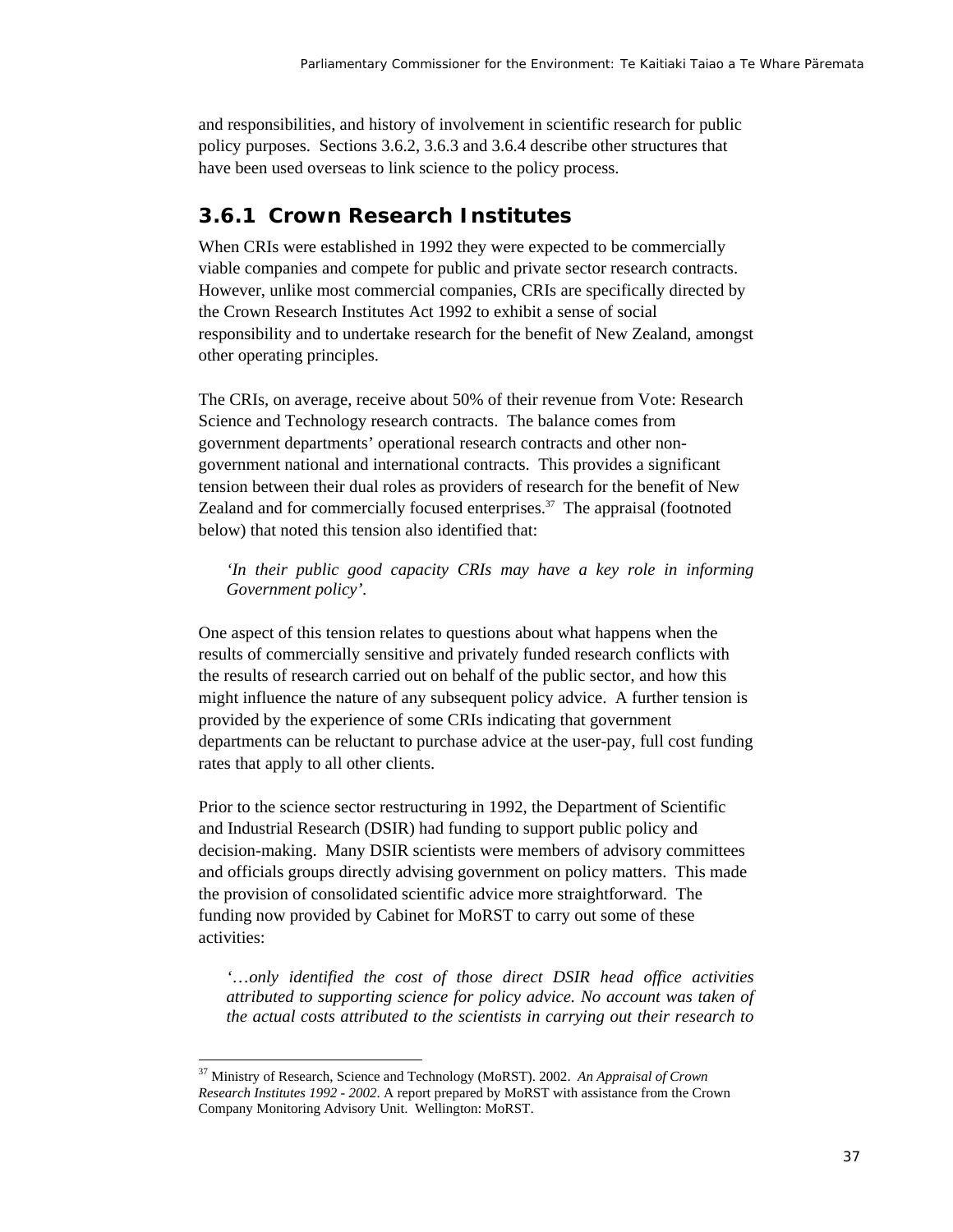*support policy advice or of the costs associated with broader underpinning areas of science that supported departmental initiatives*.*' 38* 

Consequently there is now a substantial financial gap between these direct and indirect costs compared to the situation before 1992.

In Australia, by comparison, the Chief Executive of the Commonwealth Science and Industrial Research Organisation (CSIRO) is a member of the Prime Minister's Science, Engineering and Innovation Council and the Coordination Committee on Science and Technology. CSIRO provides members for five Commonwealth-State Standing Committees with an environmental focus and many CSIRO officers participate in government committees and working groups. CSIRO contributes scientific advice to government policy and made 50 submissions to Government inquiries in the past three years.

Linked to the question of costs and the need for CRIs to be commercially viable is the issue of intellectual property. CRIs see a tension between their public good role, the need to show a sense of social responsibility, and their commercial focus. In some circumstances, such as the inquiry of the Royal Commission on Genetic Modification, this commercial focus led to public mistrust of some CRIs as independent providers of scientific advice.<sup>39</sup> Intellectual property can lead to commercial gain through patenting and licensing, the establishment of joint ventures and spinning-out<sup>40</sup> companies.

On the other hand, CRIs have difficulties with the way some government departments deal with ownership and use of intellectual property developed as part of contracts. They consider that some departments insist on their ownership of the intellectual property although they 'are not in a position to capture any value from this intellectual property. This significantly impedes the ability to market the products and services derived'.<sup>41</sup> The extent to which this creates difficulties in the context of environmental policy and decision-making, to our knowledge, has not been explored.

#### **3.6.2 Technology assessment bodies**

Other countries have similar ministries that provide advice on science policy to government as MoRST does in New Zealand. A growing number of countries are recognising, however, the value and need for additional streams of scientific advice for politicians, policy and decision makers, and the public.

<sup>38</sup> Smith, W. and Halliwell, J. 1999. *Principles and Practices for using Scientific Advice in Government Decision-making: international best practices*. Report to the S&T Strategy Directorate, Industry Canada.

<sup>&</sup>lt;sup>39</sup> MoRST. 2002. *ibid*.<br><sup>40</sup> This refers to the ability of CRIs to create new firms or joint venturing activities that are not seen as 'core business' or which have clearly moved into the commercial sector. 41 MoRST. 2002. *ibid*.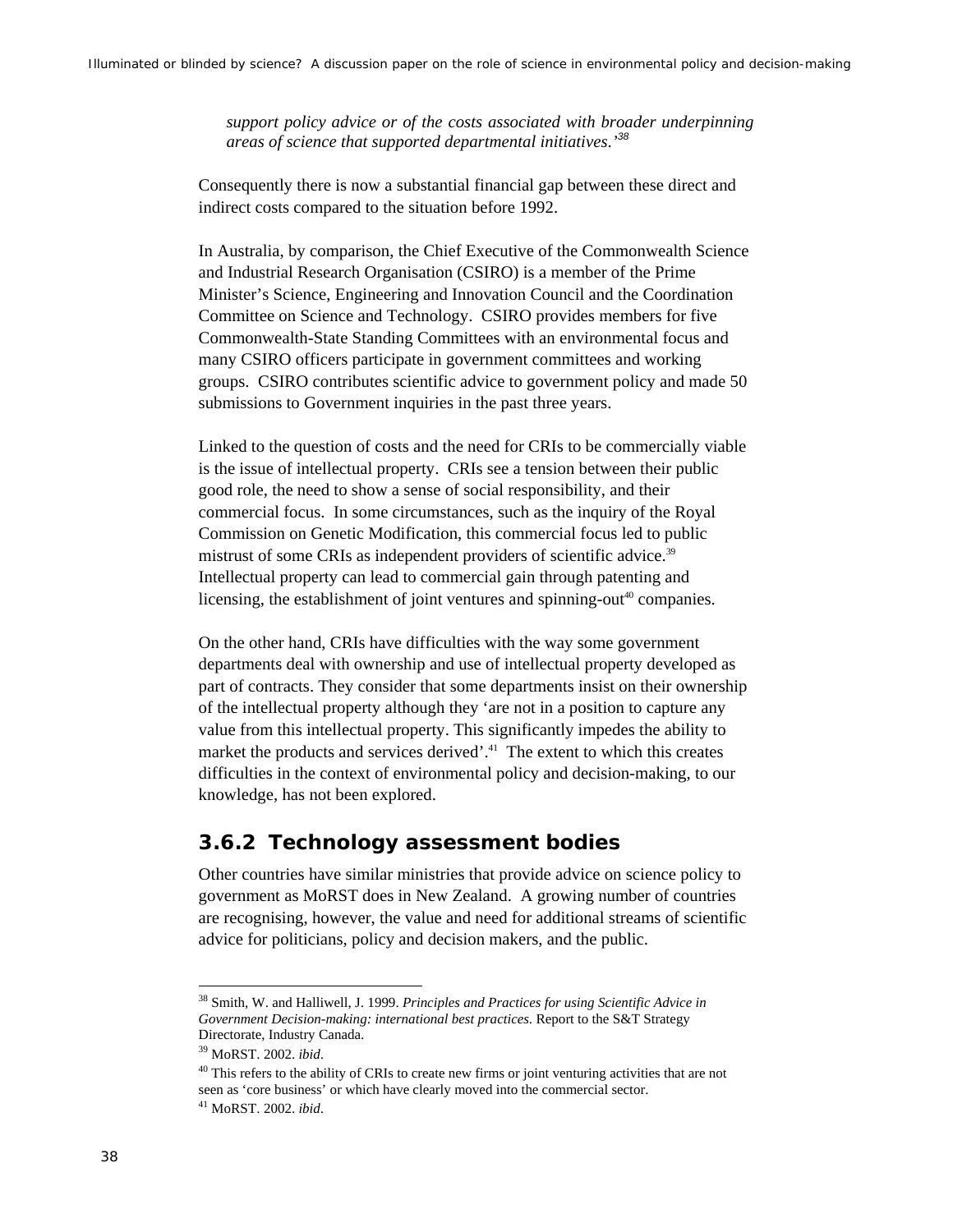One successful model has been specifically developed for the provision of scientific advice concerning technologies. Within the last 20 years, over a dozen European countries have created technology assessment bodies that are either attached to parliaments, as in Britain<sup>42</sup>, or else operate as independent institutes. Small in size (with an average of about six professional staff), they provide MPs, and policy and decision makers with timely, impartial information and analyses about emerging or old technologies.

For example, the British technology assessment agency provides MPs with numerous 'briefing notes' (about four pages long) on topical issues and more detailed assessments (30-80 pages) that take three to nine months to prepare. A review of six such agencies concluded that they were of increasing value for policy analysis, putting technological issues into a broader social and environmental context, and becoming 'an indispensable tool of democracy'.<sup>43</sup>

Some go well beyond providing advice and information just within parliamentary and government systems. In Denmark and the Netherlands technology assessment is a more general and 'open' process that involves the public in policy dialogues and building societal consensus on issues of technological change. This process plays a significant role in the growing demand for more public participation in assessing the opportunities and costs of new technologies that may profoundly affect the future of their societies.

New Zealand has an agency for assessing new health technologies whose major client is the Ministry of Health, but not one for environmental technologies.<sup>44</sup> The idea of technology assessment has been proposed in the context of providing a 'future-watch' capacity for biotechnology developments. The New Zealand Biotechnology Strategy includes a proposal to 'strengthen New Zealand's biotechnology future-watch capability'. This arose from a recommendation by the Royal Commission on Genetic Modification to develop mechanisms for supporting community awareness and engagement on biotechnology issues to ensure that biotechnology developments continue to balance innovation and assurance.

MoRST has also been considering mechanisms for the different interests represented by 'science and society' to work together more effectively.45

 $42$  For example, see: http://www.parliament.uk/post/home.htm.

<sup>&</sup>lt;sup>43</sup> Vig, N.J. and Paschen, H. (Eds.). 2000. *Parliaments and Technology: the development of* 

*technology assessment in Europe*. New York: State University of New York Press.<br><sup>44</sup> The agency is New Zealand Health Technology Assessment: (http://nzhta.chmeds.ac.nz).<br><sup>45</sup> See:

http://www.morst.govt.nz/?CHANNEL=SCIENCE+IN+SOCIETY&PAGE=Science+in+Society.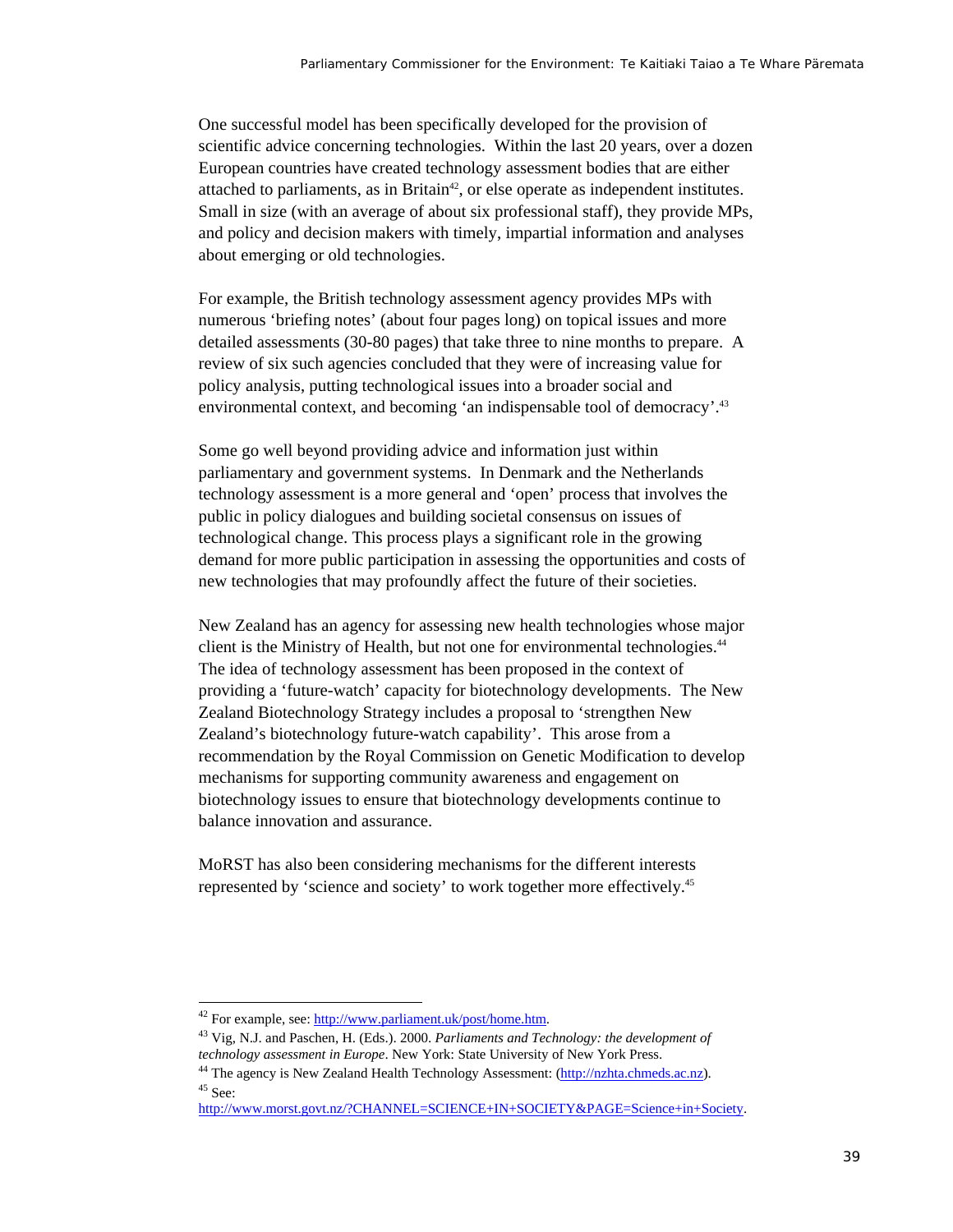### **3.6.3 Chief Scientist role**

Australia has an Office of the Chief Scientist. The appointee provides advice on science, technology and innovation issues to the Prime Minister, as well as being a link between government and science, engineering, innovation and industry groups. The Chief Scientist sits on a number of federal science committees and councils and may represent the government nationally and internationally. To help maintain independence from government, these duties are undertaken on about two days a week, the rest of the time is spent on work associated with the person's primary employment. The 'Chief Scientist' concept is more widely used in Europe. For example, the United Kingdom has Chief Scientist positions as part of the Department of Health and the Department for Environment, Food and Rural Affairs.

#### **3.6.4 Independent Environmental Institutes**

The Dutch have invested considerable effort in developing workable models for bringing together government, business and citizens to work out long-term deals that focus on sustainable development. They are regarded as having one of the best structures of independent institutes covering environmental, social and economic planning. Lessons were learned and applied from the development of successive Dutch National Environmental Policy Plans (NEPPs). Science played an important role in these initiatives. One key element in developing NEPPs was the provision of clear information backed by science. Also, success depended, in part, on building a solid foundation of respected scientific data. This was achieved through government funding of a scientifically autonomous institute with the function of producing annual reports on the state of the Netherlands' environment and commenting on the success and failures of environmental policy.

### **3.7 Science funding and access to information**

The Government provides funding for public good science and technology (PGS&T) research. The funding framework consists of six output classes, of which Environmental Research is one.<sup>46</sup> The portfolios of research involve partnerships with private companies, central and local government, Maori organisations, and other communities of interest within New Zealand. These partnerships provide the opportunity for research teams to develop and sustain research programmes that will generate significant benefits to New Zealand.<sup>47</sup> The Research for Industry output class, for example, places particular emphasis on wealth creation as an outcome of the research.

<sup>&</sup>lt;sup>46</sup> The other five output classes are: Non-Specific Output Funding, Research for Industry, Maori Knowledge and Development Research, Health Research, and Social Research.

<sup>47</sup> http://www.frst.govt.nz/research/pgst.cfm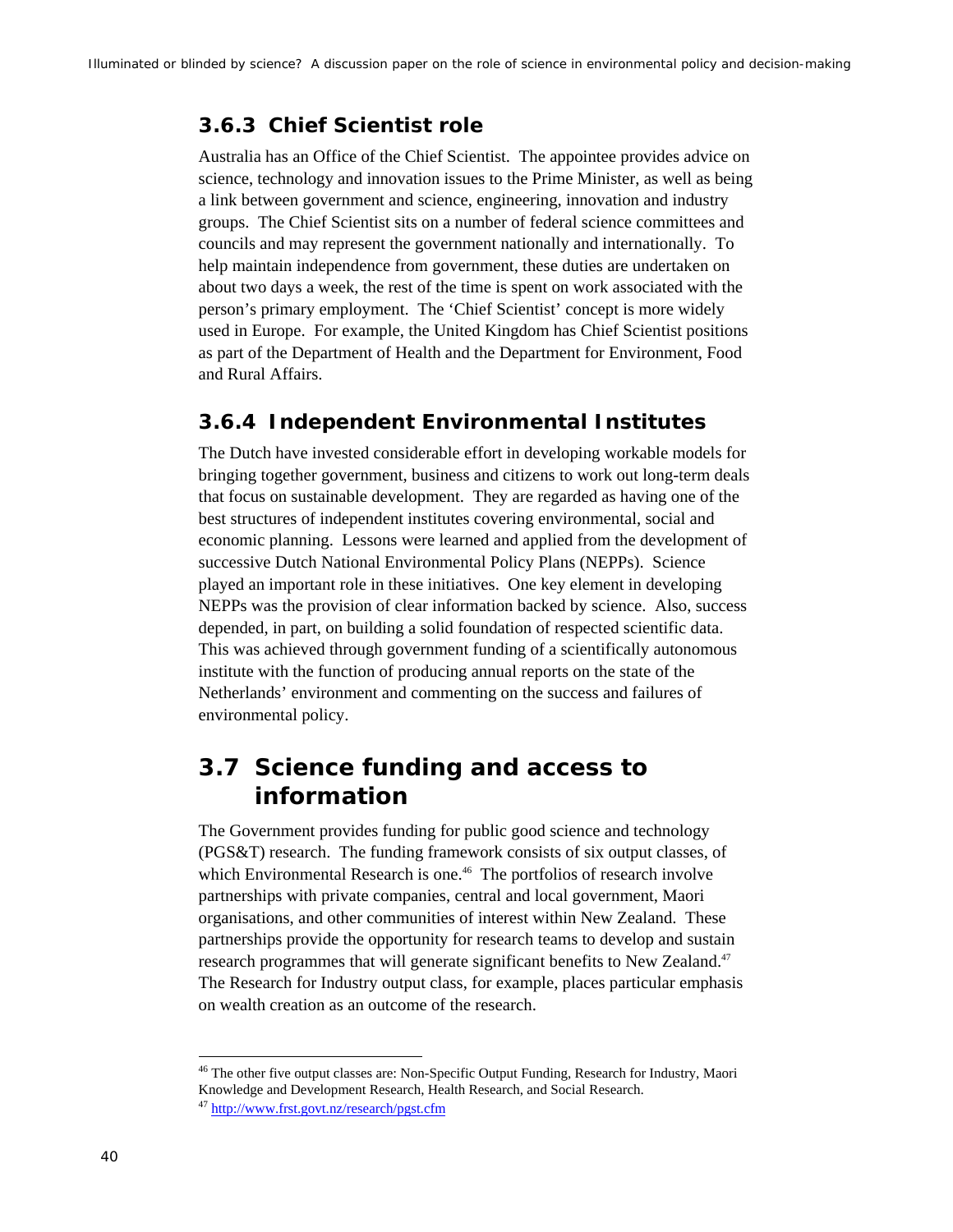Examples of sources of funding for research for environmental policy and decision-making purposes are outlined in Appendix 2. Funding for operational research within central government departments and regional councils is included in the overall operating costs of these agencies. In addition to publicly funded research, the private sector also funds its own research, some of which may be undertaken by CRIs or privately funded research organisations. The amount of private sector funding for research in New Zealand is generally low compared to other countries in the Organisation for Economic Co-operation and Development (OECD). Although private sector research funding is increasing, it needs to at least triple to achieve the OECD average of 1.2% of GDP (Gross Domestic Product).

Privately funded environmental research may be for the purpose of assessing effects on the environment as part of a resource consent application or application for the approval of a new organism or hazardous substance. In this case the information can become publicly available for scrutiny. It is possible that in other situations, where the research is privately funded but the results are not made public, information that is important for environmental policy and decision-making is not presently accessible**.** When 'public good' science is privately funded or has commercial value to the provider organisation it can remain commercially confidential and therefore inaccessible. This practice could result in information that is useful for environmental policy and decisionmaking being withheld. It would be useful to explore the extent to which this happens.

## **3.8 The science-policy-decision pathway**

A critical point in environmental policy and decision-making processes is when information is transferred from scientific advisers to decision makers. This frequently involves an intermediate step – policy analysis. Critical factors that determine the success of connecting science with final decisions include:

- the integrity of the scientific process
- the skill of scientists to take sometimes complex and highly technical data and convert it into information that contributes to environmental policy and decision-making
- the skill of policy analysts to critique, accurately interpret and use scientific information for policy purposes, while being explicit about any limitations and uncertainties associated with that information
- the capacity of policy and decision makers to understand the scientific and other information they receive, and the consequences of the choices they face
- the ability of policy and decision makers to make sound judgements, and to gain the public's confidence in the decisions they make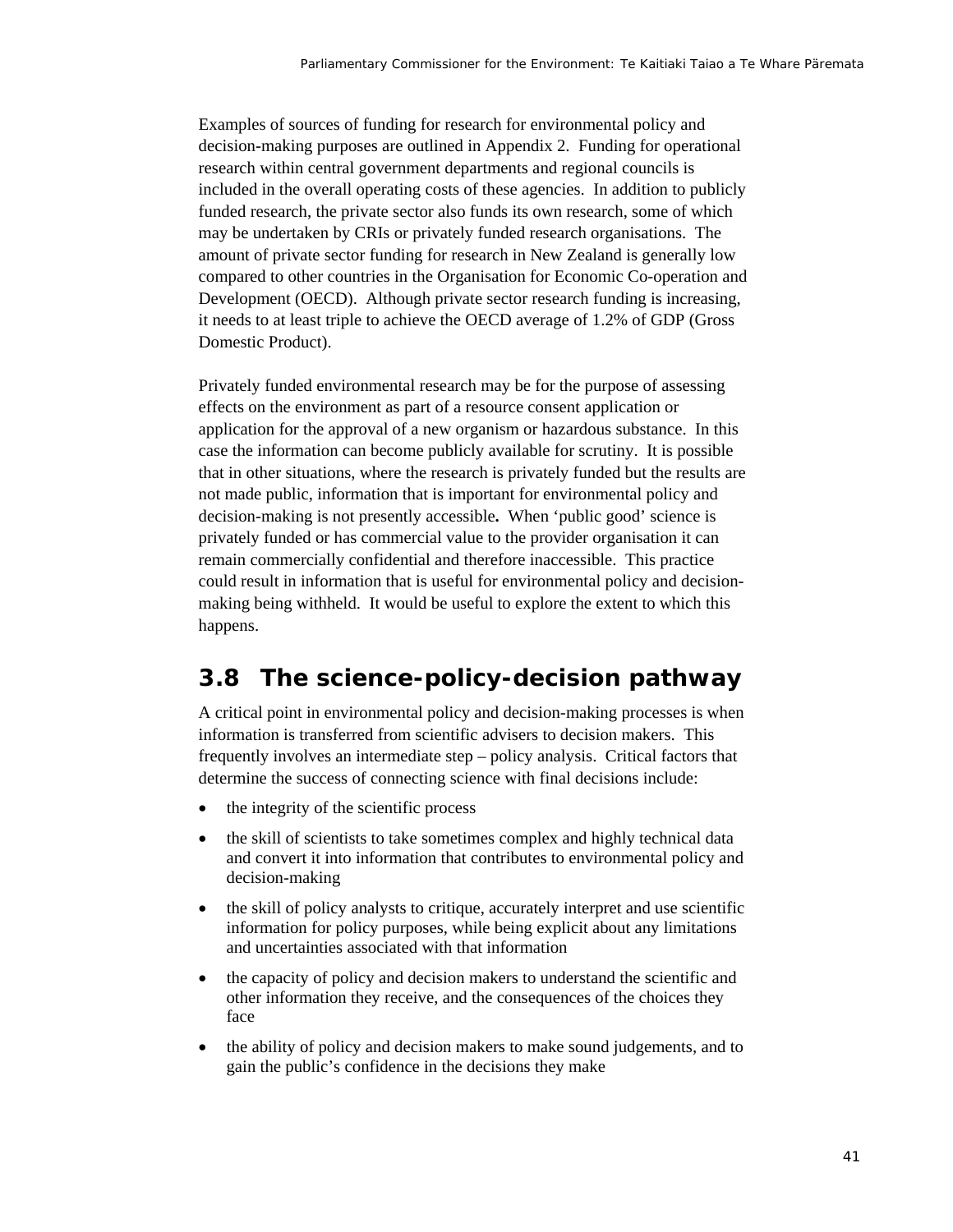• the willingness of policy and decision makers to monitor and review the effectiveness of their policies and decisions, and to engage the scientific community in this process.

Environmental policy and decision-making does not always keep pace with developments in scientific research and technology. For example, advances in genetic engineering have exceeded the ability of policy makers to establish rules that govern its applications and establish controls in the interests of public safety and environmental protection. In other situations, scientific research may not be at a stage where information about concerns such as long-term environmental effects is reliable enough to satisfy doubts among decision makers. These issues create difficulties for those who must provide the necessary information and those who rely on it for policy analysis and subsequent environmental policy and decision-making.

Improving environmental policy and decision-making involves providing information that is not only relevant and accessible, but is also easily understood by decision makers who may come from a wide range of backgrounds and educational levels. A key consideration when providing science input to environmental policy and decision-making is the need for complex scientific information to be concisely but accurately explained to those who have to make the decisions.

In other circumstances, decision makers may be faced with very strong scientific evidence of minimal or no adverse effects, but equally strong objections to a proposal on the basis, for example, of ethical or cultural concerns. Decision makers are then faced with having to make a judgement where valid, objective scientific evidence is 'competing' with equally valid but subjective views and values of affected parties.

## **3.9 Quality assurance in the provision of scientific advice**

Not all scientific or other information provided for environmental policy and decision-making is unerringly accurate or reliable, unless later shown to be so based on follow up monitoring and assessment. At times decisions makers have to arrive at decisions that involve uncertainties, complex interactions or conflicting views. The significance of such factors may not always be appreciated, from an environmental management perspective. It is also important, from a quality assurance point of view, that any discredited scientific claims are identified and exposed.

To ensure an appropriate and quality assured contribution from science into environmental policy and decision-making, decision makers may seek further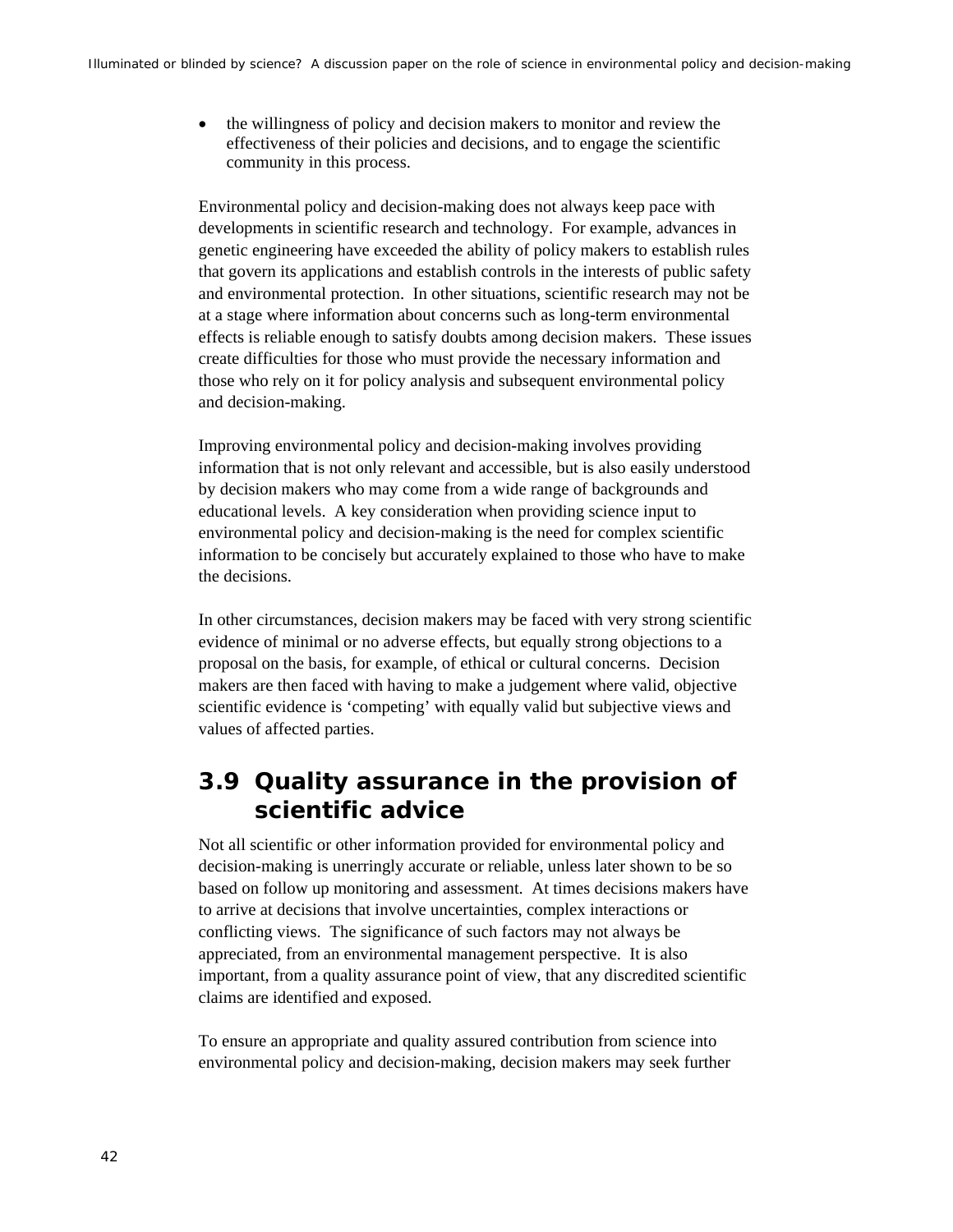independent<sup>48</sup> scientific advice. But access to such advice may prove difficult in any of the following situations:

- there are only limited available sources of the expertise needed, and this expertise may already be involved in advancing a particular argument
- the independent advice presents an additional, new perspective, which may or may not be helpful in the circumstances (especially in adversarial situations)
- the science is novel and not well understood
- the proponents or opponents have not provided sufficient information
- information is withheld because it is regarded as commercially or culturally sensitive, but it is also in the public interest to ascertain the significance of such information
- questions remain over who pays for any additional independent assessment.

Some countries have established systems, such as independent panels of experts to consider scientific matters associated with public policy development, and for evaluating any competing scientific claims being put forward. The aim is to ensure that, where necessary, environmental policy and decision-making processes use the best possible scientific advice, and avoid unnecessary delays caused by detailed debate on the merits of scientific arguments at the policy making stage or in adversarial proceedings.

A review of expert scientific panels (including the Tussock Moth Science Panel and the BSE Expert Science Panel) for the development of public policy<sup>49</sup> identified *independence* and *objectivity* of a panel's advice as the two most important criteria in its success. Three imperatives were also identified:

- the advisory panel should incorporate quality control mechanisms
- the composition of panel members should reflect the nature of the issue and the breadth of judgement required
- clear authority and accountability should be vested in panels.

 $\overline{a}$ 

This report advocated a more open approach to independent expert advice for public policy for the following reasons:

- the range of issues on which governments expect and need science to provide insight is expanding
- there is a need to maintain and restore public and political confidence in science advice

<sup>48 &#</sup>x27;Independent' in the context of this discussion paper means a source of scientific advice that has no direct interest in (i.e. does not stand to gain or lose by) the outcome of the decision under consideration.

<sup>49</sup> Ministry of Research, Science and Technology (MoRST). 1997. *Review of Expert Panels for Provision of Scientific and Technological Advice for Development of Public Policy*. A report prepared by Dr W. Smith, University of Auckland. Wellington: MoRST.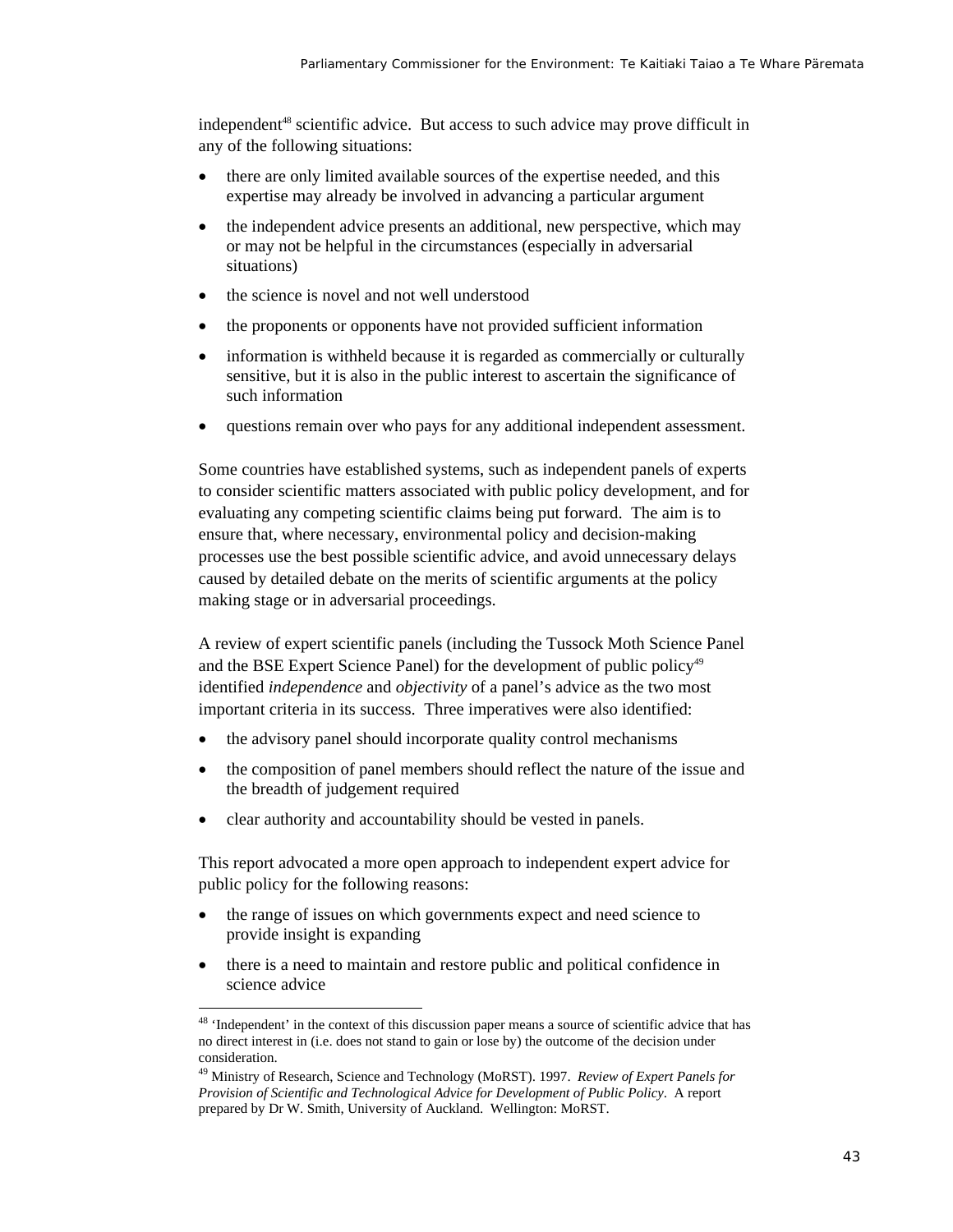• risk assessment is emerging as an important issue in the development of public policy.

The report also recognised that in a democratic society people themselves must also be able to influence policy decisions.

A later report<sup>50</sup> developed a set of New Zealand guidelines on independent science panels, pointing out:

*'Science panels – whether independent or not – should always be expert panels. That is, their members should be individuals able to contribute expert scientific advice to the issue in hand. That a panel is also 'independent' reflects not on its expert status, but rather on its relationship to government. Members of an independent science panel will typically be employed outside the Public Service (central government departments or ministries), or at least be in a position to provide advice that can be assured to be independent of any professional interest or commitments to government.'* 

*'The 'independent' nature of a science panel has an overriding purpose: to ensure that scientific advice contributed to policy/decisions is as objective as possible. In being explicitly 'independent' such panels can help maintain or restore public confidence in policy processes and government operations.'* 

Other relatively recent developments include the establishment by MoRST of National Science Strategy Committees (NSSCs) to improve co-ordination of national research efforts. NSSCs have been established in the past to deal with issues such as climate change<sup>51</sup>, possum and bovine Tb control, and sustainable land management.

## **3.10 Quality assurance in policy development**

The State Services Commission (SSC) has described the role of information in the policy process:

*'Information is the raw ingredient which, after being put through an analytical process, becomes the foundation for policy advice. The quality of policy advice depends on high quality information, which in turn depends on the substance and integrity of the sources from which it is drawn. Information used throughout the policy process – problem definition,* 

<sup>50</sup> Ministry of Research, Science and Technology (MoRST). 1998. *Independent Science Panels: a handbook of guidelines for their establishment and operations*. Wellington: MoRST. p 1.<br><sup>51</sup> New Zealand's climate change programme is now being managed by the Climate Change Office

<sup>(</sup>see: http://www.climatechange.govt.nz).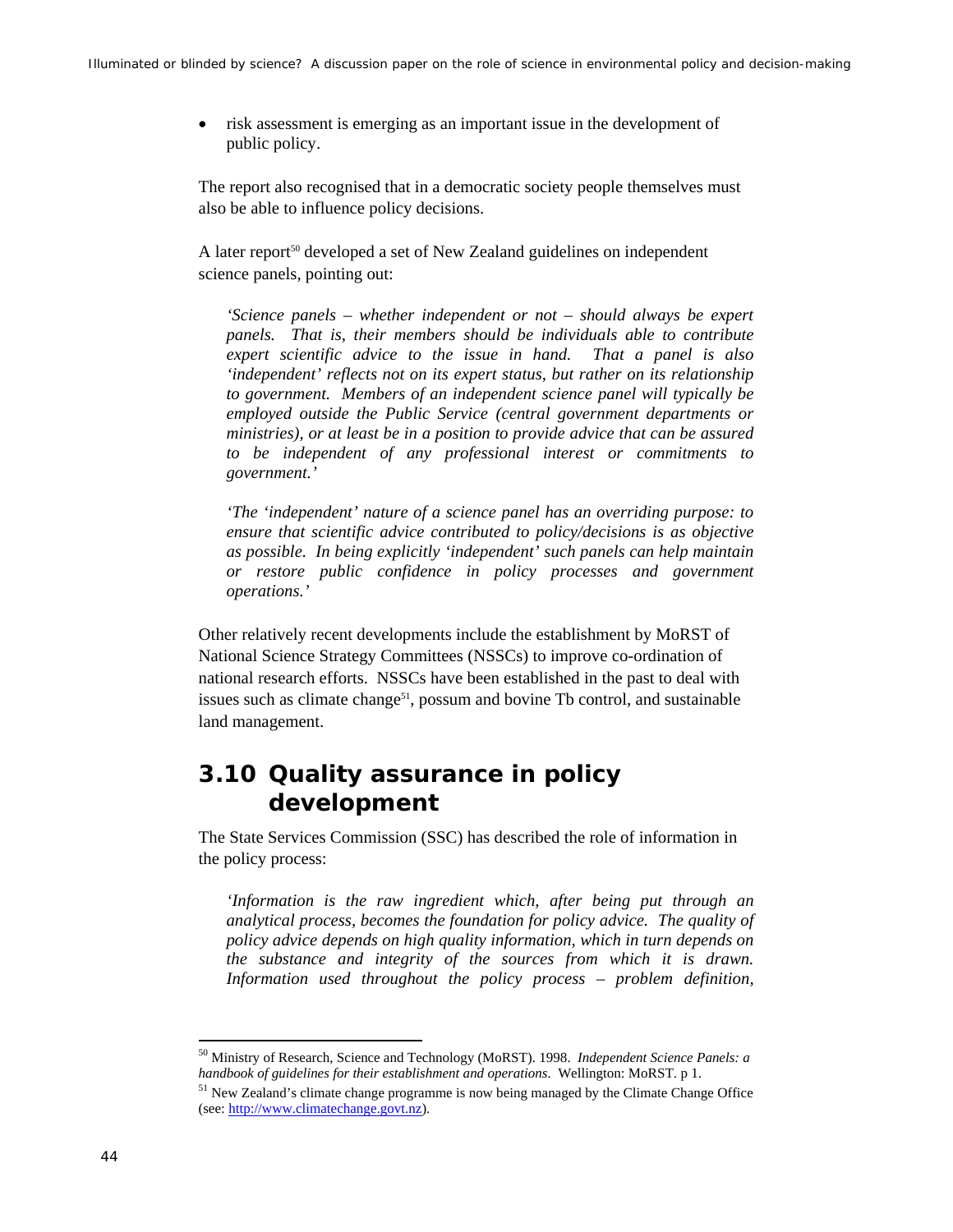*analysis, options, decision-making, implementation, and evaluation – is derived using a range of methods:* 

- *trawling secondary material, e.g. through literature searches and the Internet*
- *tapping expert knowledge, both local and international*
- *extrapolating from existing domestic and international research*
- *utilising existing data sets and statistics*
- *public consultation, and consultation with stakeholders and client networks*
- *purpose built evaluation or meta-evaluations*
- *primary (quantitative and qualitative) research*.'*<sup>52</sup>*

As outlined in section 5.1, the same report drew attention to difficulties government agencies experience in recruiting specialists, such as staff with the capacity to bridge the science/policy divide.

The quality of advice for environmental policy and decision-making relies heavily on the skills and capabilities of those whose function is to provide that advice, whether in-house or externally sourced. Peer review of advice, whether by independent external sources or by interested or affected parties, helps to enhance the quality and robustness of policy advice.

There will always be room for improvement in the quality of policy advice generally, and for environmental policy and decision-making in particular. More information, more time, more resources and more expertise are always needed. But it must be recognised that policy agencies will always be operating under one set of limitations or another. Those responsible for environmental policy and decision-making will often have to make a judgement based on the best available information. This reinforces the need for quality assurance systems to incorporate processes that enable policies and decisions to be monitored and reviewed to ensure that they are achieving what they set out to do.

### **3.11 Timing and timeliness**

 $\overline{a}$ 

In environmental policy and decision-making processes there is often limited time available to amass the facts and data needed to convey cogent, timely, pertinent and robust advice. This assumes that the facts and data exist in the first

<sup>52</sup> State Services Commission (SSC), 1999. *Essential Ingredients: improving the quality of policy advice*. Occasional Paper No. 9. Wellington: SSC. pp 17-18.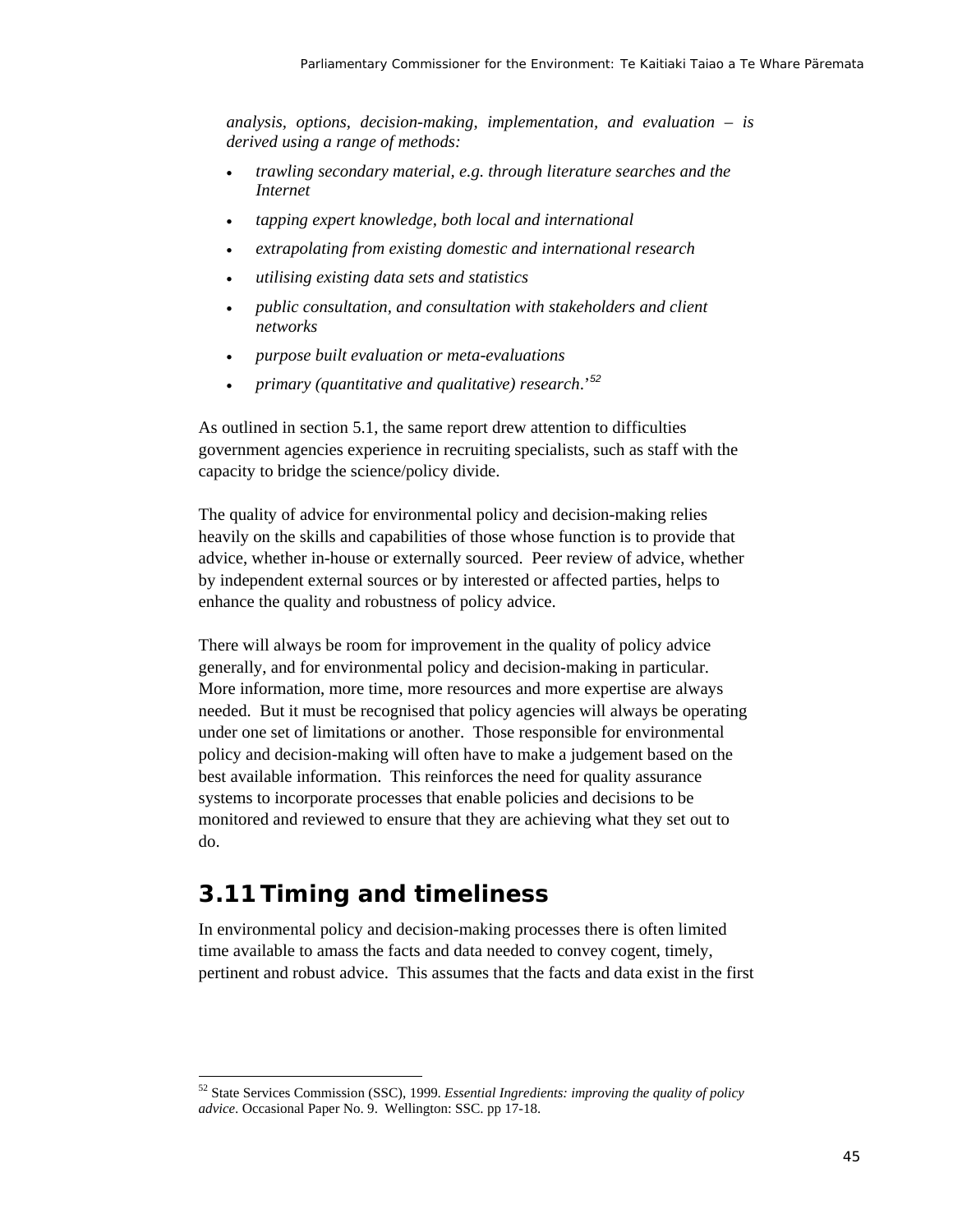place. Problems are further compounded when the facts are uncertain, the decision is urgent, and the implications are severe.<sup>53</sup>

Decisions may be made under various pressures including time constraints that interfere with a careful consideration of the options and consequences. The SSC54 has noted that Cabinet papers are prepared increasingly under conditions of urgency, potentially limiting the capacity of policy advisers to consult with researchers to obtain and use their knowledge and insights. Time limitations may also constrain the use of research where existing information is not immediately available. In short, policy research may be hindered by the demand for fast solutions. The challenge is to 'keep ahead of the game' by anticipating future needs of policy makers.

- 3 Questions and answers developed for a science framework may not necessarily be useful for environmental policy and decision-making purposes (see sections 3.2 and 3.4). How should this be addressed to ensure that, where appropriate, science and research is relevant to the policies and decisions that have to be made?
- 4 How adequate is the current environmental science and research system, and its level of funding, for meeting the information needs of environmental policy and decision makers? What real difference has investment in science made to the quality and success of environmental policy and decision-making processes and outcomes? (See sections 3.3 and 3.7)
- 5 What should be the role of science in environmental policy and decision-making? (See sections 3.3 and 3.4.2) What criteria should govern such a role?
- 6 Where science is needed for policy and decision-making, how should the interface be managed to ensure that scientific advice is accurately interpreted for, and understood by, policy and decision makers? What role should science play in the post-decision phase? (See sections 3.4 and 3.8)

<sup>53</sup> Ministry of Research, Science and Technology (MoRST), 1998. *Science into Policy: An Evaluation of the Use of Science in Policy Formulation*. A report prepared by Dr W Smith, University of Auckland. MoRST, Wellington.

<sup>54</sup> SSC.1999. *ibid*. pp 18-19.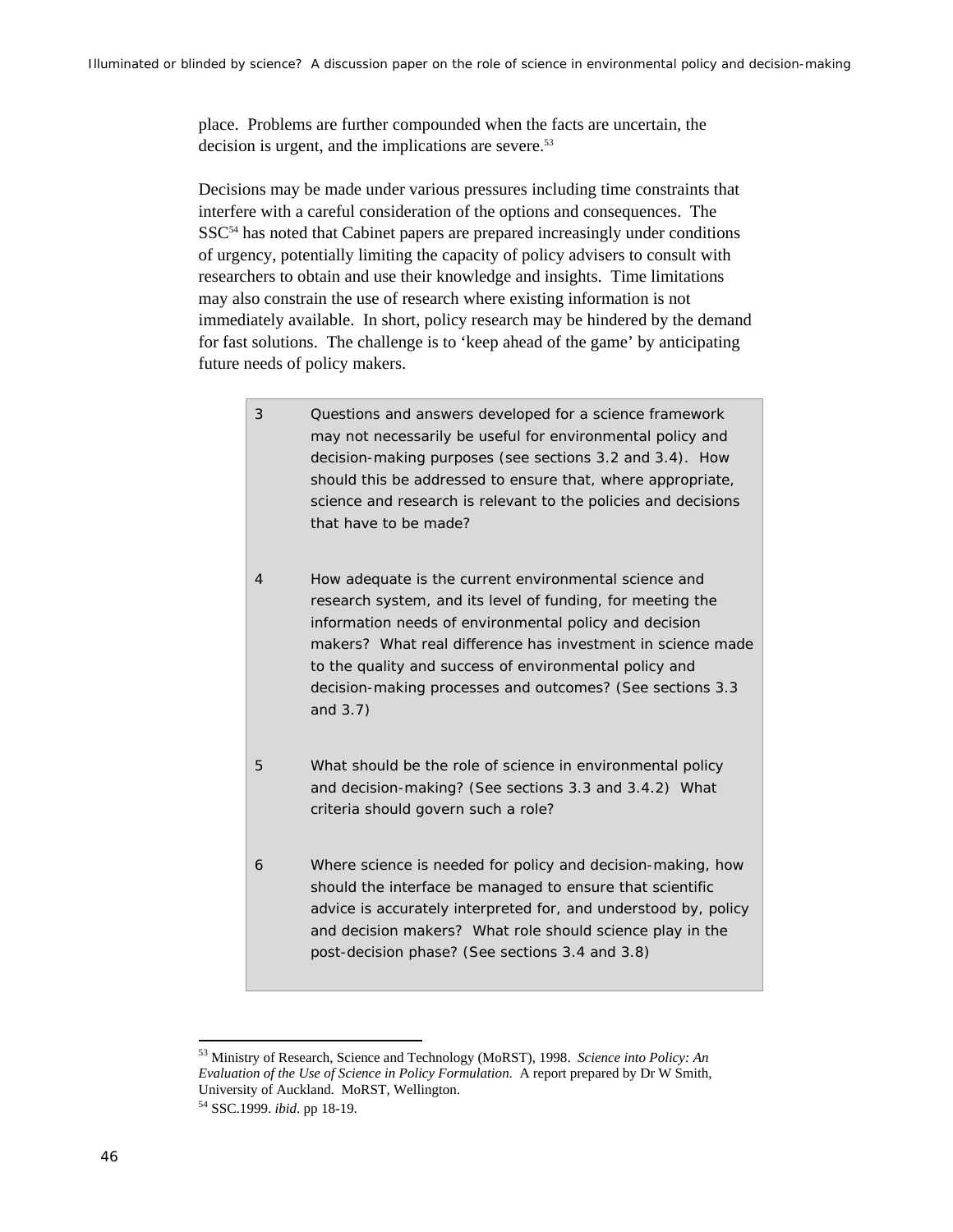- 7 Given the importance of gaining public confidence in the integrity of scientific advice and its role in decision-making, how can the public's trust in the system be effectively achieved and maintained? (See sections 3.4.1 and 3.4.2)
- 8 Given the current emphasis by central government on 'wholeof-government' policy formulation, does New Zealand have the right mix of models for providing the appropriate scientific advice for policy and decision-making? (See section 3.6) If not, what changes are needed?
- 9 How can the quality of both scientific and policy advice be assured? (See sections 3.9, 3.10 and 3.11)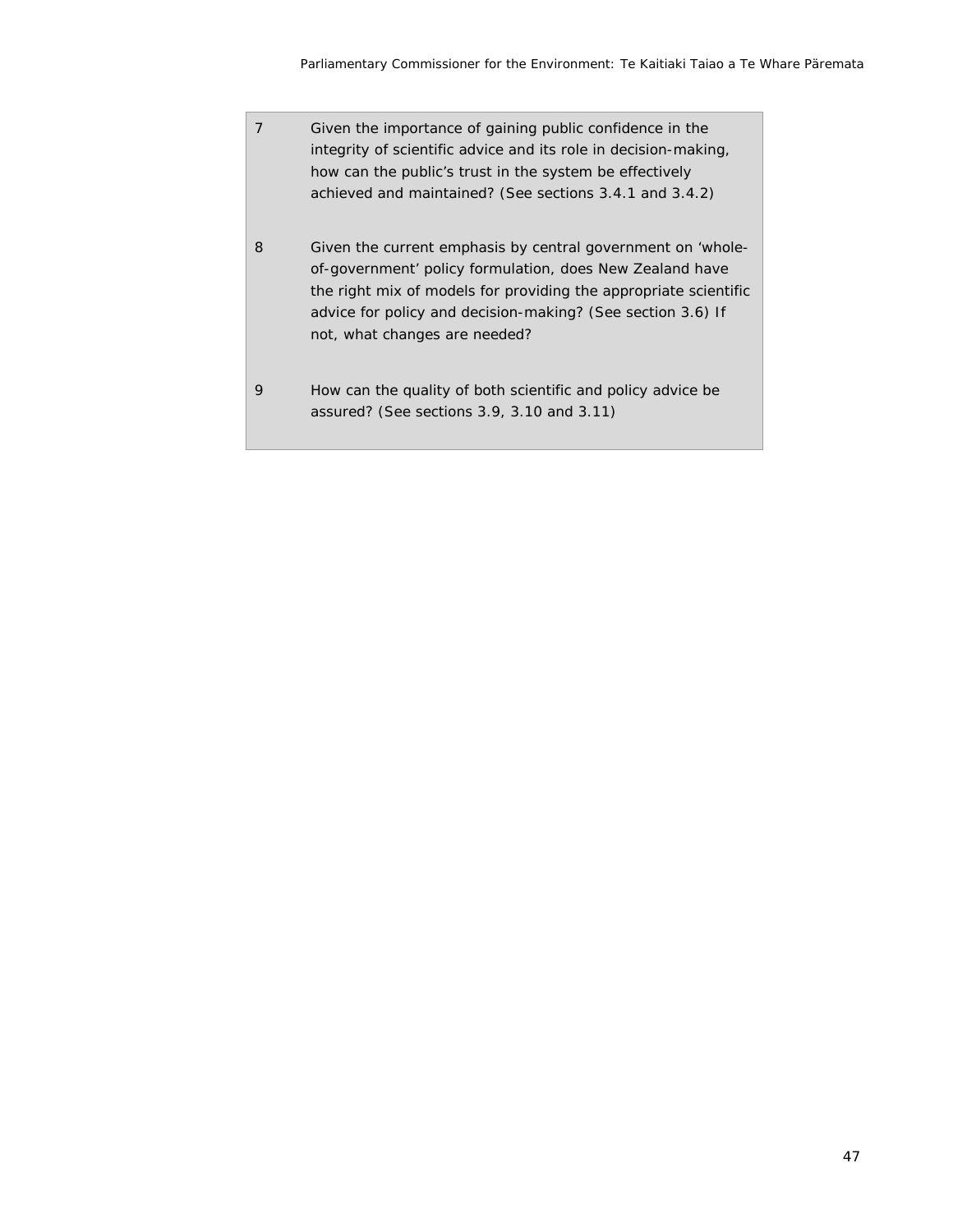Illuminated or blinded by science? A discussion paper on the role of science in environmental policy and decision-making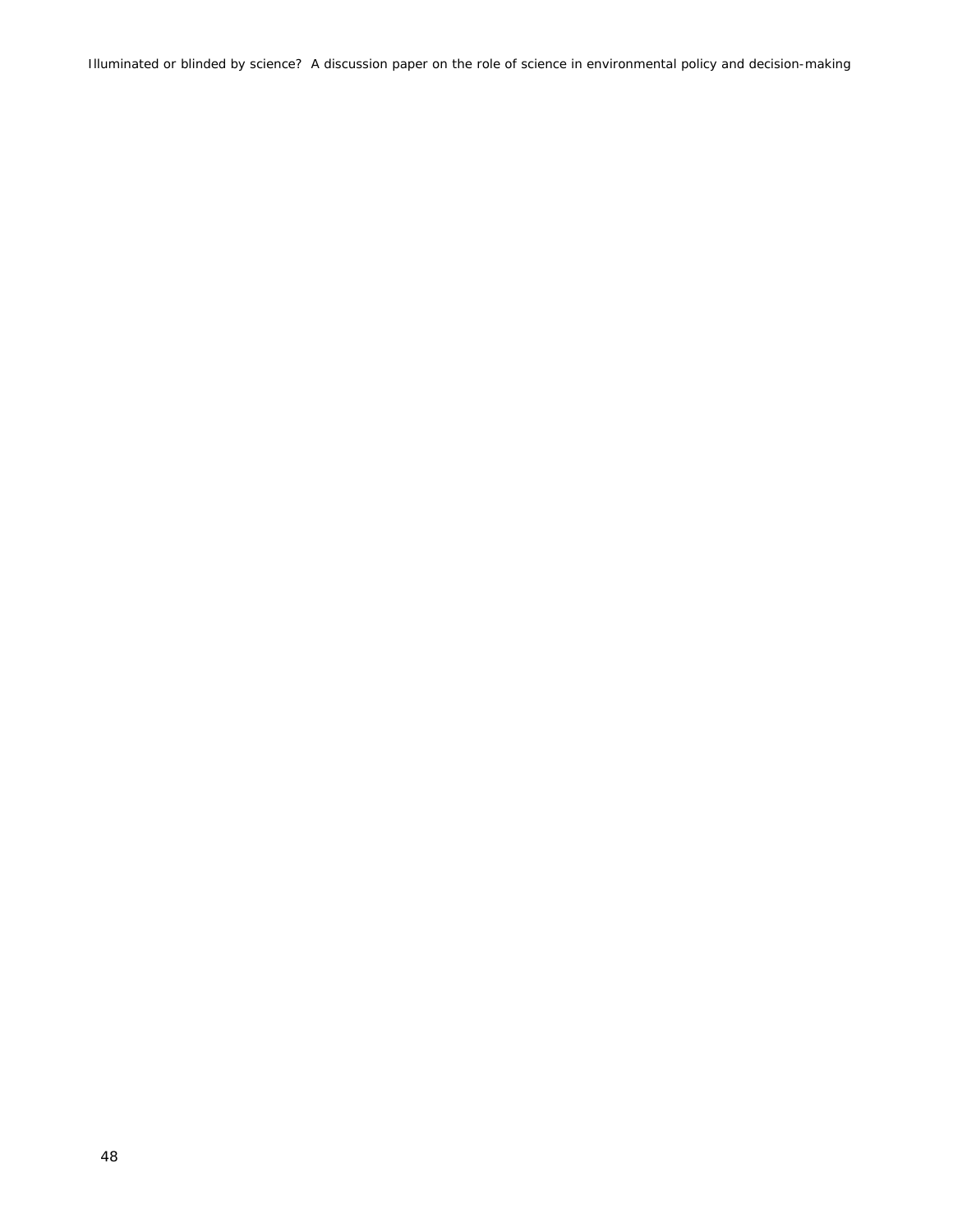# **4 The interface between nonscientific information and environmental policy and decision-making**

A diverse range of information, existing outside the formal frameworks of science and scientific research, is equally important in the processes of environmental policy and decision-making. This information includes:

- various sources of knowledge, data, assessments, and practical skills and experience in environmental management
- the fundamental conceptual frameworks, paradigms, values, beliefs and worldviews that shape and influence people's approaches to environmental management, policy and decision-making
- these same fundamentals that underpin people's expectations of science and knowledge itself
- statements or expressions of the goals, aspirations and priorities of communities or stakeholder sectors for their particular activities or relationships with the environment
- communities' or stakeholder sectors' specific knowledge and participation in environmental policy and decision-making processes.

Policy and decision makers have responsibilities to ensure that they receive – as well as sound scientific information and advice – relevant information from such 'non-science' sources. In doing so a number of issues arise. Many of these issues are only peripherally about science itself, but derive from other contexts. These include social, economic, cultural, spiritual, statutory and political contexts, within which environmental policy and decision-making occurs.

# **4.1 Nga Taonga Tuku Iho**

For tangata whenua, a primary source of information and guidance is matauranga Maori, the knowledge and associated tikanga, principles and protocols for appropriate human interaction with te ao marama, the natural world. This knowledge has accumulated over many generations of close engagement with places, ecosystems and natural resources, and has been passed down from the ancestors as a taonga in itself.55

 $\overline{a}$ 55 Roberts, M., Norman, W., Minhinnick, N., Wihongi, D. and Kirkwood, C. 1995. Kaitiakitanga: Maori perspectives on conservation. *Pacific Conservation Biology.* Vol 2; Kawharu, M. (ed). 2002. *Whenua: managing our resources.* Auckland: Reed; Barlow, C. 1991. *Tikanga Whakaaro: key concepts in Maori culture.* Auckland: Oxford University Press.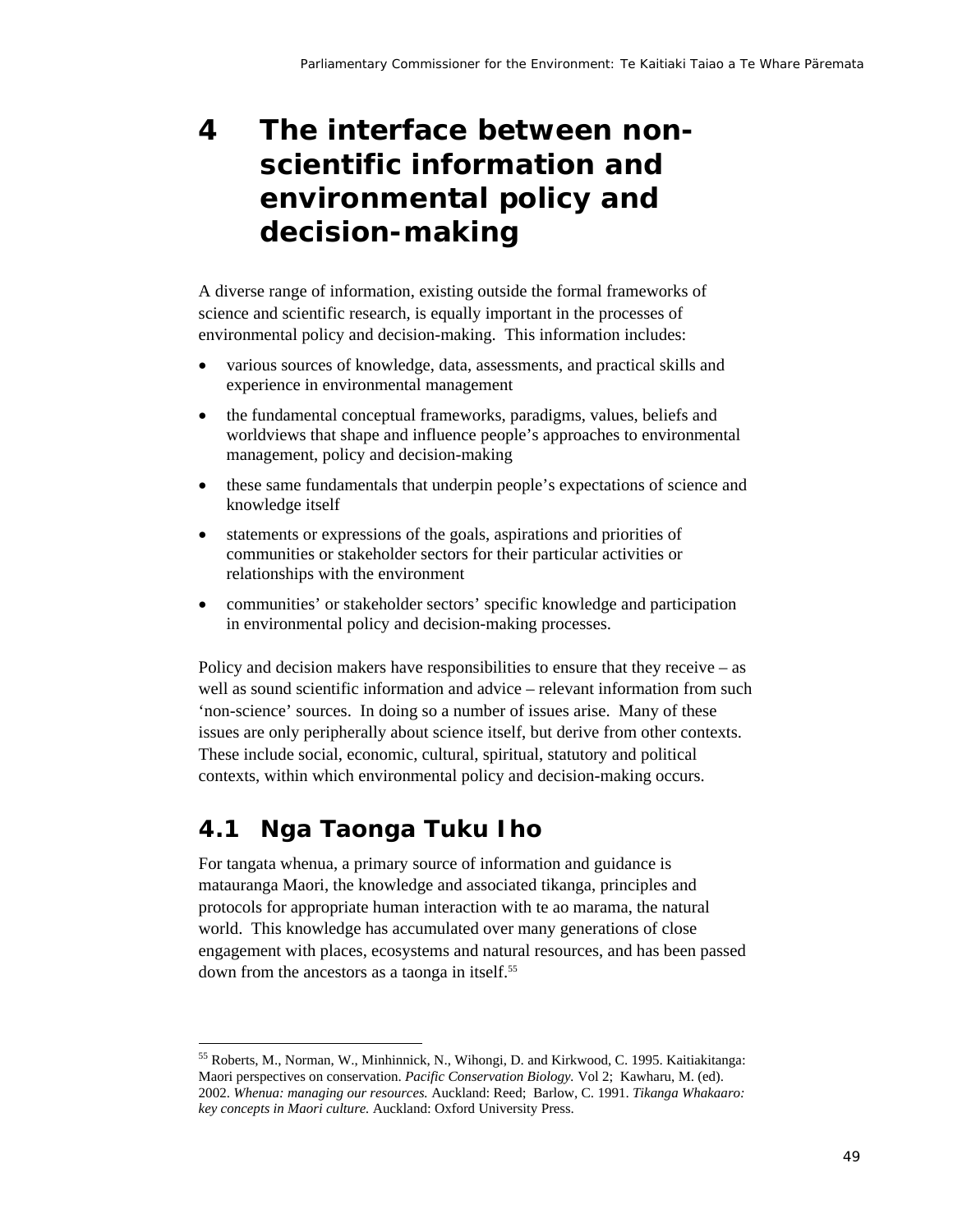Matauranga and tikanga are determined, as inherent in the exercise of rangatiratanga, by each iwi and hapu, or in some cases, whanau. Thus there may be variations between groups and regions – although there are also broad similarities and consistencies. Relationships, and an ethic of respect and reciprocity between people and the environment, are central. Traditionally all plants, birds, fish, insects and other creatures of Aotearoa/New Zealand, including humanity, are descended in whakapapa from the original atua, Ranginui and Papatuanuku. Inter-relationships also connect people with the ancestral mountains, rivers, natural resources and landscapes of each iwi and hapu.

With matauranga Maori, as with the knowledge frameworks of indigenous peoples elsewhere in the world, it is often difficult to separate environmental information from its spiritual, cultural and social contexts. Access to information, and its application, will be controlled according to the tikanga of the iwi or hapu concerned.<sup>56</sup> Much sensitive information is governed by tapu and thus kept confidential or appropriately protected. This may include historical and spiritual dimensions, or the location and significance of wahi tapu or burial sites.

A claim before the Waitangi Tribunal, the 'indigenous flora and fauna claim', commonly known as WAI 262, seeks amongst other matters to ensure appropriate recognition for Maori environmental knowledge. WAI 262 is a wide-ranging claim from six iwi in regard to the management, use, commercialisation, export and patenting of native plants and animals, of the genetic resources inherent within these taonga, and the whakapapa, intellectual property and traditional knowledge associated with them.57

Traditionally-based knowledge and information may take many forms. Some knowledge, particularly esoteric matters relating to the interconnections between the physical and the metaphysical, are the subject of study in wananga or other formal traditional learning processes. Information about natural species and places is also embedded in whakapapa, history, waiata, whakatauki, and whaikorero.

#### **4.1.1 Kaitiakitanga**

The practical business of kaitiakitanga is where knowledge is applied to present day realities. Respect for the interlinkages between the human, spiritual and natural worlds is at the core of the responsibilities of kaitiakitanga. Many iwi and hapu have developed environmental management plans for the places and resources in their rohe or takiwa. Many have gathered extensive information on their relationships with natural resources, the environment and ancestral

<sup>&</sup>lt;sup>56</sup> See the 1993 Mataatua Declaration on Cultural and Intellectual Property Rights of Indigenous Peoples

<sup>57</sup> See: www.waitangi-tribunal.govt.nz.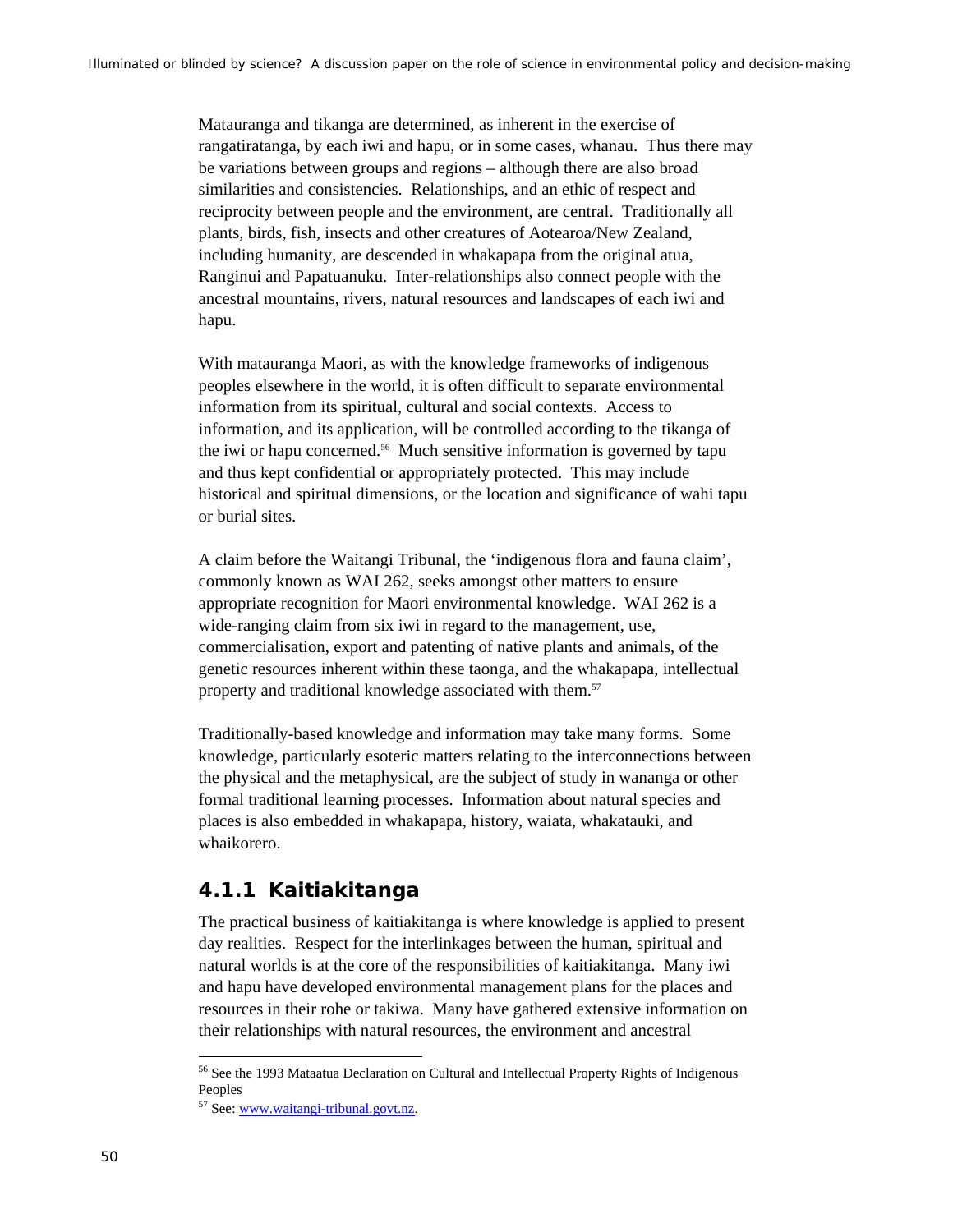landscapes as evidence for claims to the Waitangi Tribunal or other legal proceedings.

Iwi or hapu statements or policies in response to new developments, from subdivisions to genetically modified organisms, will also be based in traditional knowledge and tikanga. Some iwi and hapu have undertaken or commissioned their own research into contemporary aspects of environmental science and resource management. This may be done in partnership with Crown Research Institutes or academic institutions.58 Agencies such as the Foundation for Research, Science and Technology, Technology NZ, and the Department of Conservation provide support for Maori research and matauranga-based initiatives.<sup>59</sup>

# **4.2 Local and community knowledge**

Many individuals and groups hold a lot of valuable information about natural resources, ecosystems and ecosystem processes, and environmental management. Among these are local residents, communities, farmers and other land managers, and stakeholder groups including NGOs or lobby groups. Regular users of natural places or resources, such as recreational fishers, trampers or scuba divers also hold valuable information.

While such information may not be articulated and determined within a formal cultural framework as is matauranga Maori, it is often based in similar kinds of close observation of natural processes, inter-relationships between species, and trends over many years. It can include:

statistical data and records

 $\overline{a}$ 

- information about species dynamics, requirements and habitats
- practical 'hands-on' management skills and techniques.

Local environmental knowledge and information may be gathered together in regional development studies, or emerge in response to particular sustainability problems.60 It may be expressed in various statements of community goals,

<sup>58</sup> For example, the partnership between Ngai Tahu Rakiura runanga and the University of Otago to study titi sustainability: see: www.otago.ac.nz/Zoology/hui\_wananga.html.<br><sup>59</sup> See www.frst.govt.nz/maori/ for information about the Maori Development and Advancement

research strategy and projects; 'Traditional Maori know-how key to exciting future'. *NZ Herald*. 10 September 2002. A8; see:

www.biodiversity.govt.nz/land/nzbs/information/matauranga/index.html for details of the Matauranga Kura Taiao fund.

 $60$  For example, South Island high country farmers' involvement with rabbit control programmes: refer Parliamentary Commissioner for the Environment (PCE). 1998. *The Rabbit Calicivirus Disease (RCD) Saga: a biosecurity / bio-control fiasco*. Wellington: PCE; or the efforts of coastal residents in the Cheltenham, Piha and Raglan communities to monitor and reverse declines in shellfish and marine biodiversity: refer Parliamentary Commissioner for the Environment (PCE). 1999. *Setting Course for a Sustainable Future: the management of New Zealand's marine environment*. Wellington: PCE. pp 40-41.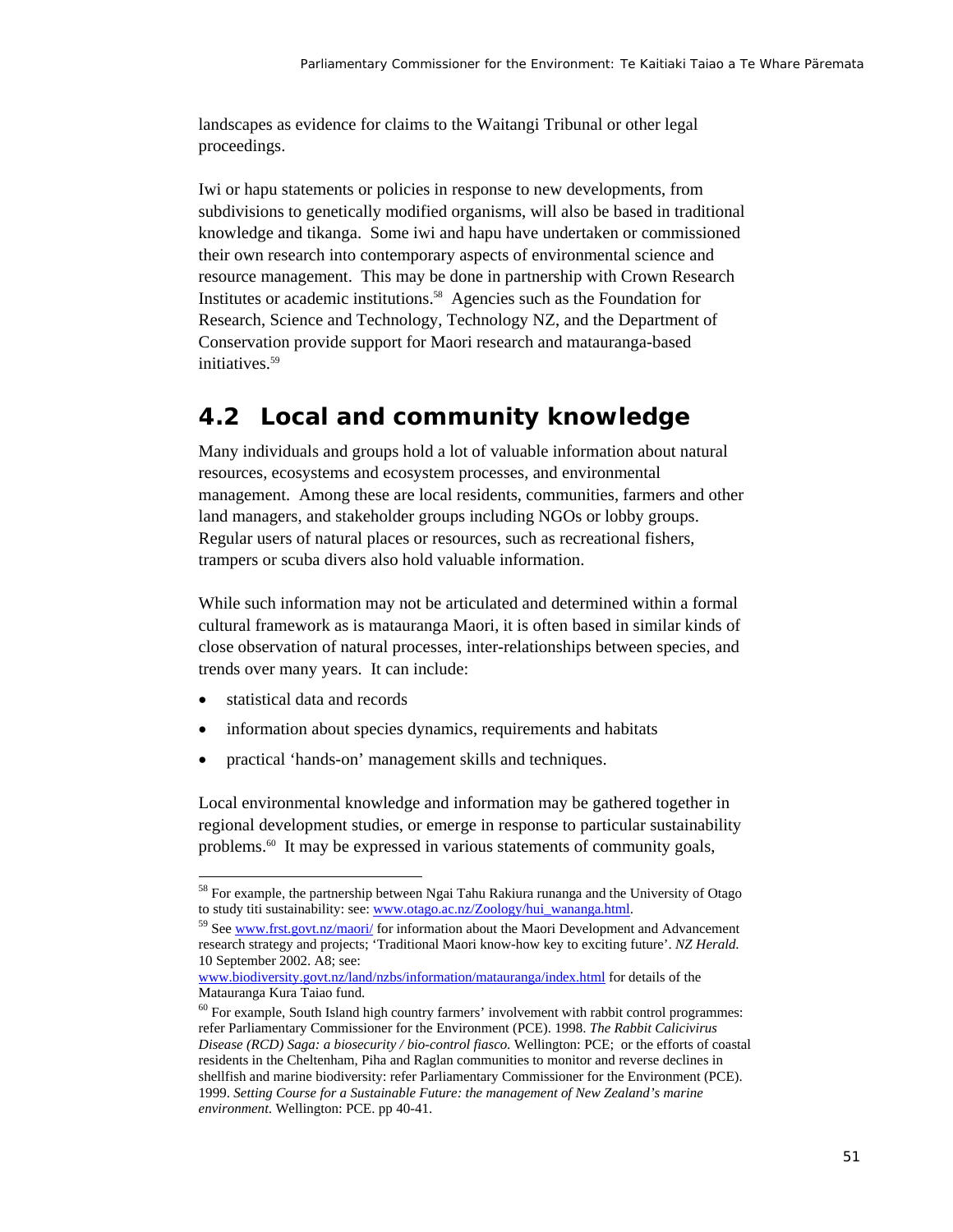aspirations and values, such as the Regional Policy Statements and plans required under the Resource Management Act, the regional Conservation Management Strategies established under the Conservation Act, or the community plans required under recent amendments to the Local Government Act.

# **4.3 Ethics**

The frameworks of ethics, morality and religion are important in environmental policy and decision-making,<sup>61</sup> especially in relation to controversial scientific and technological developments such as genetic modification:

*'Many, perhaps most, significant disputes about the use of science and technology in society centre on issues of ethics, equity, and justice, and how to choose the most prudent collective course of action… not necessarily on the science itself.'<sup>62</sup>*

These dimensions of human experience, motivation and values may be understood within the systems of religious belief:

*'Our religious tradition teaches us that we are much more than mere chemicals.'<sup>63</sup>*

Or they may be understood within more secular frameworks of thought, principle and commitment. These include such modes of meaning as ecological thinking, ecofeminism,<sup>64</sup> recognition of the intrinsic rights of natural species, and recognition of the rights of future generations.

<sup>61</sup> Nicholas, B. 1999. Making Decisions, Making the World. In: *Innovation, ethics and animal welfare: Public confidence in science and agriculture*. Proceedings of the joint

AWAC/ANZCCART Conference, Wellington, November 1999; Fox, W. 1990. *Toward a Transpersonal Ecology: developing new foundations for environmentalism*. London: Shambhala; Howell, J. (ed) 1986. *Environment and Ethics – a New Zealand contribution*. Lincoln: NZ Environmental Council / Centre for Resource Management; Nash, R. 1990. *The Rights of Nature:* 

*A History of Environmental Ethics*. Leichhardt: Primavera Press / Wilderness Society. 62 Hornig Priest, S. 2001. *A Grain of Truth: the media, the public, and biotechnology*. Lanham

MD: Rowman and Littlefield. pp 126-7.<br><sup>63</sup> Richard Davis, submission for a committee of Methodist, Presbyterian, Churches of Christ, and Quaker churches, quoted in: Royal Commission on Genetic Modification, 2001. *Report and recommendations*. Wellington: RCGM. p32. 64 Mies, M. and Shiva, V. 1993. *Ecofeminism.* Melbourne :Spinifex Press.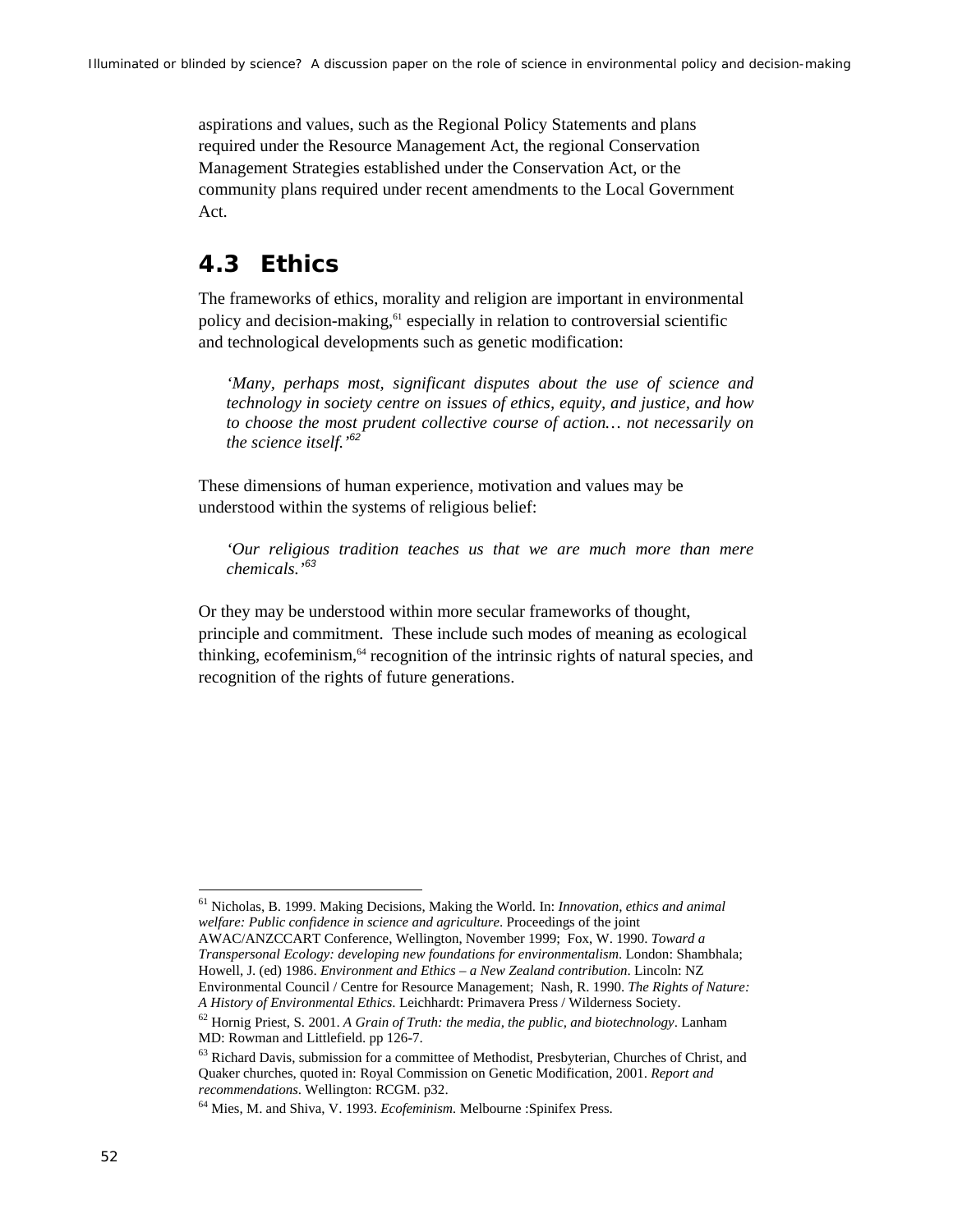# **4.4 Incorporating other knowledges and science in environmental policy and decision-making**

Some studies<sup>65</sup> have drawn attention to the limitations of conventional scientific modes of understanding, particularly in some of science's more reductionist forms and applications, and the problems that can arise when environmental policy and decision-making relies too narrowly on scientific and technological approaches to complex, multi-faceted issues:

*'[the expectation] that science would resolve problems through technological solutions... perpetuates several convenient myths: that science can provide definitive answers about risk, that 'facts' speak for themselves rather than being open to interpretation, and that decisions about socially acceptable risk are scientific rather than political judgements.'<sup>66</sup>*

Basing environmental policy and decision-making in a more comprehensive understanding, drawn from a sufficient breadth of relevant forms of knowledge and experience, is important in several ways. It will strengthen the ability of environmental policy and decision makers to:

- maximise the practical usefulness of that information
- ensure adequate consideration of the interests, priorities and values of affected communities, stakeholders and the wider society
- gain acceptance, support and compliance of communities and stakeholder groups with the policies or decisions, so that they feel their views and voices have been heard and heeded
- develop trust and confidence in environmental policy and decision-making institutions
- ensure viability financial, economic, social, and for the development of human and natural capital – of the policies or decisions over the medium and longer term

 $\overline{a}$ 65 Roberts et al, 1995. *ibid*; Knudtson, P. and Suzuki, D. 1992. *Wisdom of the Elders*. Toronto: Allen & Unwin; Berkes, F. 1999. *Sacred Ecology: traditional ecological knowledge and resource management*. London :Taylor & Francis; Irwin and Wynne, 1996; Sullivan, R. and Hunt, A R. 1999. Risk Assessment: the myth of scientific objectivity. *Environment and Planning Law Journal*, 6:522-530; Wolpert, L and Goldsmith, E. 2000. Is Science Neutral? *The Ecologist* 30:3; Nader, L. (ed) 1996. *Naked Science: anthropological inquiry into boundaries, power and knowledge*. Routledge Publishing; Crosby, A W. 1997. *The Measure of Reality: quantification and western society*. Cambridge University Press; Barnes, B., Bloor, D. and Henry, J. 1996. *Scientific Knowledge: a sociological analysis*. University of Chicago Press; Jardine, N. 2000 (revised edition). *The Scenes of Inquiry: on the reality of questions in the sciences*. Oxford University

Press; Hacking, I. 1999. *The Social Construction of What?* Harvard University Press. 66 Nelkin, D. 1995. (revised edition). *Selling Science: how the press covers science and technology*. New York: W H Freeman. pp 51-2.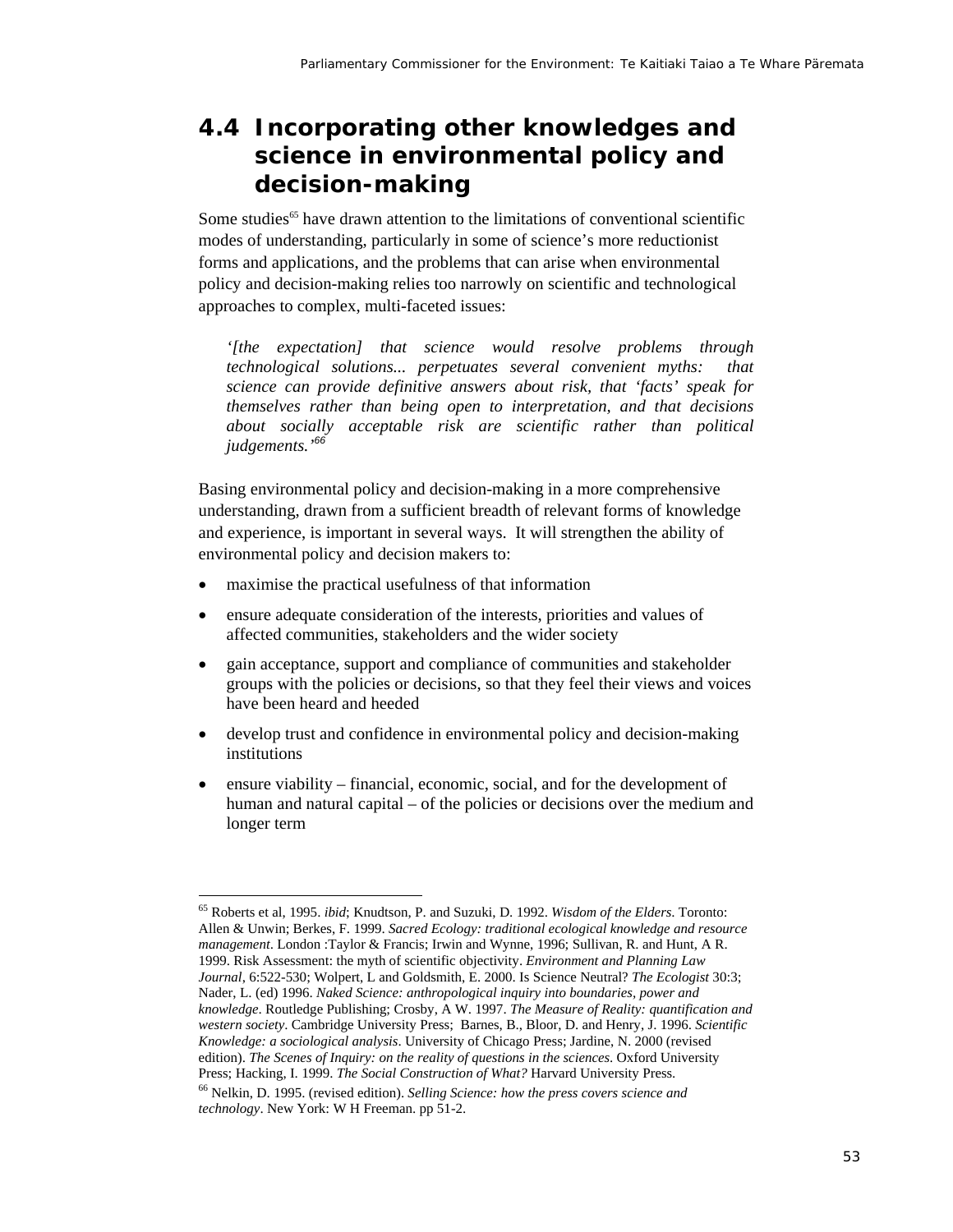• fulfil statutory and legal obligations. $67$ 

However, such 'non-science' information, and the ways it is developed, expressed and employed, may often take very different forms from the standard conventions of scientific knowledge (see Table 1).

| Table 1: Characteristics of systems of knowledge <sup>68</sup>                   |                                                                            |
|----------------------------------------------------------------------------------|----------------------------------------------------------------------------|
| Traditional & indigenous knowledge                                               | Empiricist scientific knowledge                                            |
| Embedded in the local cultural milieu                                            | Decontextualised, abstracted                                               |
| Bounded in space and time                                                        | Assumed to be universal                                                    |
| Importance of community, and collective<br>knowledge bases                       | Individualism, personal careers and<br>reputations                         |
| Lack of separation between nature and<br>culture, and between subject and object | Dichotomies / boundaries between nature<br>and culture, subject and object |
| Lack of separation between physical and<br>spiritual / metaphysical dimensions   | Exclusion of intangibles or anything that<br>cannot be quantified          |
| Commitment or attachment to the local<br>environment as unique and irreplaceable | Detachment, mobility, exchangeability                                      |
| A non-instrumental approach to nature                                            | An instrumental attitude toward nature as a<br>commodity                   |

These differences highlight some of the challenges for environmental policy and decision makers in dealing with divergent approaches and conceptual paradigms relating to the resources, ecosystems or landscapes under consideration. Many aspects of matauranga and other knowledges will be unfamiliar and difficult to pin down. Evaluations, judgements or concepts of relevance may be governed by different kinds of criteria and measurement from the empirical systems of science. Dimensions that are not easy to quantify may include:

- assessments of regional, local and community well-being
- regional, local and community identity and character
- aesthetics and amenity

 $\overline{a}$ 

• environmental ideals such as the range of values attributed to unmodified nature that underpins much conservation management and the establishment of wilderness areas

 $67$  These include obligations under the Resource Management Act 1991, the Hazardous Substances and New Organisms Act 1996, the Conservation Act 1987, and the Local Government Act 2002. It also includes requirements of agencies in relation to the principles of the Treaty of Waitangi and public consultation, and compliance with the requirements of other Government policies and strategies.

<sup>68</sup> Table developed from: Berkes, F. 1999. *ibid*. p 10.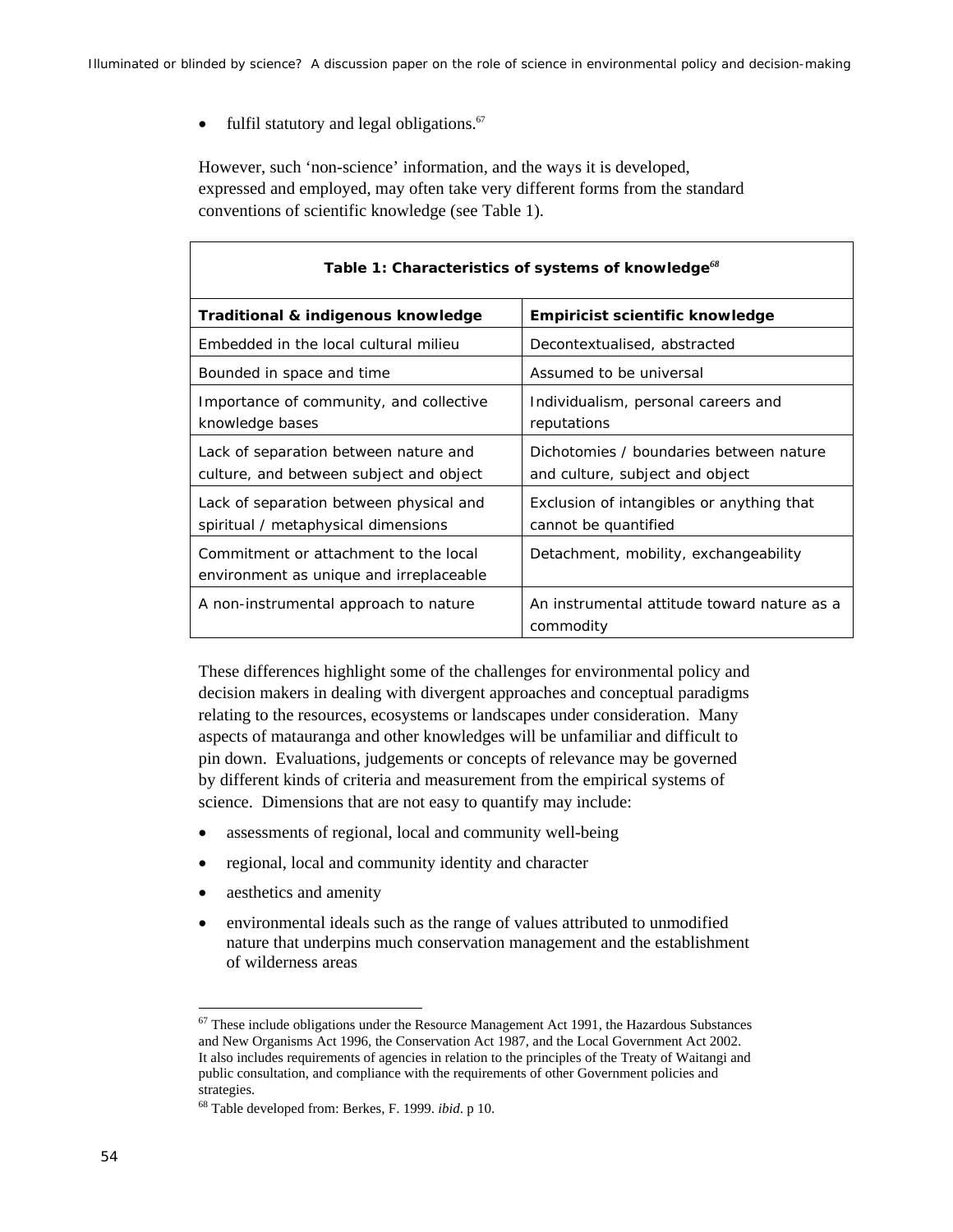- ethics and morality
- the rights of future generations.

In the efforts of policy and decision makers to deal with information and values from diverse sources, a number of issues can arise including:

- assumptions that different approaches have similar or equivalent objectives $69$
- risks of romanticising indigenous or community knowledge and values
- difficulties with verification of information, especially when it may not be recorded in written form
- difficulties with competing claims to authoritative status or mandate.

10 How can environmental policy and decision makers most effectively and usefully engage with the diverse range of other information, values, worldviews and ethics alongside science? (See sections 4 to 4.4)

<sup>69</sup> Roberts et al. 1995. *ibid*. p 16; Berkes, F. 1999. *ibid*. pp 151-6.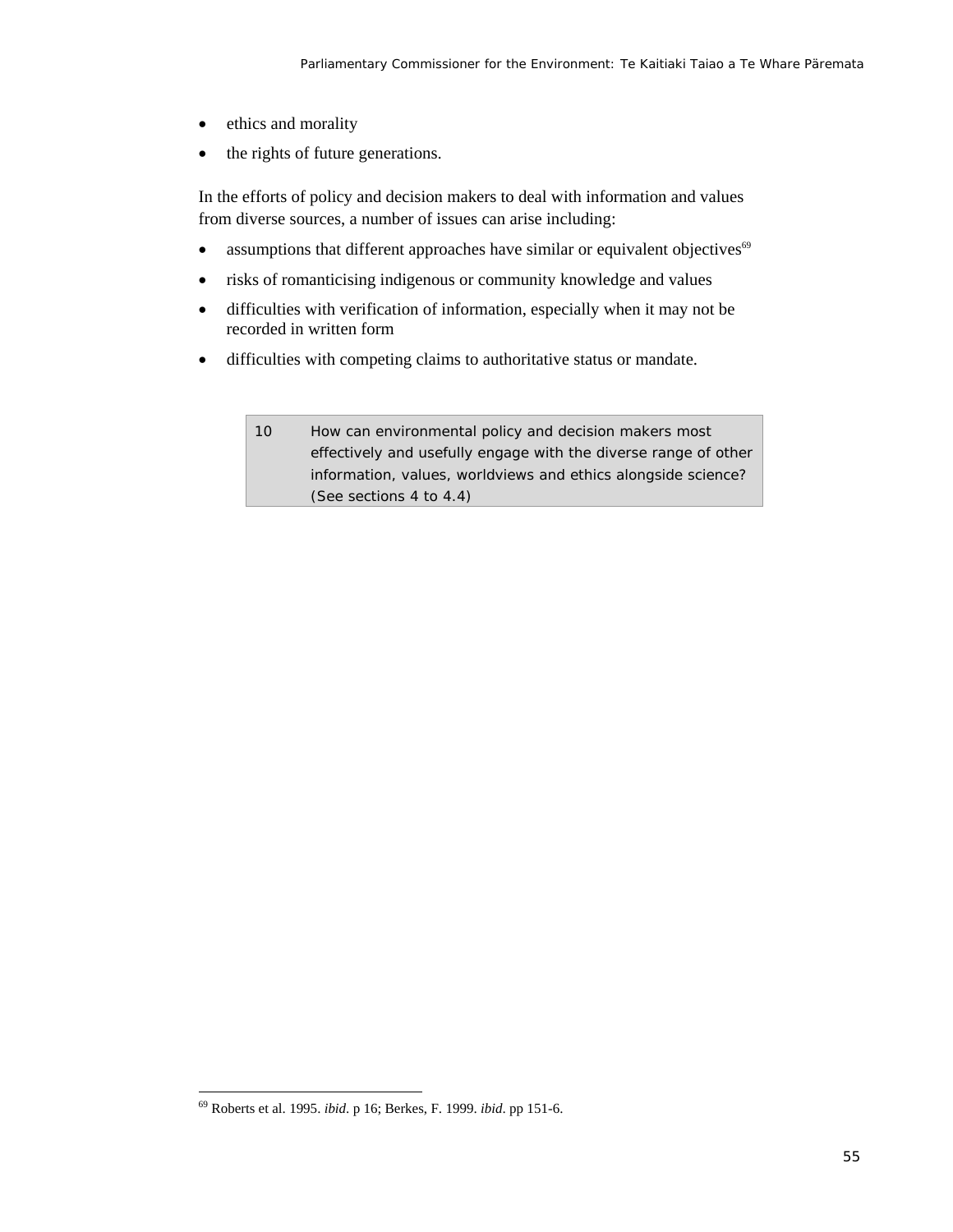Illuminated or blinded by science? A discussion paper on the role of science in environmental policy and decision-making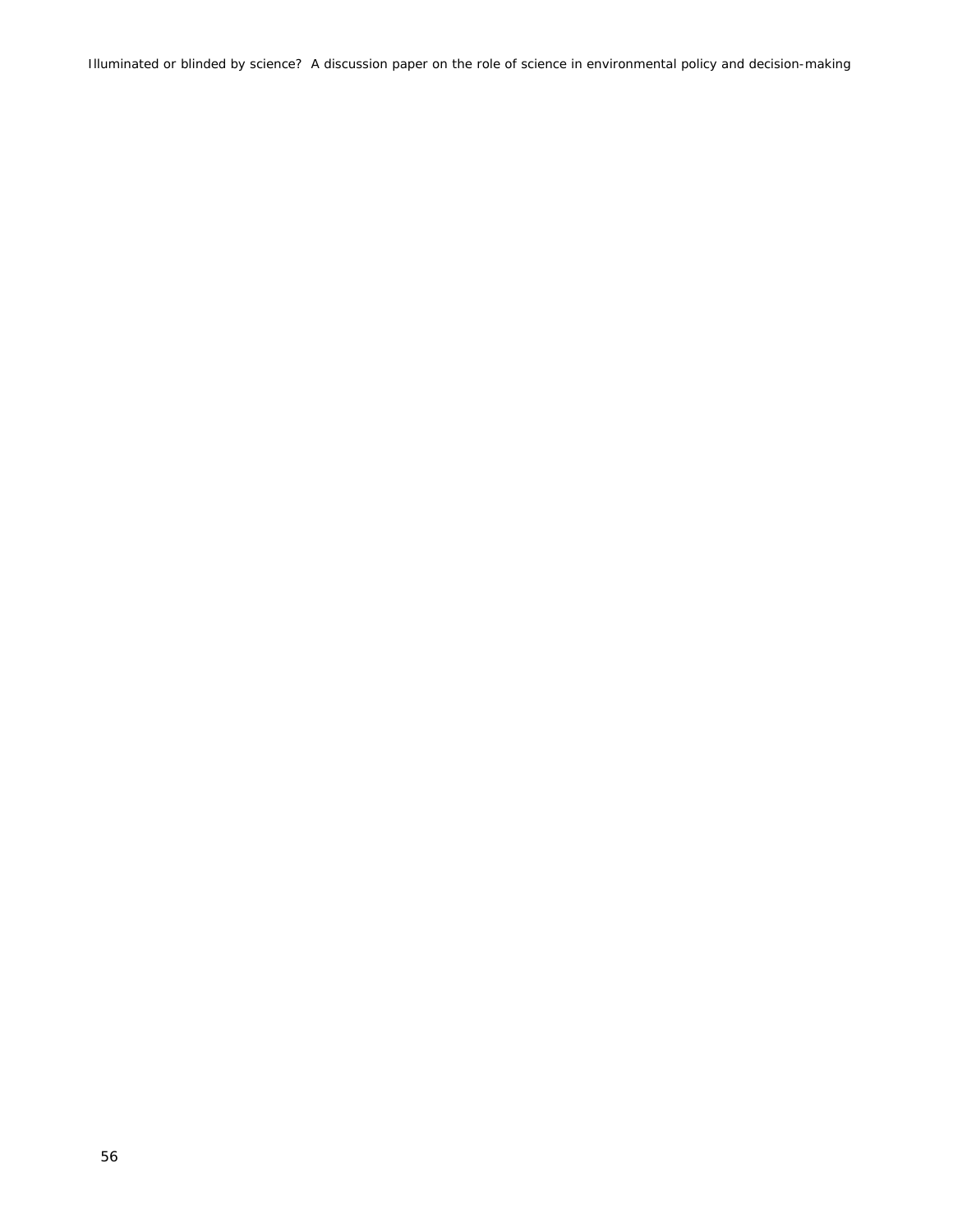# **5 Capacity issues**

One of the most important considerations in environmental policy and decisionmaking is the capacity<sup>70</sup> of the institutions involved to fulfil their responsibilities.

As outlined above, the decisions faced by environmental policy and decisionmaking institutions generally involve making choices that sometimes involve consideration of complex interactions (for example, within or between ecosystems) and values, such as cultural or spiritual values, intrinsic value of ecosystems, economic and social values. Often knowledge of complex interactions may be limited, or the decision maker's confidence in being able to understand such complexities may be misplaced. Decision makers confronted with these and other contentious issues are still required to make decisions, usually within statutory timeframes. They may be able to delay decisions pending further information (for example, section 92 RMA), but they cannot opt out of their responsibilities simply because the decisions are too tough or likely to be unpopular.

Environmental policy and decision makers have a responsibility to their constituencies (and to future generations) to ensure that their capacities to undertake their functions match the demands placed on them, such as the nature and extent of environmental issues on which they are required to make decisions.

# **5.1 Gaps and weaknesses identified in previous reports on science in policy**

Generally, officials' advice to central and local government policy and decision makers addresses issues that require decisions, such as the setting of priorities and the allocation of funding and other resources. This advice is usually based on information gathered on such things as risks, costs, benefits and equity issues. However, evidence suggests that the role that science plays in such advice is sometimes weak. For example, an analysis of science input to Cabinet papers $\gamma$ <sup>1</sup> (i.e. focusing on central government policy development) concluded that:

- the lack of an adequate audit trail through to Cabinet paper level leaves departments (and their advice) open to criticism
- the procedures for science input to policy advice are neither clearly established nor commonly accepted

<sup>70</sup> Includes agencies' mandate, resources, skills and commitment to undertake their functions. 71 Ministry of Research, Science and Technology (MoRST). 1998. *Science into Policy: an* 

*evaluation of the use of science in policy formulation*. A report prepared by Dr W. Smith, University of Auckland. Wellington: MoRST.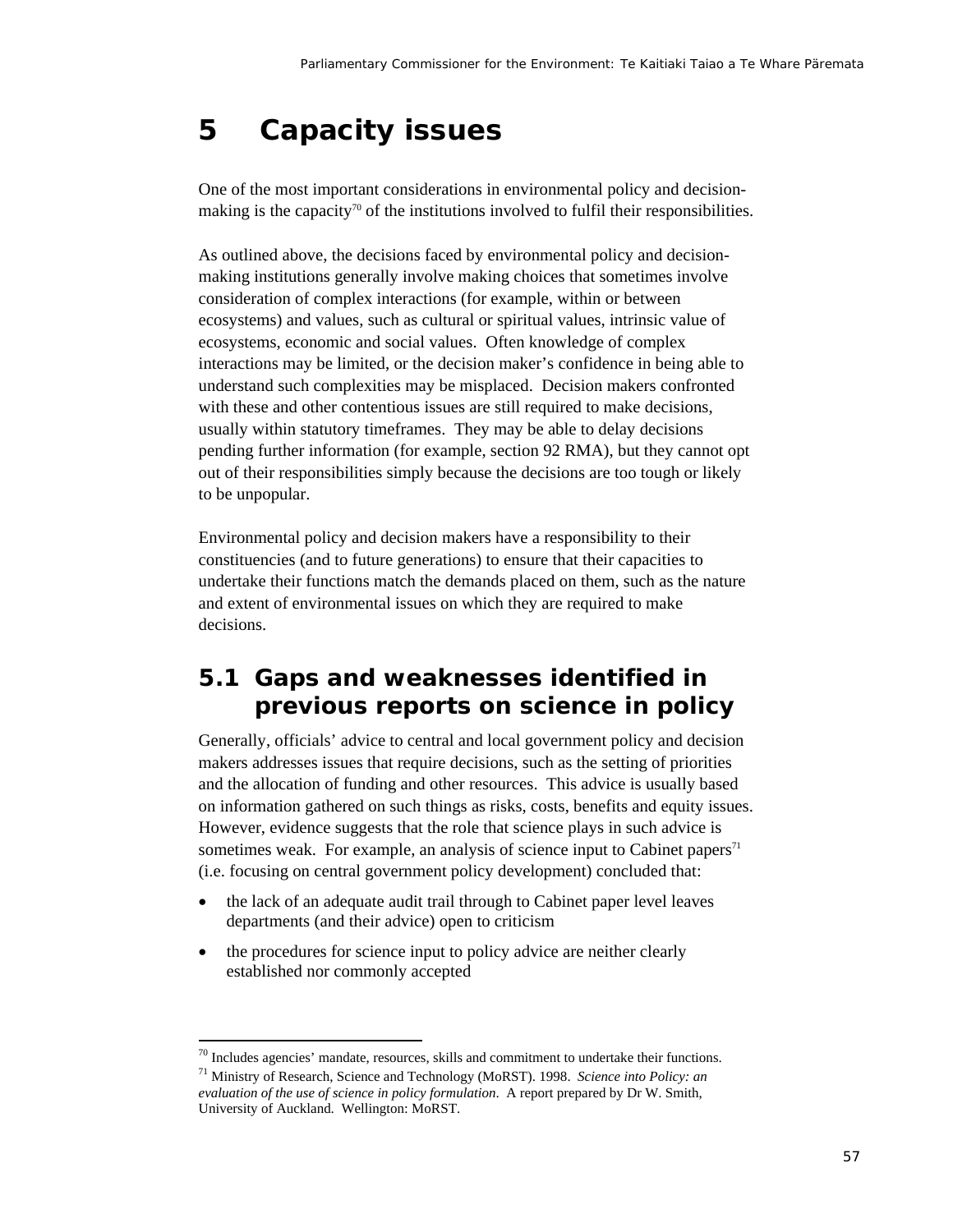- there is probably no single approach to improving the quality and quantity of research, science and technology into government decision-making
- there is a willingness among departments to increase the use of science in decision-making, but they are often thwarted by time constraints or other peculiar circumstances
- there is a need for more officials to be conscious of the potential of research and science to support their work, and of scientists to better comprehend the policy process
- there is a need to ensure that policy issues and related research take into account wider strategic goals
- scientific advice from individuals in CRIs, universities and other research organisations is often obtained through informal links without payment
- the lack of a specific 'science/research' sign-off to Cabinet papers needs to be addressed
- the effective incorporation of research, science and technology into policy advice is conditional on who defines the policy problem and how the problem is defined.

A report on improving the quality of policy advice<sup> $72$ </sup> identified a number of factors impacting on the information-gathering process and the resulting quality of advice:

- very short time frames inhibit in-depth research
- focus on short-term outputs is at the expense of longer-term capability
- there is a shortage of policy advisers and managers highly skilled in information management and use, particularly those who can bridge the science/policy divide and can understand and use scientific data (physical and social)
- information is typically generated in departmental silos as there are few incentives to share information and resources
- New Zealand lacks the external think tanks that, in other jurisdictions, germinate ideas and examine policy issues to inform government policy deliberations and become actual policy proposals. Research organisations (for example, CRIs, private researchers and universities) are sources of research but usually only when contracted to do so by government agencies. This leaves a gap in research that is forward-looking, environmental scanning and non-intervention specific.

<sup>72</sup> State Services Commission (SSC). 1999. *Essential Ingredients: improving the quality of policy advice*. Occasional Paper No. 9. Wellington: SSC.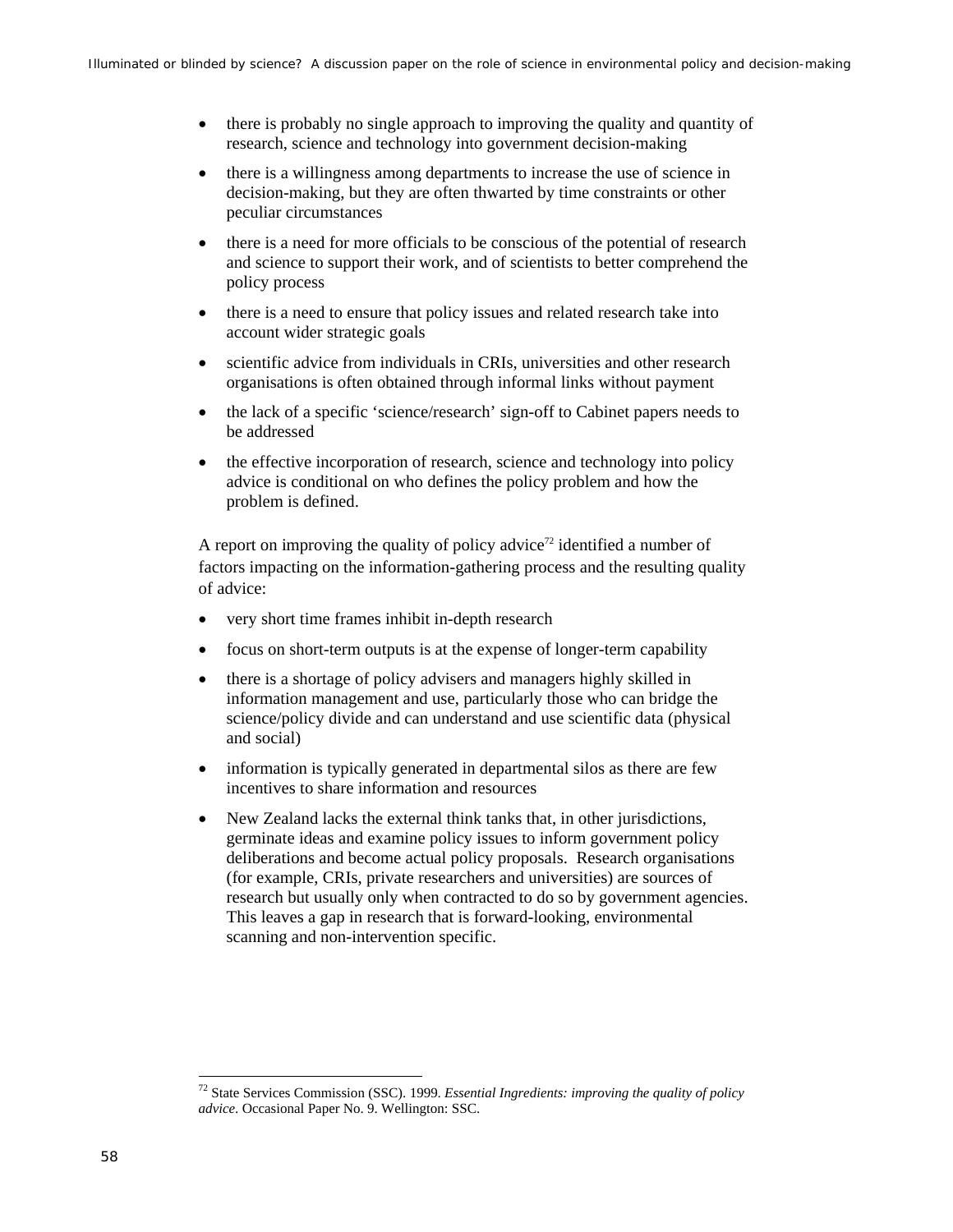# **5.2 In-house and external sources of scientific advice**

During the public sector restructuring of the 1980s and 1990s, only the Department of Conservation (DoC), of all the environmental agencies, retained its full in-house scientific functions. Other departments had their scientific workforce considerably diminished (for example, the Ministry of Agriculture and Forestry (MAF)) or lost completely to the Crown research institute structure (for example, the Forest Service). DoC successfully argued that the nature of its management responsibilities justified retention of a strong, in-house research capacity that would be focused on helping to undertake its management functions. Nonetheless, DoC still buys a considerable amount of research, particularly from Landcare Research, given its limited capacity in certain key areas, such as mammalian and plant ecology. Agencies such as the current MAF rely extensively on contract operational research for scientific advice in support of policy initiatives. The Ministry for the Environment (MfE) has no in-house research capacity.

Arguments in support of in-house science capacity include:

- opportunities for researchers to assist managers in identifying research topics to meet management needs
- retention of scientific institutional memory and in-house capacity building
- easier access to scientific advice in support of environmental policy and decision-making
- an up-to-date research knowledge base
- development of a science-backed culture of environmental management.

Arguments in support of using external sources of scientific advice include:

- cost efficiency when it avoids duplication of skills between agencies
- greater flexibility the ability to purchase expertise relevant to issues under consideration
- wider options for obtaining contestable advice.

However, out-sourcing scientific advice could lead to situations with a potential conflict of interest when the scientific pool is relatively small. For example, this might arise when two agencies rely on the same CRI for advice to advance different agendas or when parties to a dispute before the Environment Court seek supporting evidence from the same science provider.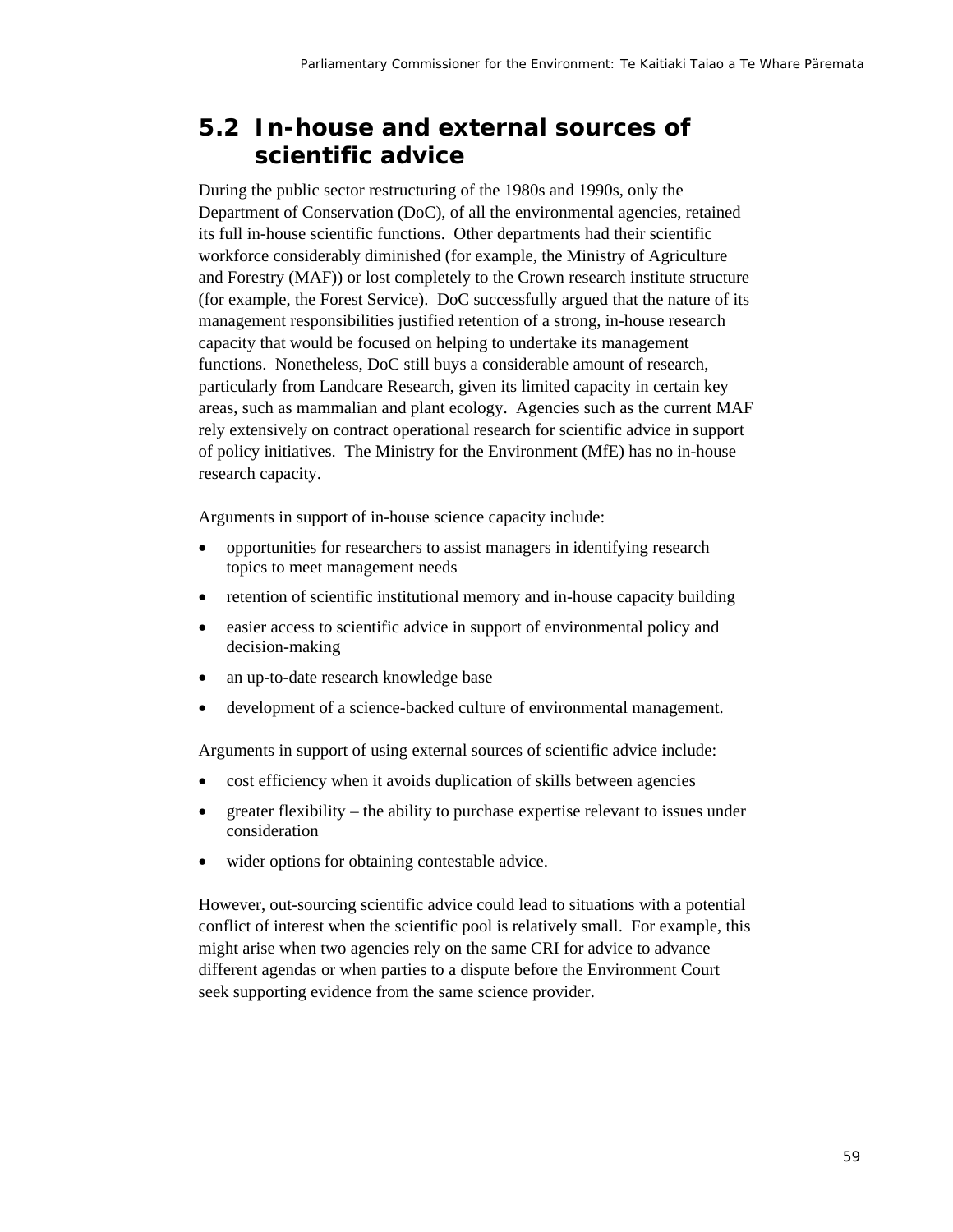# **5.3 Communicating and understanding scientific and other sources of knowledge**

A number of issues arise in environmental policy and decision-making efforts to integrate scientific information and other kinds of knowledge. There are significant differences between various sectors or disciplines within science itself.73 Generally, however, science and the other kinds of knowledges, worldviews and values (discussed in section 4) are often shaped, ordered and expressed in very different ways. Such differences can include:

- what kinds of things are considered to be 'information'
- how those things can be grasped and defined
- what is authoritative and to be taken seriously
- the different ways in which things might be relevant to environmental policy and decision-making
- how things are most appropriately expressed and communicated.

Thus communication and integration in processes such as environmental policy and decision-making can be difficult, incomplete or unreliable:

*'dimensions of incompatibility and mutual credibility [between scientists and farmers] existed at a structural level which was deeper than that of evidence and information… Each side only recognised, even as possible evidence, claims expressed within its cultural style… the farmers' expertise was not recognised because it was not formally organised in documentary, standardised and control-oriented ways recognisable to scientific culture.'<sup>74</sup>*

Yet effective communication – with the goal of building understanding and acceptance of the range of scientific and other knowledges, worldviews and values – is a critically important starting point to improving capacities within environmental policy and decision-making.

#### **5.3.1 Knowledge about science**

Levels of understanding and familiarity with science, its methodologies, and specific scientific matters vary widely amongst different groups, sectors and individuals, including environmental policy and decision makers. There often seems to be an assumption that inadequacies in 'science literacy' are the cause or determining factor in public concerns or opposition to science proposals,

<sup>73</sup> Collins, H. and Pinch, T. 1998 (2nd edition). *The Golem: what you should know about science*. Cambridge: Cambridge University Press.

<sup>74</sup> Wynne, B. 1996. Misunderstood Misunderstandings: social identities and public uptake of science. In Irwin, A. and Wynne, B. (eds). 1996. *Misunderstanding Science? The public reconstruction of science and technology*. Cambridge: Cambridge University Press. p 37.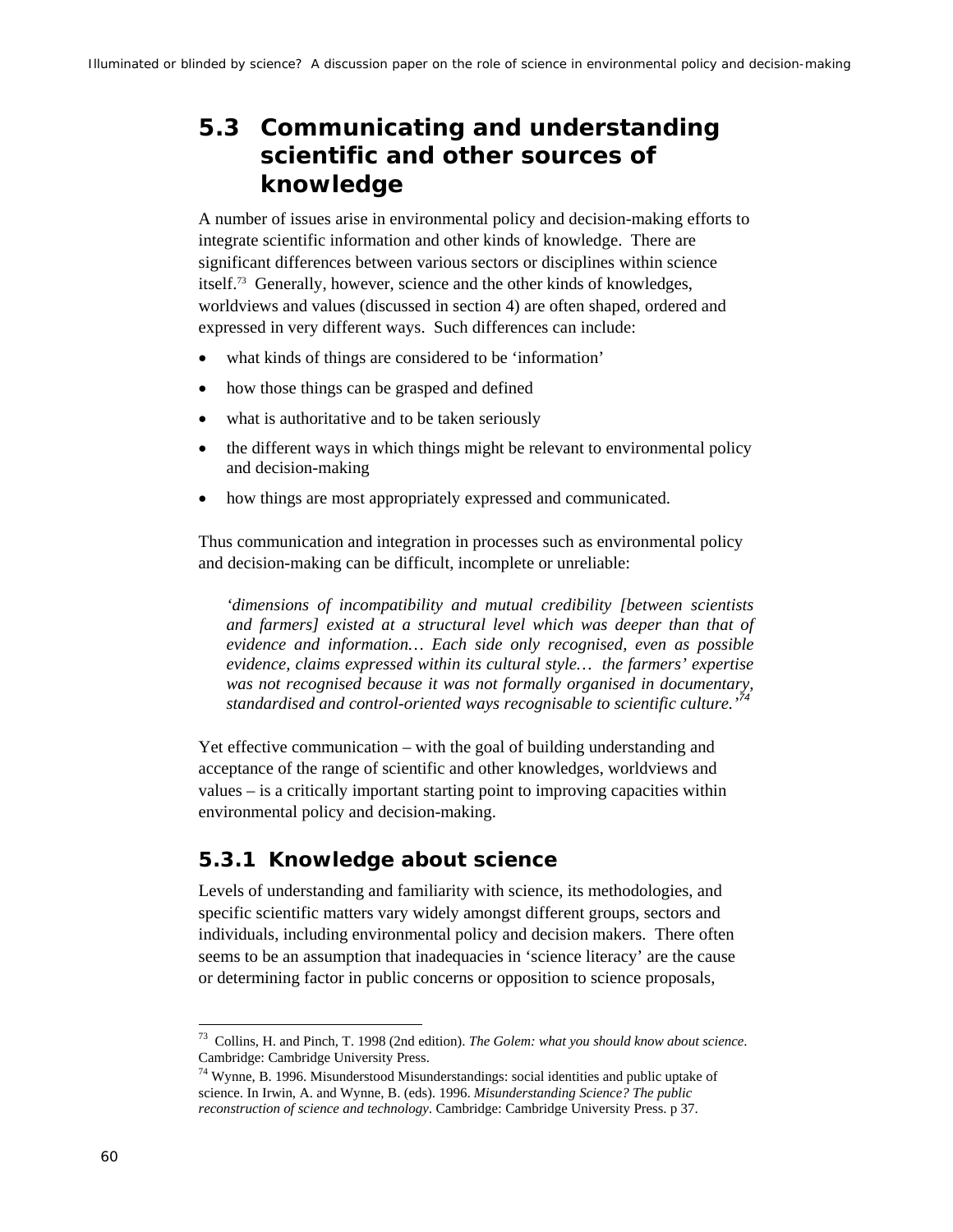controversial technologies and science-based policies and decisions.75 This 'deficit model' leads to an emphasis on education and promotion of science, based on the expectation that improved public knowledge will lead to greater acceptance of and support for science and technological developments.

However it has been shown that 'greater knowledge about science sometimes lead(s) to greater scepticism of it',<sup>76</sup> and that public support for science and technology is influenced by a range of non-technical factors including moral acceptability.<sup>77</sup> A recent British report on school science developed a more rounded ideal of citizen participation in science processes, suggesting that:

*'a healthy democracy needs a public with a broad understanding of major scientific issues, one that can engage critically with issues and arguments, which involve both scientific knowledge and the limitations of science.'<sup>78</sup>*

The successful integration of science with community values and views will also depend upon the capacities and practical requirements of dialogue and consultation processes. These include the resourcing, timeframes, information, facilitation, protocols, and appropriate forums for scientists and the public to meet and debate the issues. Many local and Maori communities are already heavily consulted by official agencies on a wide range of topics, and hence overload or under-participation are common problems.79

Another essential component for any meaningful exchange of information in the environmental policy and decision-making context is trust (see also sections 3.4.1 and 3.4.2). Factors that influence trust include:

- the reputation, motivation and credibility of information providers and decision makers
- the confidence of decision makers in the integrity of the information they receive
- forums for discussion and exploration of the issues where all participants have the safety to express their ideas and concerns openly and appropriately, and to acknowledge and respect others' information, perspectives and values.

 $75$  MacDonald, S. 1996. Authorising Science: public understanding of science in museums. In: Irwin and Wynne (eds) 1996, *ibid*. pp 152-169.<br><sup>76</sup> MacDonald, S. 1996. *ibid.* p 154. See also: Europe ambivalent on biotechnology. Report on the

European Union Eurobarometer on Biotechnology survey. *Nature* 387, 26 June 1997, p 845. 77 Gamble, J (HortResearch NZ), 1999. Consumer attitudes to transgenic plants and plant-based

products. *Food for Thought.* National Agricultural and Horticultural Science Convention, Auckland. p 12.

<sup>78</sup> House of Lords Select Committee on Science and Technology. 2001. *Science in Schools.* London: The Stationery Office.

<sup>79</sup> Parliamentary Commissioner for the Environment (PCE). 1998. *Kaitiakitanga and Local Government: tangata whenua participation in environmental management.* Wellington: PCE.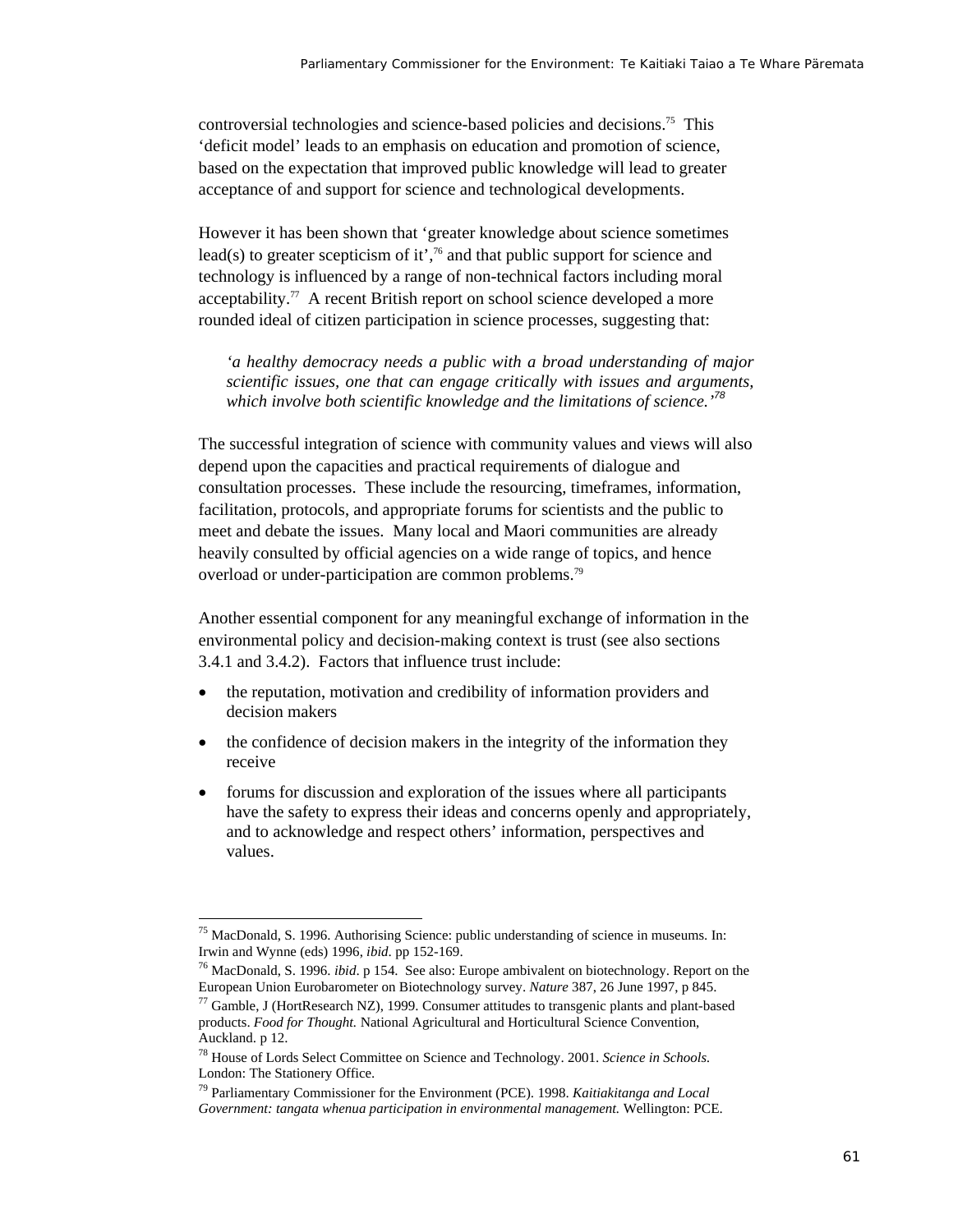# **5.4 Dealing with uncertainties and knowledge gaps**

*'Science is not a matter of certainties but of hypotheses and experiments. It advances by examining alternative explanations for phenomena, and by abandoning superseded views. It has provided very powerful tools for gaining understanding of complex environmental processes and systems…In a scientific assessment of an environmental issue there are bound to be limitations and uncertainties associated with the data at each stage…decision-making procedures should recognise that.'<sup>80</sup>*

Perfect information – all the needed facts – is available in very few decisionmaking situations. Many environmental decisions are based on information that is limited in some way, such as limitations in the quantity or quality of data, or uncertainty about long-term effects. Difficulties also arise when the decision alternatives are complex, or when decisions are made under social, political or time pressures and constraints that interfere with careful consideration of all the options and consequences.

Uncertainty fundamentally affects how decisions are made. Key issues include:

- Standard decision-making tools rely on quantifiable and objective facts and often fail where there is uncertainty: environmental problems and their solutions are often complex, value laden and subjective and will not conform to set assessment criteria.
- Environmental and political crises may emerge only slowly but at high costs to society, not the least being the erosion of public confidence and legitimacy. Examples are the BSE crisis in UK, and the management of biosecurity risks in New Zealand.
- Risk assessment and cost benefit analysis can inform decision-making, but should be supplemented by more qualitative techniques that include a wider range of attitudes and values.
- Areas of high uncertainty need to be acknowledged by researchers and policy makers.
- Gaining public trust is not only a matter of providing more information, establishing new institutions or undertaking further research, but also openness about risks. Legitimate, transparent decision-making is crucial.<sup>81</sup>

Among the approaches that can be applied by decision makers to help them deal with uncertainties and knowledge gaps include:

 $80$  UK Royal Commission on Environmental Pollution,  $21<sup>st</sup>$  report. 1998. London: The Stationery Office.

<sup>81</sup> Economic & Social Research Council Global Environmental Change Programme. 2000. *Risky Choices, Soft Disasters: environmental decision-making under uncertainty*. University of Sussex: Brighton, UK (available at: http://www.gecko.ac.uk/risky.pdf)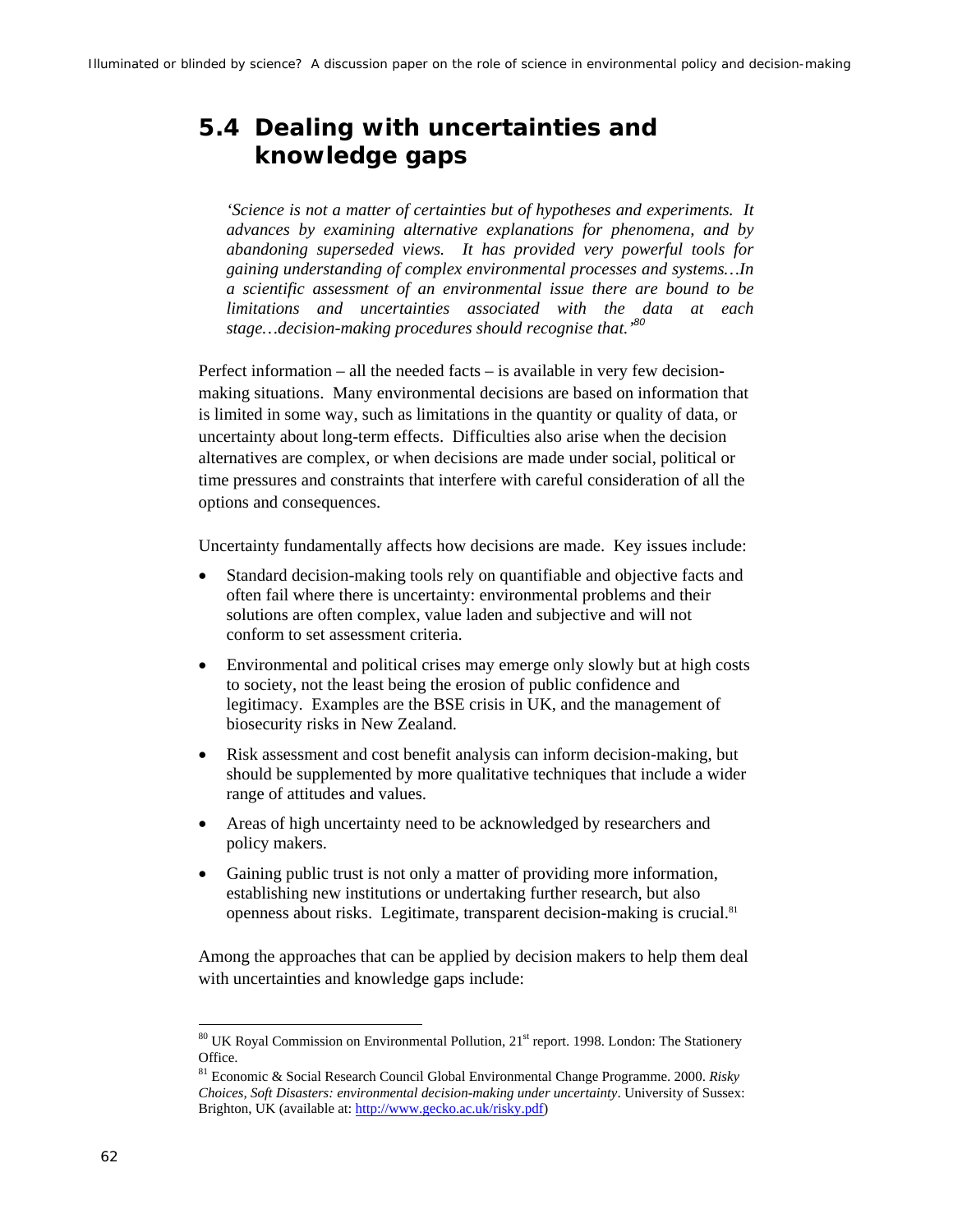- acknowledging the extent and contribution of usable knowledge and usable ignorance to encourage more dialogue and more iterations in the decision process
- an adaptive management approach recognising that successful policies develop as part of a social learning process, and acknowledging the need for experimentation in order to learn what works and what does not  $82$
- a precautionary approach in situations where there is scientific and technical uncertainty about adverse effects<sup>83</sup>
- value-focused thinking to encourage the use of 'values' rather than 'alternatives' as the driving force for decision-making
- risk management as a method to identify hazards, characterise risks, predict outcomes, establish priorities, and ascertain 'acceptable' levels of risk
- monitoring, evaluation and review systems to identify and deal with unforeseen environmental effects.

The remainder of section 5 describes these approaches in more detail.

### **5.4.1 Usable knowledge and usable ignorance in policy**

Environmental policy and decision-making often raises problems in environmental sciences that are complex, poorly understood, and crossdisciplinary by nature (see section 2.4). Coupled with the pressure for action that environmental policy and decision makers are often under, what is an appropriate framework for action?

Jerome Ravetz suggests that when faced with decision-making in situations of 'severe ignorance' we need better procedures for self-criticism and quality control in science, as well as a more articulated policy process.<sup>84</sup> When ignorance is really severe then sophisticated calculations are not enough for decisions. Other considerations of prudence, costs and benefits are needed. How these considerations are weighted depends on values, and those values must be made explicit.

*'In terms of a dialogue between opposed interests, this effectively takes the form of a burden of proof: in the absence of strong evidence on either side do we deem a system safe or do we deem it dangerous?'<sup>85</sup>* 

<sup>82</sup> Keystone Center and the Center for Science, Policy, and Outcomes, 2000. *New Roles for Science in Environmental Decision-making: discussion paper*.

<sup>(</sup>http://www.cspo.org/products/reports/keystone.html)<br><sup>83</sup> For example, the precautionary approach is provided for in section 7 of the HSNO Act 1996.<br><sup>84</sup> Ravetz, J.R. 1986.Usable Knowledge. Usable Ignorance: incomplete sci

implications. In Clarke, W.C. and Munn, R.E. (eds). 1986. *Sustainable Development of the Biosphere*. Cambridge: Cambridge University Press. 85 Ravetz, J.R. 1986. *ibid*.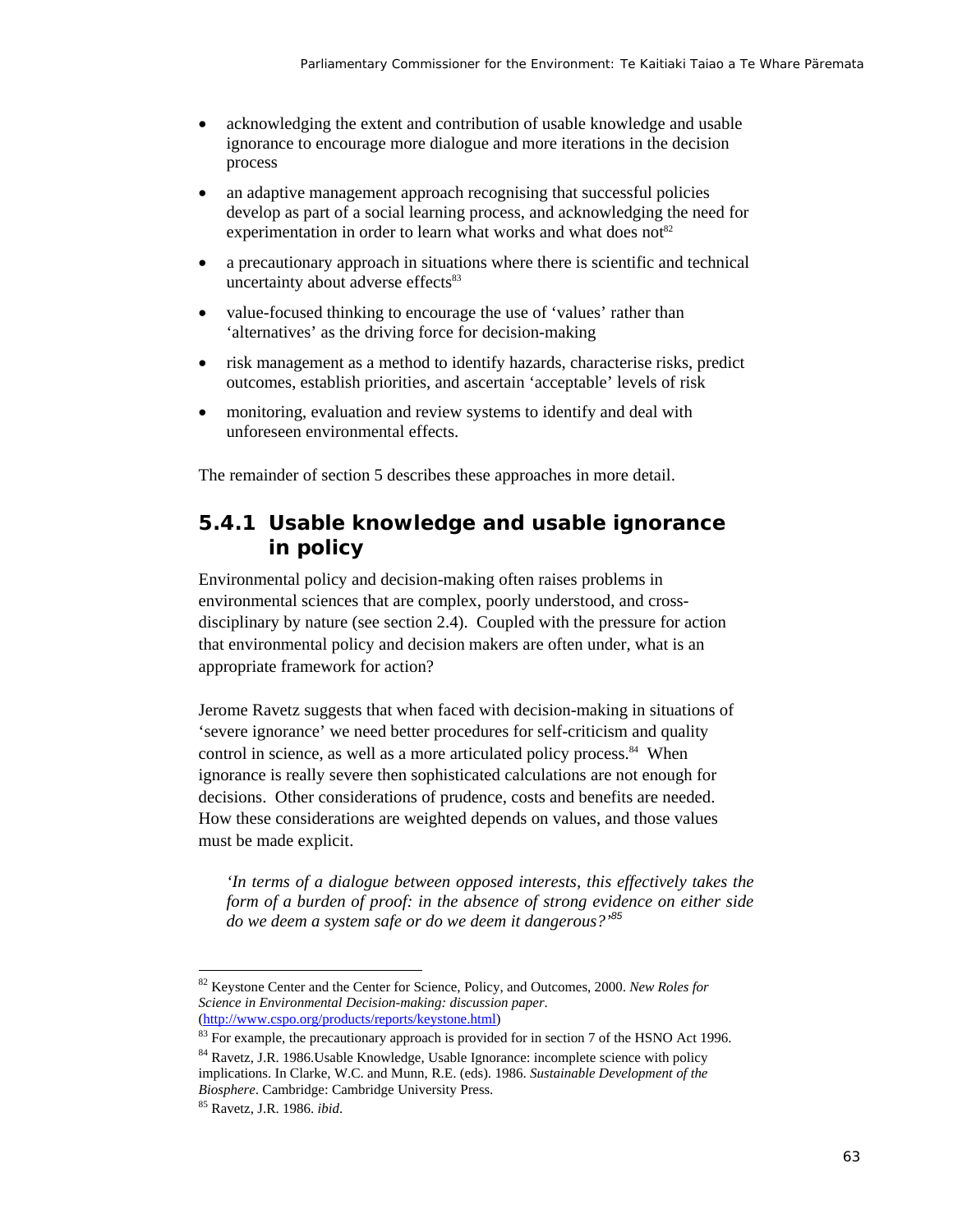This was the issue for the Royal Commission on Genetic Modification, which will also demand the attention of the Bioethics Council.

By self-criticism and quality control Ravetz is proposing more post-decision monitoring to pick up early warning signals, more iterations in the decision process, more dialogue at several levels, along with explicit attention to methodologies, organisational structure and variety in scientific expertise. To counter the concern that this all means higher transaction costs, Ravetz argues that better ways of coping with ignorance is preferable to heroic fantasies that invite debacle sooner or later.

If usable ignorance is to be incorporated into science for policy, however, two conditions will need to be met. First, establishing the goodwill of individuals and secondly, an openness to work across boundaries agreed to by both scientific disciplines and political institutions. The latter condition is more complex and more difficult to meet, especially for the recognition of problems that can threaten not only institutional or discipline values, but also may undermine the institutions themselves.

It is in circumstances of relative ignorance that an adaptive management approach can be helpful as a way forward.

#### **5.4.2 Adaptive management**

This approach explicitly recognises that dealing with environmental complexities and social systems requires managers to juggle political, community, bureaucratic and adaptive, science-based processes at the same time.<sup>86</sup> Adaptive management is a systematic process that, in the absence of scientific certainty, seeks to continually improve management policies and practices by learning from the outcomes of operational programmes. It also uses scientific information to help formulate management strategies in order to learn what does or does not work so that subsequent improvements can be made.

Adaptive management has been described as embodying 'a simple imperative: policies are experiments; learn from them'.87 The technique of adaptive management was developed in the 1970s as a means of bringing scientists, policy makers and managers together to try and collectively devise smarter ways of dealing with complex issues of environmental management that were not responding to traditional approaches.<sup>88</sup> The Department of Conservation

<sup>86</sup> See several papers in: *Panarchy. understanding transformations in human and natural systems*.

L.H. Gunderson and C.S. Holling (Eds). 2002. Washington D.C.: Island Press. 87 Lee, K.L. 1993. *Compass and gyroscope: integrating science and politics for the environment*. Washington D.C.: Island Press.

<sup>88</sup> Holling, C.S. 1978. *Adaptive Environmental Assessment and Management*. New York: John Wiley.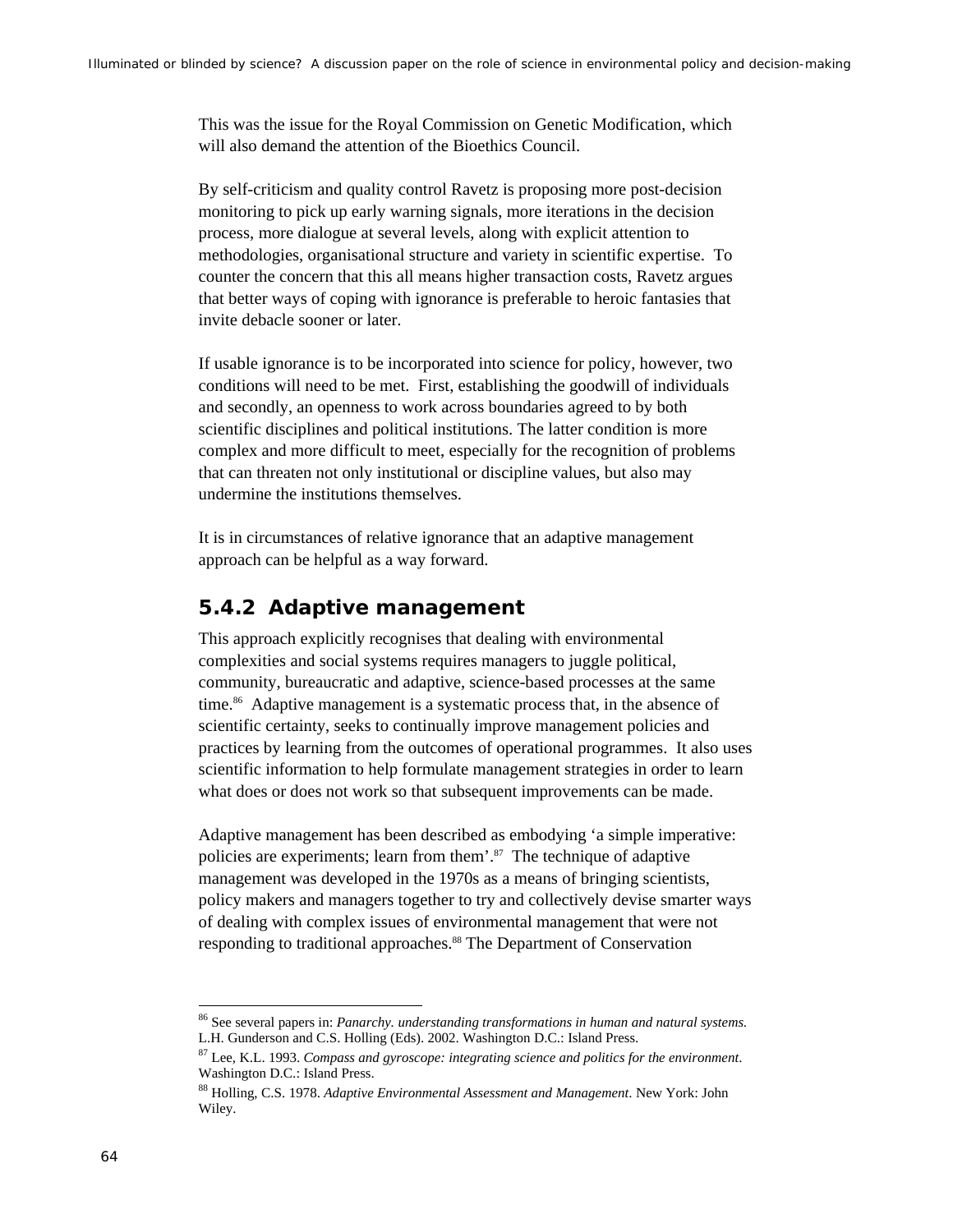increasingly applies this approach to the management of 'mainland islands' for species recovery and ecological restoration.<sup>89</sup>

### **5.4.3 The precautionary approach**

Also referred to as the 'precautionary principle', the main element of this approach, as it was originally developed, was a general rule of public policy action to be used in situations of potentially serious or irreversible threats to health or the environment. In these situations, there is a need to act to reduce potential hazards *before* there is strong proof of harm, taking into account the likely costs and benefits of action and inaction.<sup>90</sup>

Since the 1970s, the precautionary principle has been incorporated into many international agreements, including the UN Rio Declaration on Environment and Development in 1992. Principle 15 of that declaration states that:

*'In order to protect the environment the precautionary approach shall be widely applied by States according to their capabilities. Where there are threats of serious or irreversible damage, lack of full scientific certainty shall not be used as a reason for postponing cost-effective measures to prevent environmental degradation.'* 

Tensions remain at all political levels over the relevance and application of precaution in a number of important areas, including trade issues (see section 3.3.4), the allocation and management of resources such as water, and dealing with applications to introduce new or modify existing organisms.

### **5.4.4 Value-focused and alternative-focused thinking**

As mentioned in 2.2, values, like science, change over time so decisions based on either or both are particularly relevant to the time when decisions are made.

Keeney (1992) suggests that values, which are what we care about, should be the driving force for decision-making in general. $91$  In practice, decision-making usually focuses on the choice among alternatives and characterises a decision problem by the alternatives available. However, Keeney suggests that values are more fundamental to a decision problem than are the alternatives, which may limit the choices available. By focusing early and deeply on values when facing difficult problems, better decisions and more desirable outcomes are likely to ensue.

<sup>89</sup> Saunders, A. 2000. *A Review of Department of Conservation Mainland Restoration Projects and Recommendations for Further Action.* Wellington: Department of Conservation. 90 European Environment Agency. 2001. *Late Lessons from Early Warnings: the precautionary* 

*principle 1896-2000*. Copenhagen: European Environment Agency. 91 Keeney, R.L. 1992. *Value-focused Thinking: a path to creative decisionmaking*. Cambridge,

Massachusetts: Harvard University Press.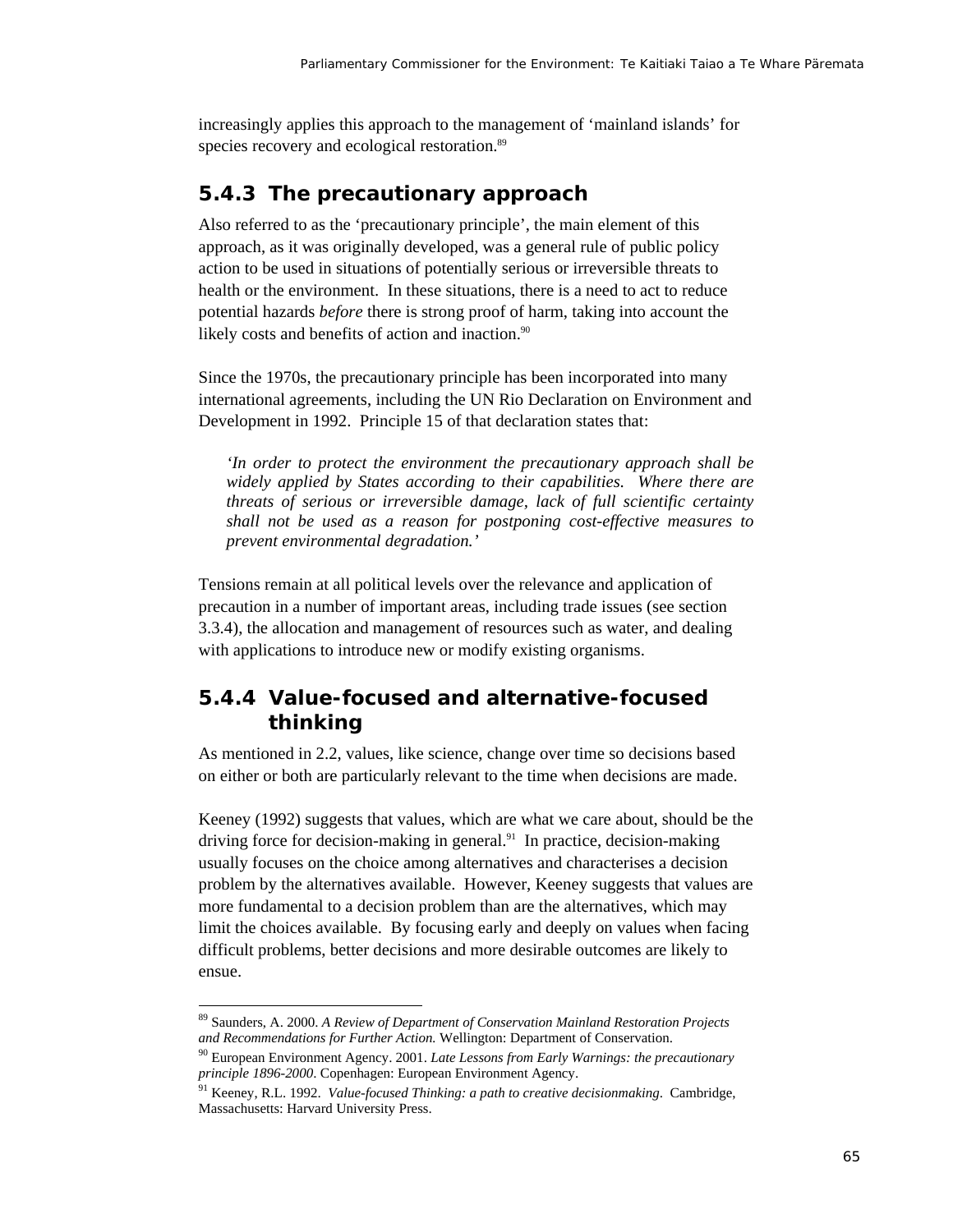### **5.4.5 Risk management**

Risk management is an integral part of good management practice. It is an iterative process consisting of sequential steps that enable continual improvement in decision-making. It is a logical and systematic method of identifying, analysing, assessing, treating, monitoring and communicating risks associated with any activity, function or process in a way that enables decision makers to minimise losses and maximise opportunities. Risk management is as much about identifying opportunities as avoiding or mitigating losses.<sup>92</sup>

Risk management is the basis for the decision-making function of the Environmental Risk Management Authority. It is one of the principles on which a number of statutes are based, including the Hazardous Substances and New Organisms Act 1996, the Biosecurity Act 1993, the Building Act 1991 and proposals for new public health legislation. It is also a fundamental decisionmaking criterion in the requirements of international trade agreements (see section 3.3.4).

A risk management approach is a useful way of addressing uncertainties, setting priorities and targeting resources. Its application to environmental management is becoming more evident in decisions by resource managers and the Environment Court under the Resource Management Act 1991. Among other things, the Act (s.3 RMA) defines 'effect' in terms of probability and impact, thus introducing the concept of risk.

### **5.4.6 Monitoring, evaluation and review systems**

These systems are part of the approaches mentioned above. In particular, adaptive mangement, the precautionary approach and the management of risk all need systems in place to enable the effectiveness of policies and decisions to be assessed, and unforeseen effects to be identified. Establishing systems to monitor, evaluate and review decisions recognises that uncertainty is compatible with action, and that error is an acceptable consequence of action. However, errors and surprises can be minimised by tracking progress.

Scientific input to policy and decision-making advice, and subsequent decisions, needs to be regarded not as a linear process but as part of a decision review loop. This is to assess whether the policies or decisions have been effective and, if not, how science can address any deficiencies.

The choice of approach or approaches will depend, among other things, on the complexity of the issues, the information available and the outcomes being sought. Where uncertainties cannot be avoided or reduced, a focus on environmental sustainability is a useful 'touchstone' or basis on which to make

 $92$  Australian/New Zealand Standard on Risk Management (AS/NZS 4360).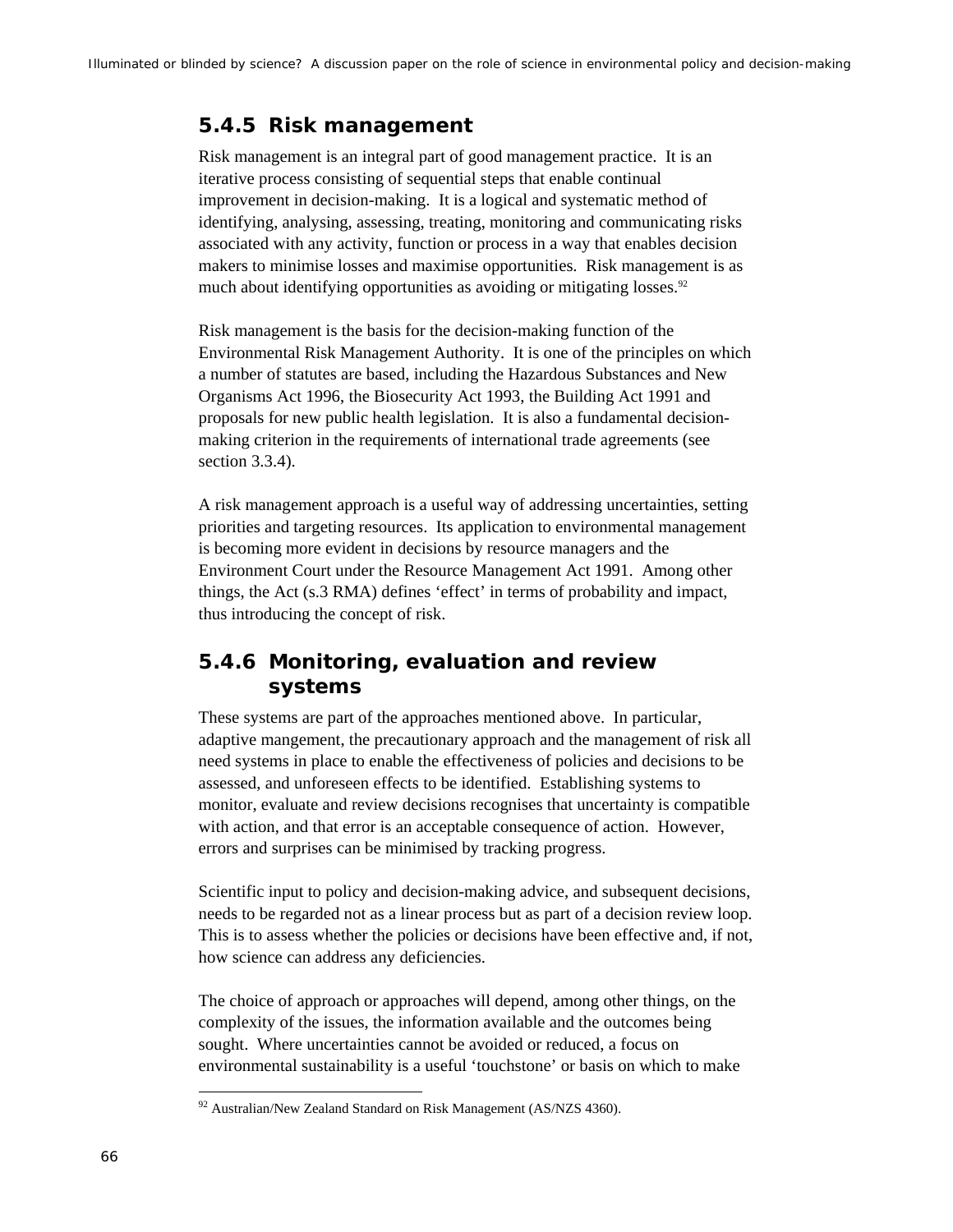environmental policies and decisions. Measuring progress towards environmental sustainability against a set of goals and objectives, for example, will then help to determine what works and what does not, and draw attention to any changes in direction that may be needed.

| 11 | What gaps and weaknesses exist in the environmental<br>management capacities of central and local government? (See<br>section 5.1) How should the effectiveness of their<br>environmental management be monitored and assessed?                   |
|----|---------------------------------------------------------------------------------------------------------------------------------------------------------------------------------------------------------------------------------------------------|
| 12 | What are effective arrangements for integrating scientific<br>advice into policy and decision-making, and how should the<br>interface between science, policy and decision-making be<br>structured to provide that integration? (See section 5.2) |
| 13 | How can communication be improved between scientists,<br>policy advisers, policy and decision makers, and members of<br>the public? (See section 5.3)                                                                                             |
| 14 | What are the most relevant approaches for dealing with<br>uncertainties and knowledge gaps in environmental policy and<br>decision-making, and are they being applied most effectively<br>and usefully? (See section 5.4)                         |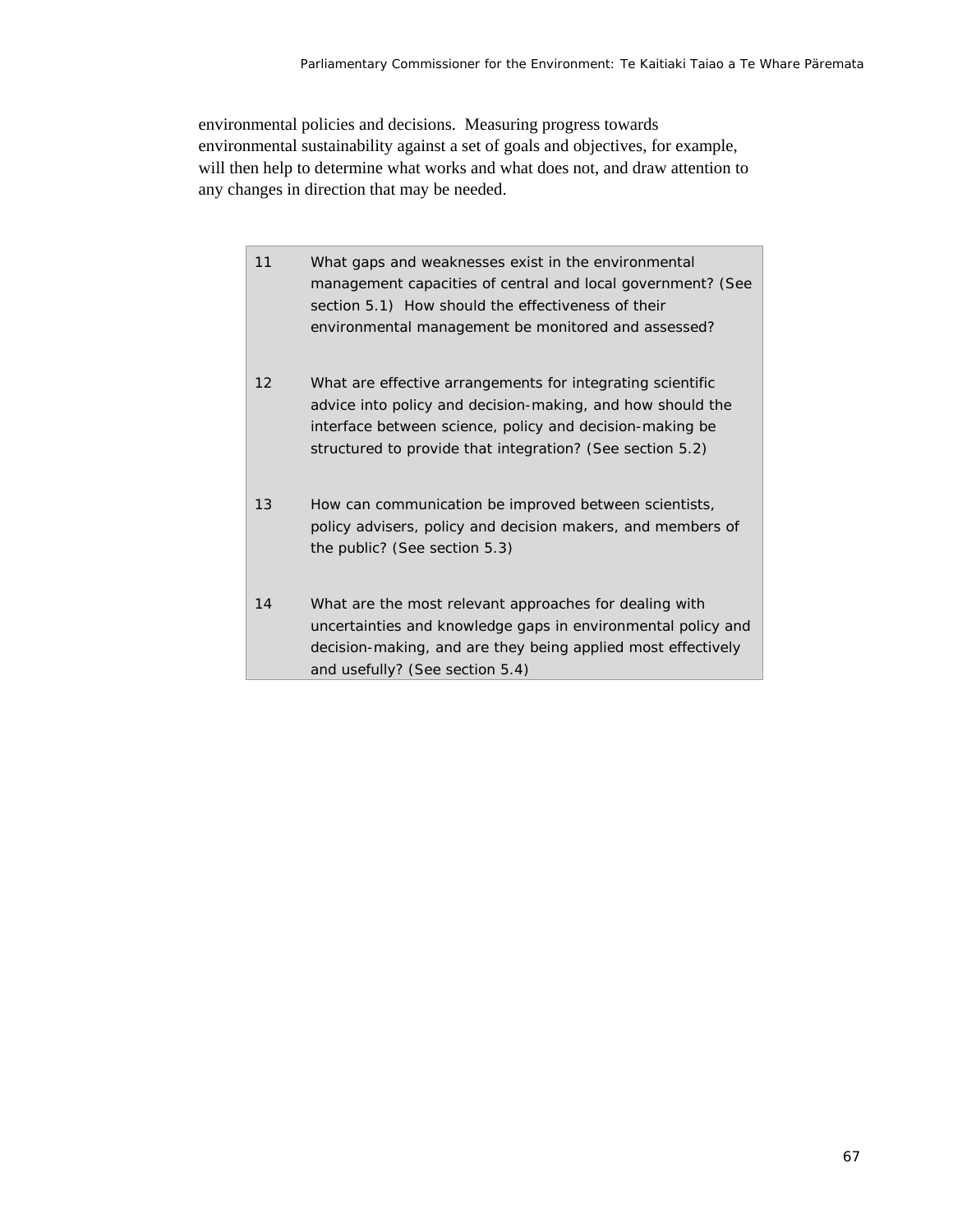Illuminated or blinded by science? A discussion paper on the role of science in environmental policy and decision-making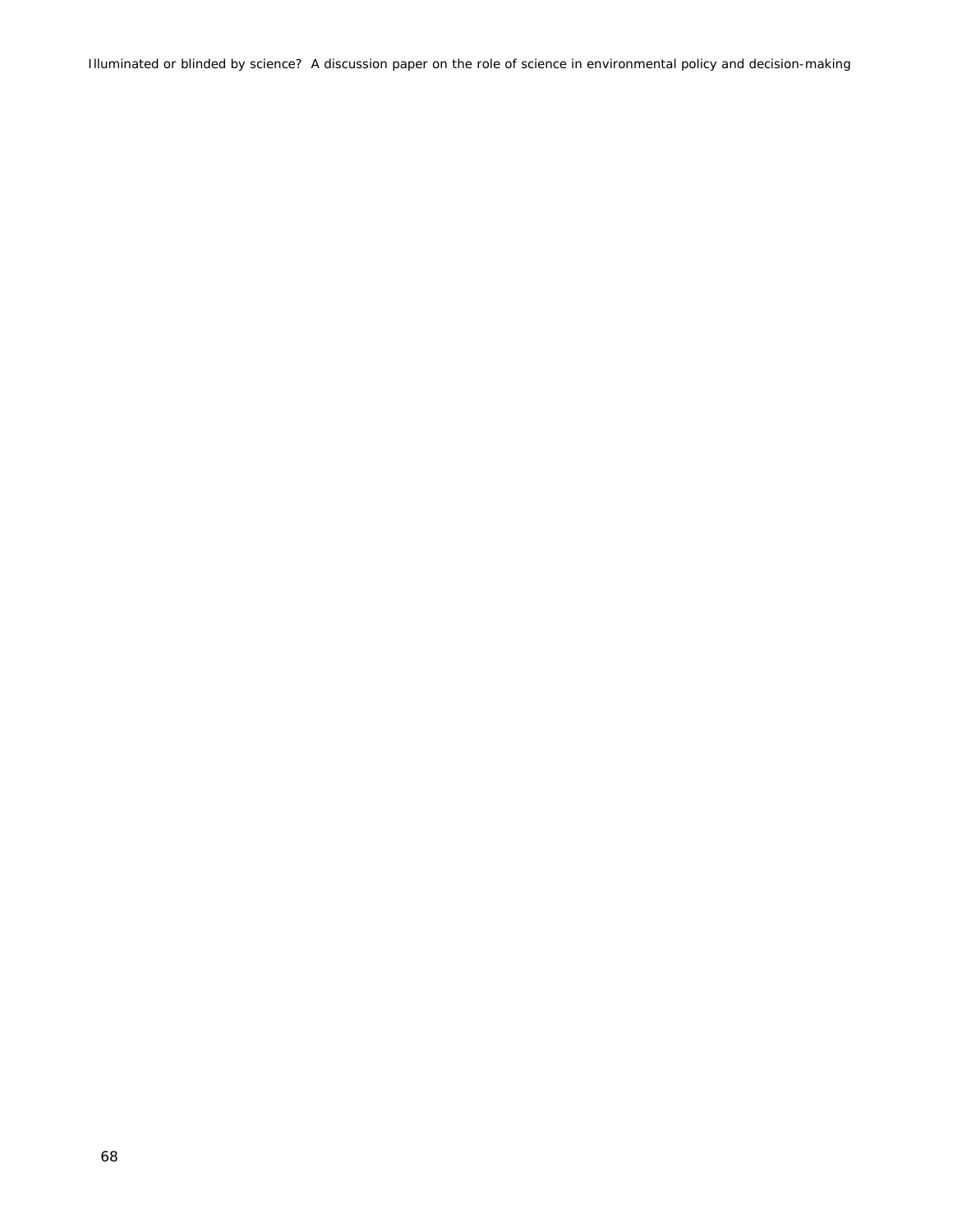# **6 Summary**

This discussion paper has outlined a number of features of science, environmental policy and decision-making, and the interface between them.

Environmental policy-making, in particular, is fundamentally a political process in which elected representatives in public authorities must consider a wide range of views and values, including technical and non-technical, economic, social, cultural, ethical, local, national and international issues, to highlight just a few. So the role of science (and the various branches of science) in this area must be recognised as one of many components that potentially influence the choices that are made.

By convention, scientific research has to meet high standards of integrity, and the results are subject to close scrutiny, as outlined in section 2.4. However, the very nature of scientific inquiry associated with environmental matters means that there will be some element of uncertainty that places a qualifier on any scientific conclusions or advice offered. Sometimes this uncertainty may not be made clear in the advice to policy and decision makers, or if the uncertainties are explicit some may regard them as a weakness and a reason to distrust or dispute scientific findings or predictions.

Environmental policy and decision makers need to be aware of the strengths and limitations of science and other views that need to be considered. Differences between scientific and non-scientific views highlight some of the difficulties faced by environmental policy and decision makers when dealing with divergent approaches and views. Some of these will involve a mix of facts and values about the same issue, and little or no common ground on which to debate the merits of the arguments or negotiate an acceptable solution.

The questions posed in this discussion paper are an attempt to open up the debate and encourage the exploration of ideas on how science can contribute to the development of policies and decisions that ultimately lead to improved environmental management and environmental sustainability.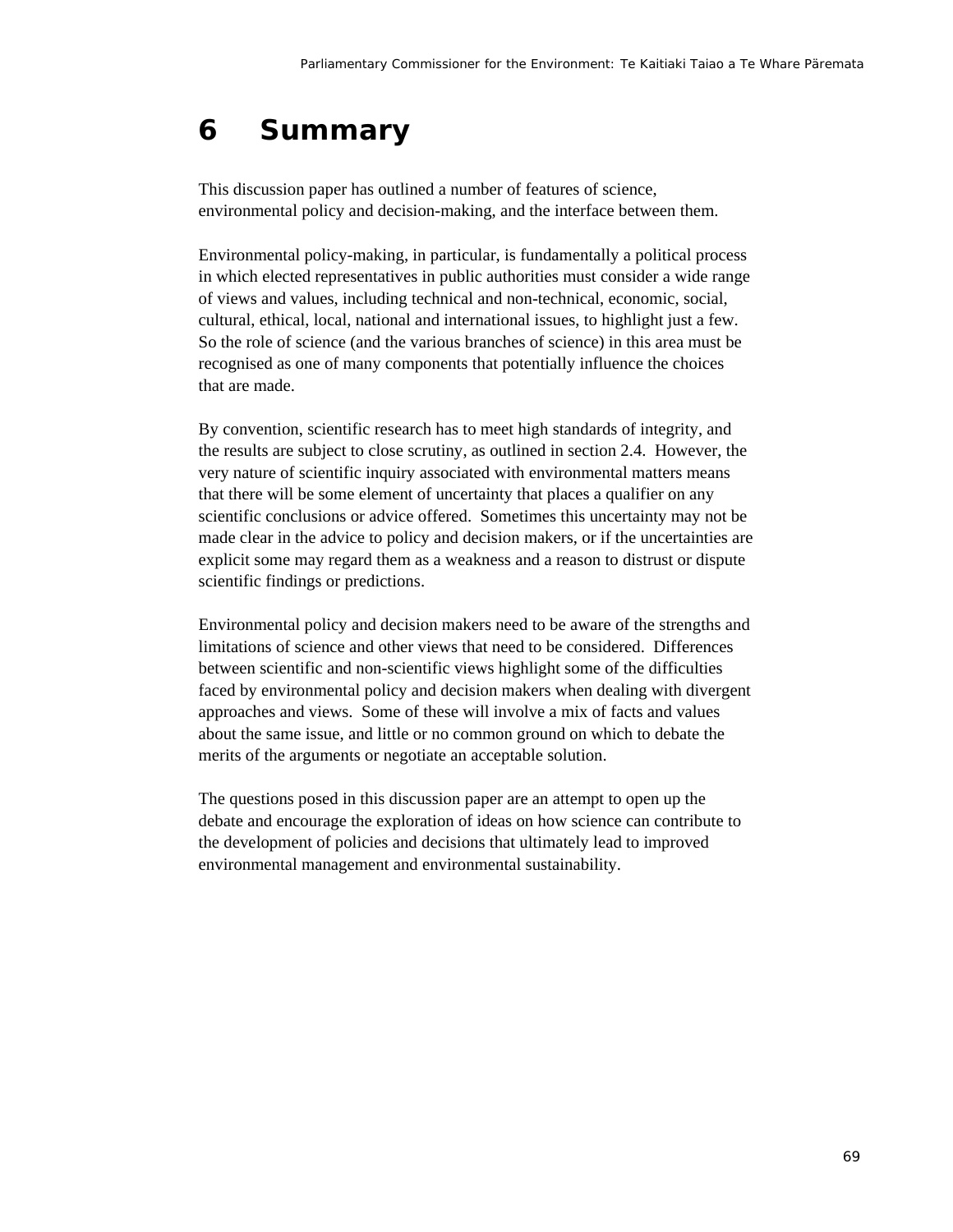Illuminated or blinded by science? A discussion paper on the role of science in environmental policy and decision-making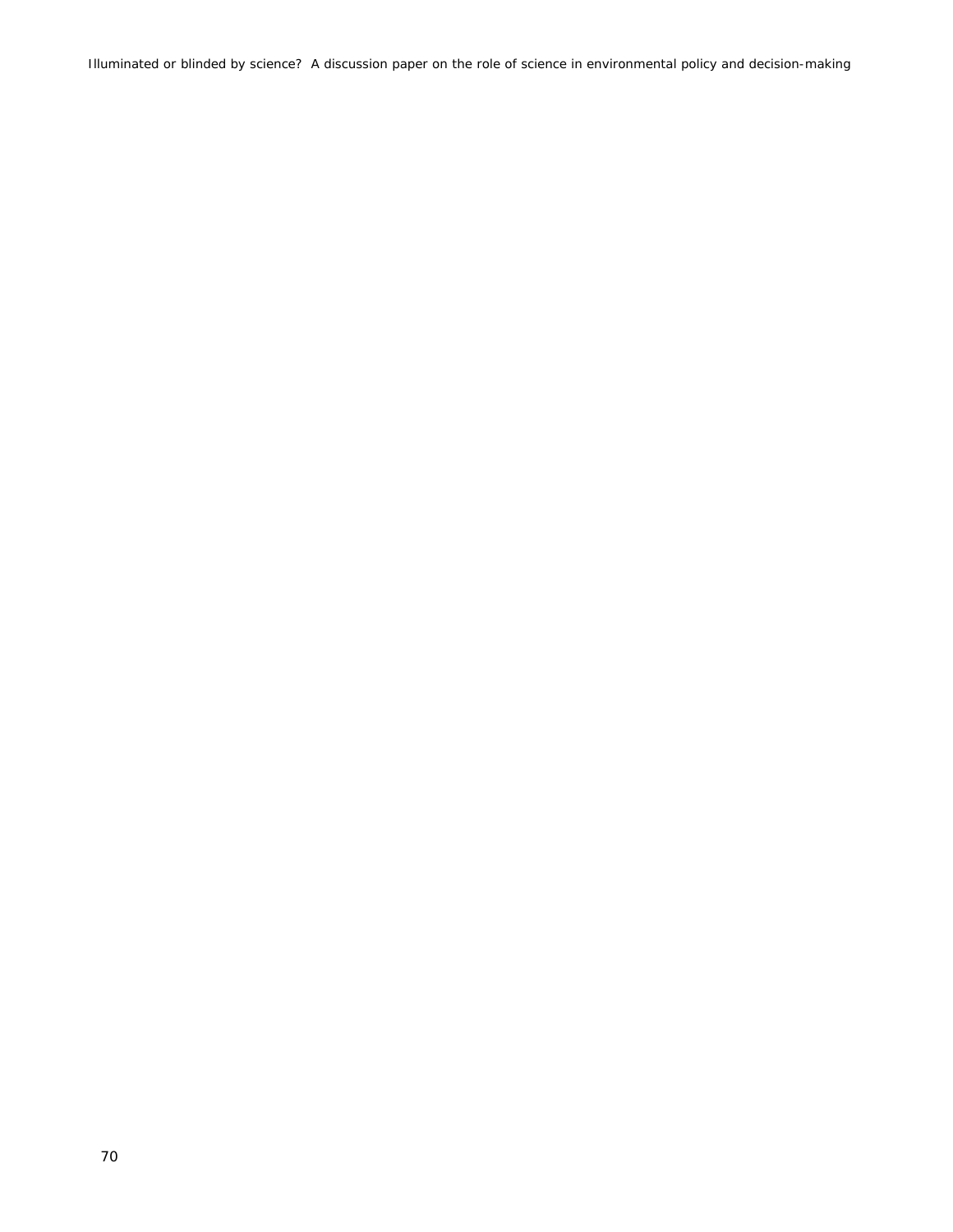## **Appendix 1: Science in environmental policy and decision-making – institutions and functions**

| <b>Institutions</b>                | Research<br>funds<br>manager | Operational<br>research<br>purchaser | <b>Science</b><br>provider | Environmental<br>policy   | Environmental<br>decisions | <b>Science</b><br>policy | <b>Resource</b><br>manager | Sources of<br>additional<br>advice |
|------------------------------------|------------------------------|--------------------------------------|----------------------------|---------------------------|----------------------------|--------------------------|----------------------------|------------------------------------|
| <b>MfE</b>                         |                              | $\boldsymbol{\mathsf{X}}$            |                            | $\mathsf{x}$              |                            |                          |                            |                                    |
| <b>DoC</b>                         |                              | $\pmb{\times}$                       | $\boldsymbol{\mathsf{x}}$  | $\pmb{\mathsf{x}}$        | X                          |                          | $\mathsf{x}$               |                                    |
| <b>MAF</b>                         |                              | $\pmb{\times}$                       |                            | $\pmb{\times}$            |                            |                          |                            |                                    |
| Mfish                              |                              | $\boldsymbol{\mathsf{x}}$            |                            | $\pmb{\times}$            |                            |                          | $\boldsymbol{\mathsf{x}}$  |                                    |
| <b>MoH</b>                         |                              | $\mathsf{x}$                         |                            | $\mathsf{x}$              |                            |                          |                            |                                    |
| <b>MoRST</b>                       |                              | $\mathsf{x}$                         |                            |                           |                            | $\pmb{\times}$           |                            |                                    |
| Regional councils                  |                              | $\mathsf{x}$                         | $\boldsymbol{\mathsf{x}}$  | $\boldsymbol{\mathsf{x}}$ | $\mathsf{x}$               |                          | $\mathsf{x}$               |                                    |
| Territorial<br>authorities         |                              | $\pmb{\times}$                       |                            | $\pmb{\times}$            | $\pmb{\times}$             |                          | $\mathsf{x}$               |                                    |
| ERMA                               |                              |                                      |                            |                           | $\mathsf{x}$               |                          |                            |                                    |
| Environment Court                  |                              |                                      |                            |                           | $\mathsf{x}$               |                          |                            |                                    |
| <b>FRST</b>                        | $\mathsf{X}$                 |                                      |                            |                           |                            |                          |                            |                                    |
| <b>RSNZ</b>                        | X                            |                                      |                            |                           |                            |                          |                            | $\boldsymbol{\mathsf{x}}$          |
| <b>HRC</b>                         | $\mathsf X$                  |                                      |                            |                           |                            |                          |                            |                                    |
| CRIS                               |                              |                                      | $\boldsymbol{\mathsf{x}}$  |                           |                            |                          |                            | $\mathsf{x}$                       |
| Private researchers                |                              |                                      | $\mathsf{x}$               |                           |                            |                          |                            | $\mathsf{x}$                       |
| Universities                       |                              |                                      | $\boldsymbol{\mathsf{x}}$  |                           |                            |                          |                            | $\mathsf{x}$                       |
| Iwi                                | $\mathsf X$                  |                                      |                            | $\pmb{\times}$            |                            |                          | $\pmb{\times}$             | $\mathsf{x}$                       |
| <b>NGOs</b>                        |                              |                                      |                            |                           |                            |                          |                            | $\mathsf{x}$                       |
| Industry                           |                              |                                      |                            |                           |                            |                          |                            | $\mathsf{x}$                       |
| Regional public<br>health services |                              |                                      |                            |                           |                            |                          |                            | $\mathsf{x}$                       |
| Professional groups                |                              |                                      |                            |                           |                            |                          |                            | $\mathsf{x}$                       |
| Public submissions                 |                              |                                      |                            |                           |                            |                          |                            | $\pmb{\times}$                     |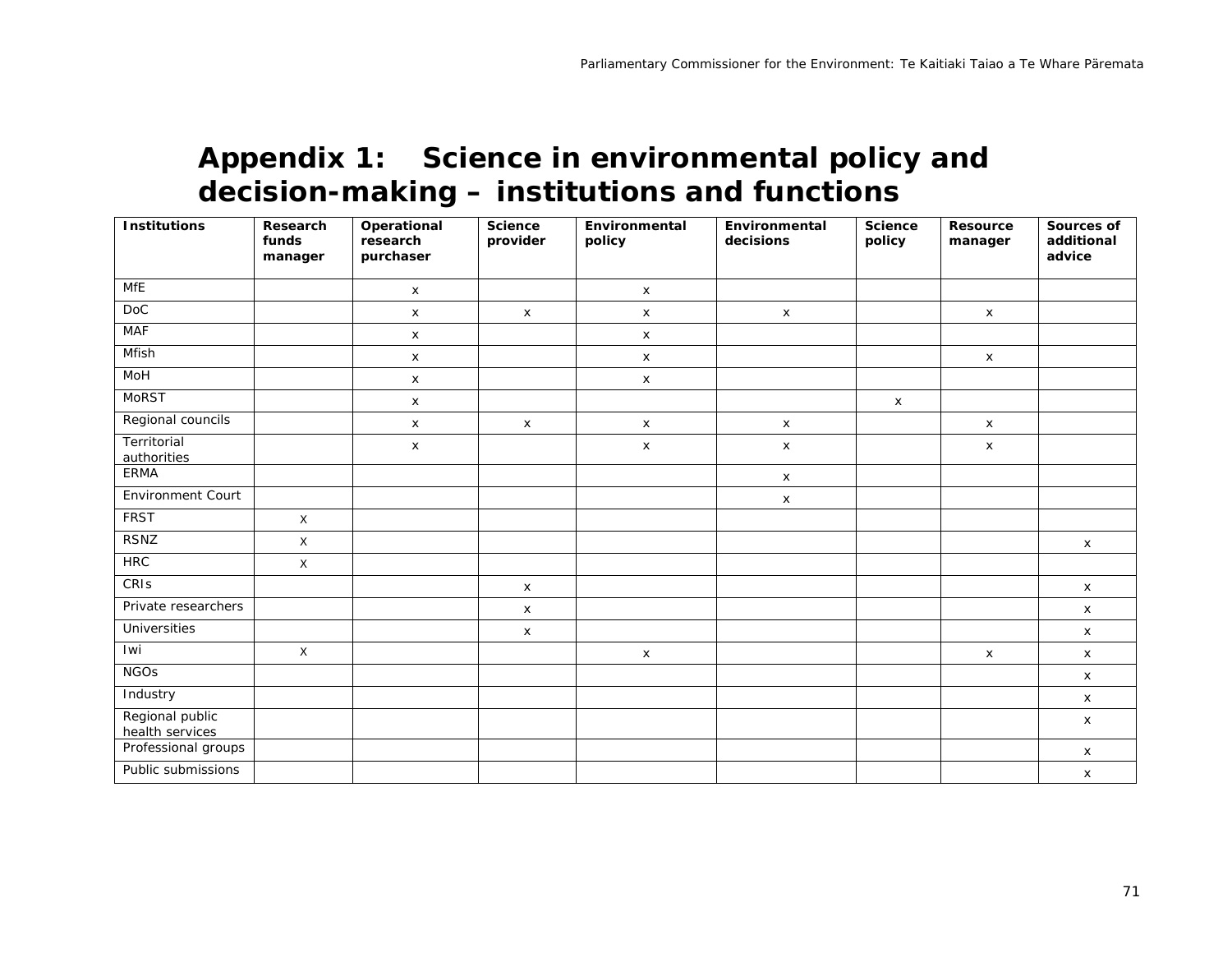## **Appendix 2: Examples of sources of funding for research and other activities relevant to environmental policy and decision-making**

| <b>Source</b>                                                                            | <b>Managed by</b>                               | <b>Comments</b>                                                                                                                                                                                                                                                                                                                                                                                                                                                                                                                                                                                                                                                                                                                                                                                            |
|------------------------------------------------------------------------------------------|-------------------------------------------------|------------------------------------------------------------------------------------------------------------------------------------------------------------------------------------------------------------------------------------------------------------------------------------------------------------------------------------------------------------------------------------------------------------------------------------------------------------------------------------------------------------------------------------------------------------------------------------------------------------------------------------------------------------------------------------------------------------------------------------------------------------------------------------------------------------|
| <b>Public Good Science</b><br>and Technology<br>$(PGS&T)$ –<br>Environmental<br>Research | FRST <sup>93</sup>                              | Environmental research investment for 2003/04 is \$88.6 million. The Environmental Research<br>output class supports public good research, science and technology that enhance the<br>understanding and management of the environment. Objectives include:<br>increasing knowledge and awareness of the state of New Zealand's ecosystems and<br>improving their health, biodiversity and resilience<br>increasing understanding of the global biophysical environment<br>$\bullet$<br>improving the quality of human environments and enhancing the capacity to use and<br>manage ecosystems efficiently and sustainably<br>sustainable management of the productive sector.<br>$\bullet$<br>Environmental Research funding is open to all science and technology providers. <sup>94</sup>                |
| Cross Departmental<br>Research Pool (CDRP)                                               | Jointly<br>managed by<br>MoRST &<br><b>FRST</b> | CDRP supports policy-related research in government departments, specifically research of<br>critical cross portfolio interest. Funds are transferred from Vote: Research, Science and<br>Technology to departmental votes. Objectives include:<br>funding high quality cross-departmental research, which will support Government's policies<br>catalysing new relationships and capabilities within and between departments so that over<br>time departments take responsibility for investment in long-term, high quality research<br>developing a portfolio of research activity divided between smaller, short-term projects to<br>catalyse new relationships and capabilities, and multi-year large scale projects to provide<br>key building blocks for Government's decision-making. <sup>95</sup> |
| The Marsden Fund                                                                         | $RSNZ^{96}$                                     | The Marsden Fund supports investigator-initiated research at the frontier of new knowledge, the<br>results of which could be of international significance. The fund has \$32.8 million available in<br>2003/04. The fund's objectives are:<br>enhancing the underpinning research knowledge base in New Zealand, and contributing to<br>the global advancement of knowledge<br>broadening and deepening the research skill base in New Zealand<br>undertaking research that is investigator driven. <sup>97</sup>                                                                                                                                                                                                                                                                                         |

<sup>&</sup>lt;sup>93</sup> Foundation for Research, Science and Technology

<sup>&</sup>lt;sup>94</sup> http://www.morst.govt.nz/environment/environmentalsummary.html

<sup>&</sup>lt;sup>95</sup> http://www.morst.govt.nz/funding/overview.html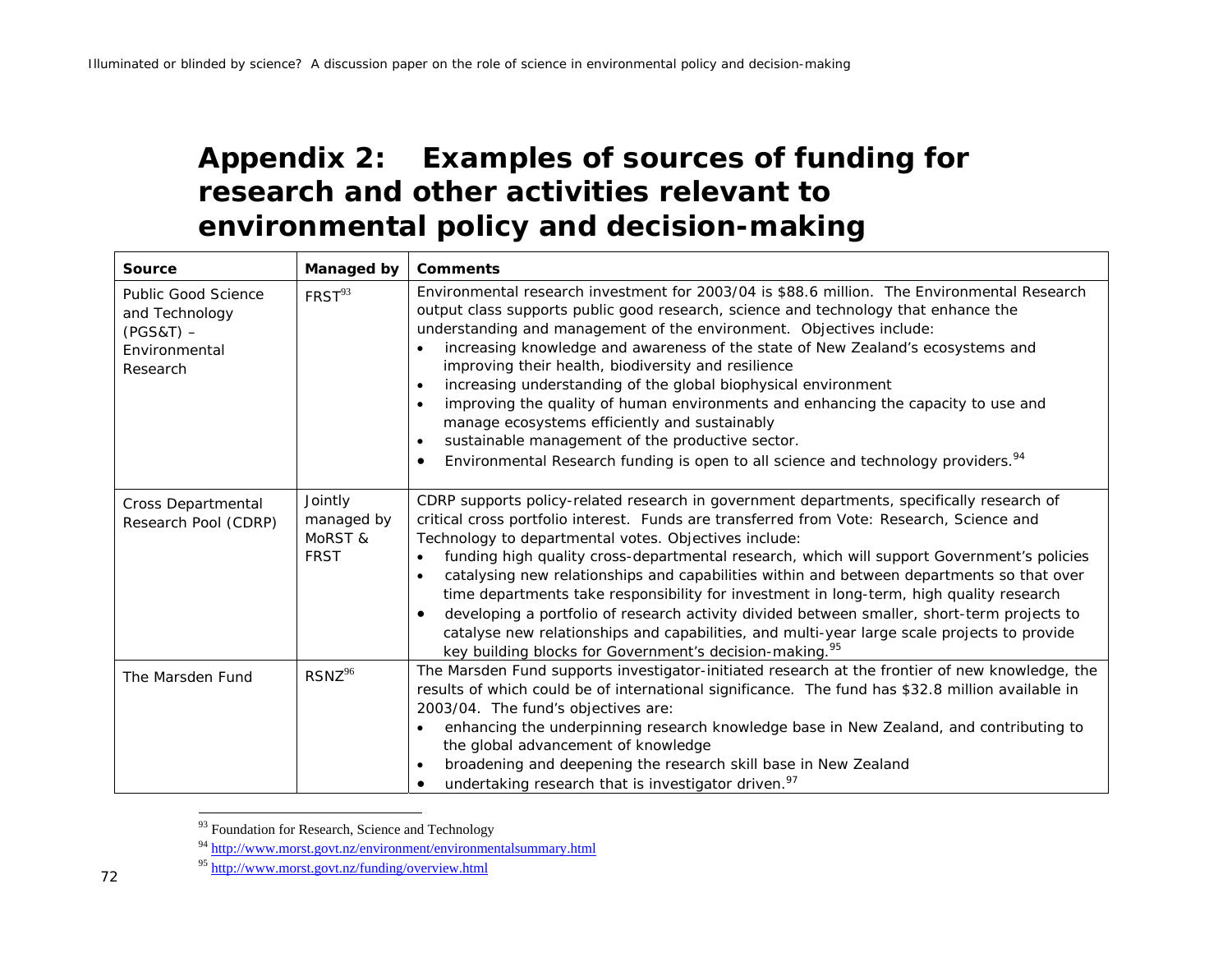| <b>Health Research</b> | $HRC^{98}$  | The HRC's mission is to improve human health by promoting and funding health research. One<br>of its research portfolio strategies, 'Determinants of Health' <sup>99</sup> recognises that environmental<br>determinants of health can be both global (e.g. climate change) and local (e.g. water and air<br>quality). The term 'environment' is seen as including the interface between the social and<br>physical environment. |
|------------------------|-------------|----------------------------------------------------------------------------------------------------------------------------------------------------------------------------------------------------------------------------------------------------------------------------------------------------------------------------------------------------------------------------------------------------------------------------------|
| Sustainable            | <b>MfE</b>  | The SMF supports communities, industries, iwi, and local government in practical environmental                                                                                                                                                                                                                                                                                                                                   |
| Management Fund        |             | management initiatives. It is intended to help achieve the Government's environmental                                                                                                                                                                                                                                                                                                                                            |
| (SMF)                  |             | objectives and priorities by funding projects that provide outcomes with national benefit.<br>Objectives of the SMF are:                                                                                                                                                                                                                                                                                                         |
|                        |             | building partnerships and encouraging community involvement                                                                                                                                                                                                                                                                                                                                                                      |
|                        |             | promoting the innovative use of existing information to encourage positive behavioural                                                                                                                                                                                                                                                                                                                                           |
|                        |             | changes and improved environmental management                                                                                                                                                                                                                                                                                                                                                                                    |
|                        |             | providing models and examples that can be adapted and used by other people<br>stimulating environmental action that would not otherwise occur. <sup>100</sup>                                                                                                                                                                                                                                                                    |
| Non-specific Output    | <b>FRST</b> | This funds Crown Research Institutes (CRIs) for public good science and technology that is                                                                                                                                                                                                                                                                                                                                       |
| Funding                |             | independent of government priorities, in order to maintain their viability and capacity. The total                                                                                                                                                                                                                                                                                                                               |
|                        |             | funding available in 2003/04 is \$28.5 million. Funding to each CRI is calculated at 10% of the                                                                                                                                                                                                                                                                                                                                  |
|                        |             | value of contracts awarded to CRIs in the previous year. Outputs purchased are to contribute                                                                                                                                                                                                                                                                                                                                     |
|                        |             | to:                                                                                                                                                                                                                                                                                                                                                                                                                              |
|                        |             | increased knowledge or understanding of the physical, biological or social environment<br>$\bullet$                                                                                                                                                                                                                                                                                                                              |
|                        |             | the development, maintenance or increase in scientific or technological expertise that is of                                                                                                                                                                                                                                                                                                                                     |
|                        |             | particular importance to New Zealand                                                                                                                                                                                                                                                                                                                                                                                             |
|                        |             | research of benefit to New Zealand but unlikely to be funded or adequately funded from<br>non-government sources. <sup>101</sup>                                                                                                                                                                                                                                                                                                 |

96 The Royal Society of New Zealand

<sup>97</sup> http://www.rsnz.org/funding/marsden\_fund/

<sup>98</sup> Health Research Council

<sup>99</sup> http://www.hrc.govt.nz/download/pdf/DoH%20strategy%202002.pdf<br><sup>100</sup> http://www.smf.govt.nz/about/index.htm

<sup>101</sup> Budget 2003, Vote: Research, Science and Technology.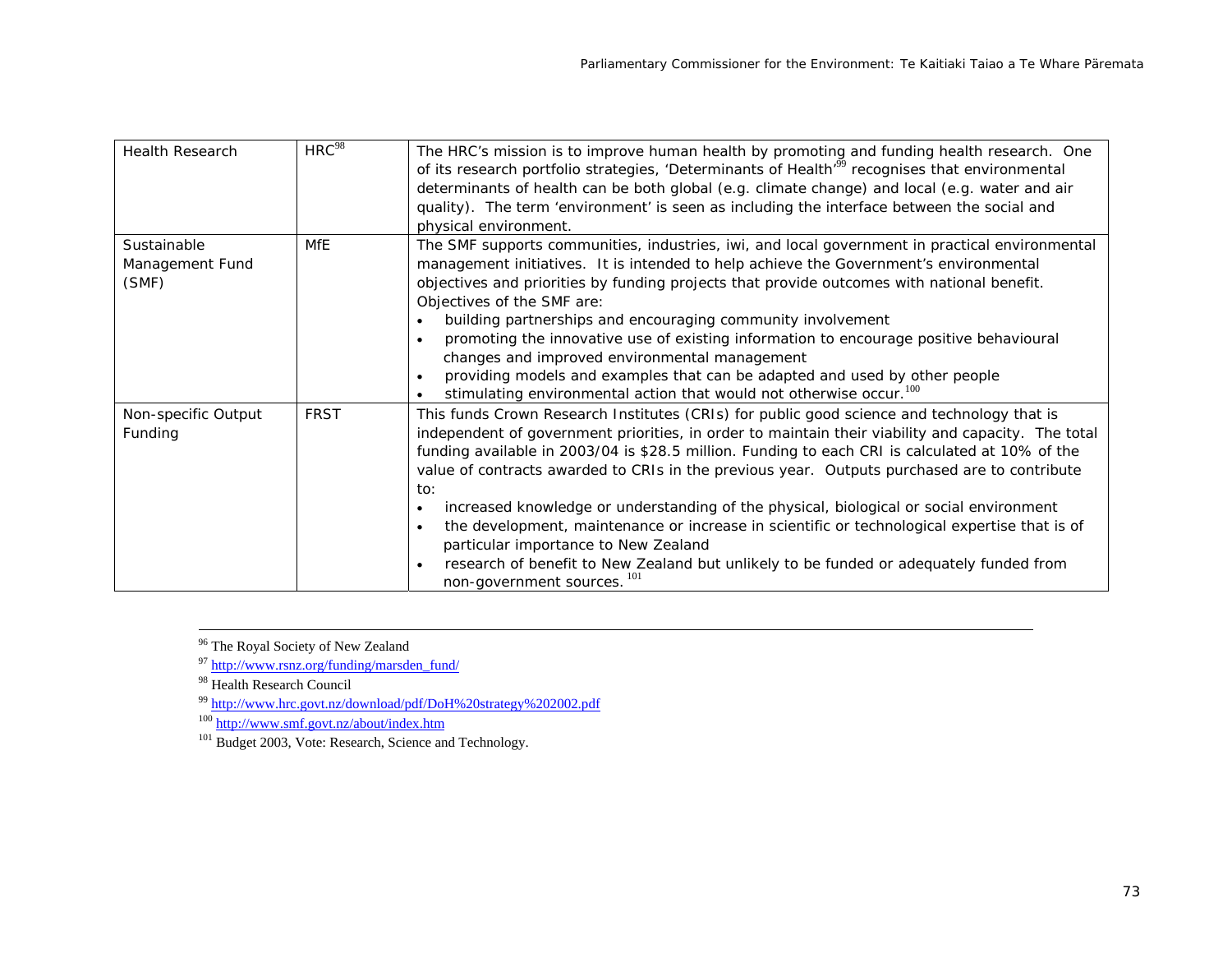## **Glossary**

| atua                | $\text{god}(s)$                                                                                                                                                                                                                 |
|---------------------|---------------------------------------------------------------------------------------------------------------------------------------------------------------------------------------------------------------------------------|
| hapu                | family or district groups, communities                                                                                                                                                                                          |
| iwi                 | tribal groups                                                                                                                                                                                                                   |
| kaitiakitanga       | the responsibilities and kaupapa, passed down from the<br>ancestors, for tangata whenua to take care of the places,<br>natural resources and other taonga in their rohe, and the<br>mauri of those places, resources and taonga |
| kaupapa             | plan, strategy, tactics, methods, fundamental principles                                                                                                                                                                        |
| matauranga          | Maori traditional knowledge of Maori people                                                                                                                                                                                     |
| mauri               | essential life force, the spiritual power and<br>distinctiveness that enables each thing to exist as itself                                                                                                                     |
| nga taonga tuku iho | valued resources, assets, prized possessions both<br>material and non-material (passed down from the<br>ancestors and the gods)                                                                                                 |
| rangatiratanga      | rights of autonomous self-regulation, the authority of<br>the iwi or hapu to make decisions and control resources                                                                                                               |
| rohe                | geographical territory of an iwi or hapu                                                                                                                                                                                        |
| takiwa              | geographical territory of an iwi or hapu                                                                                                                                                                                        |
| tangata whenua      | people of the land, Maori people                                                                                                                                                                                                |
| taonga              | valued resources, assets, prized possessions, both<br>material and non-material                                                                                                                                                 |
| tikanga             | customary, correct ways of doing things, traditional<br>protocols                                                                                                                                                               |
| wahi tapu           | special and sacred places                                                                                                                                                                                                       |
| waiata              | song                                                                                                                                                                                                                            |
| wananga             | place of education and research, university                                                                                                                                                                                     |
| whaikorero          | formal speeches                                                                                                                                                                                                                 |
| whakapapa           | genealogy, ancestry, identity with place, hapu and iwi                                                                                                                                                                          |
| whakatauki          | proverb, pithy saying                                                                                                                                                                                                           |
| whanau              | family groups                                                                                                                                                                                                                   |